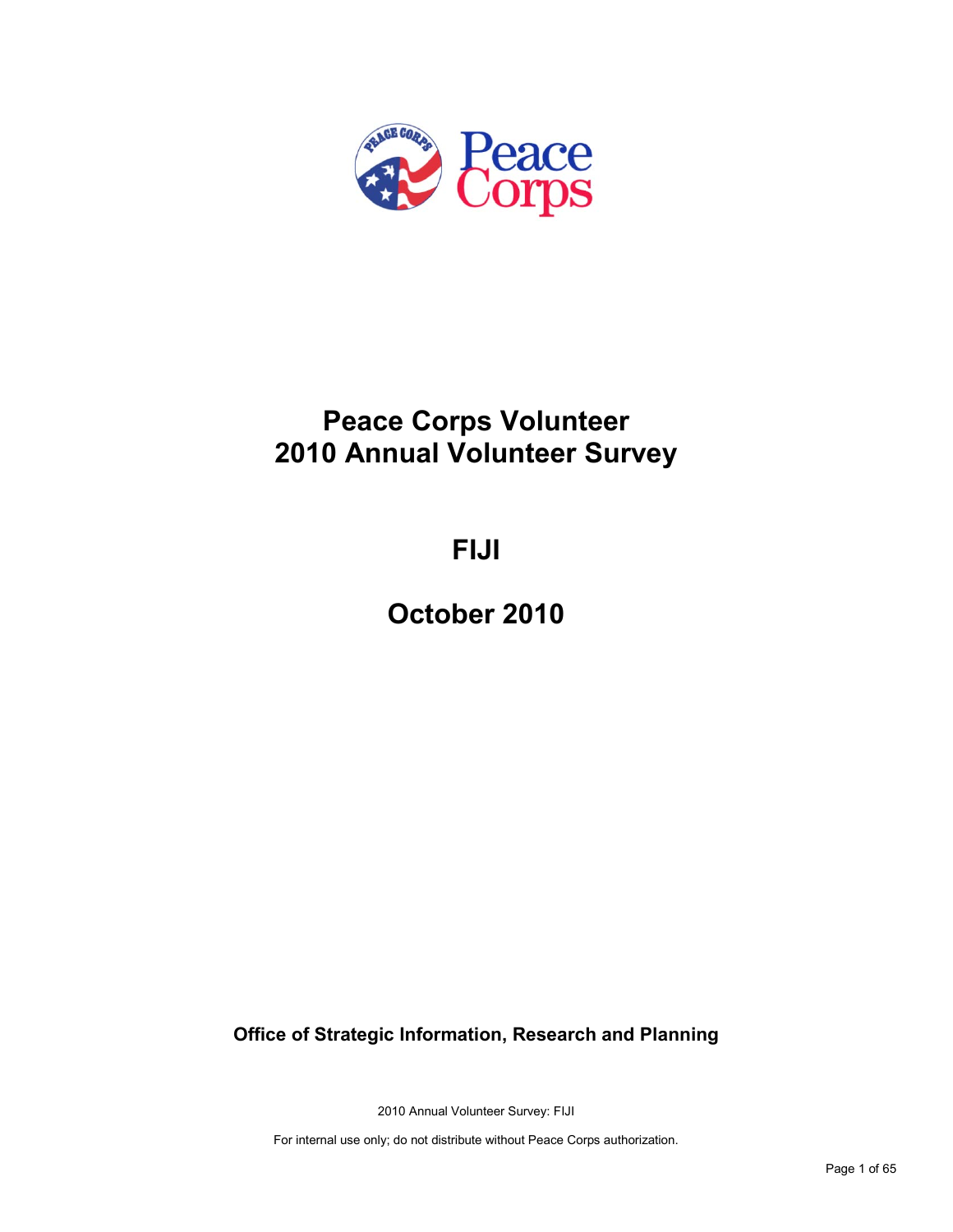# **Table of Contents**

| A.           |                                                   |    |
|--------------|---------------------------------------------------|----|
| В.           |                                                   |    |
| C.           |                                                   |    |
| D.           |                                                   |    |
| Е.           |                                                   |    |
| F.           |                                                   | 22 |
| G.           |                                                   |    |
| Н.           |                                                   |    |
| $\mathbf{L}$ |                                                   | 52 |
| J.           | Overall Assessment of Your Peace Corps Service 59 |    |
| Κ.           |                                                   |    |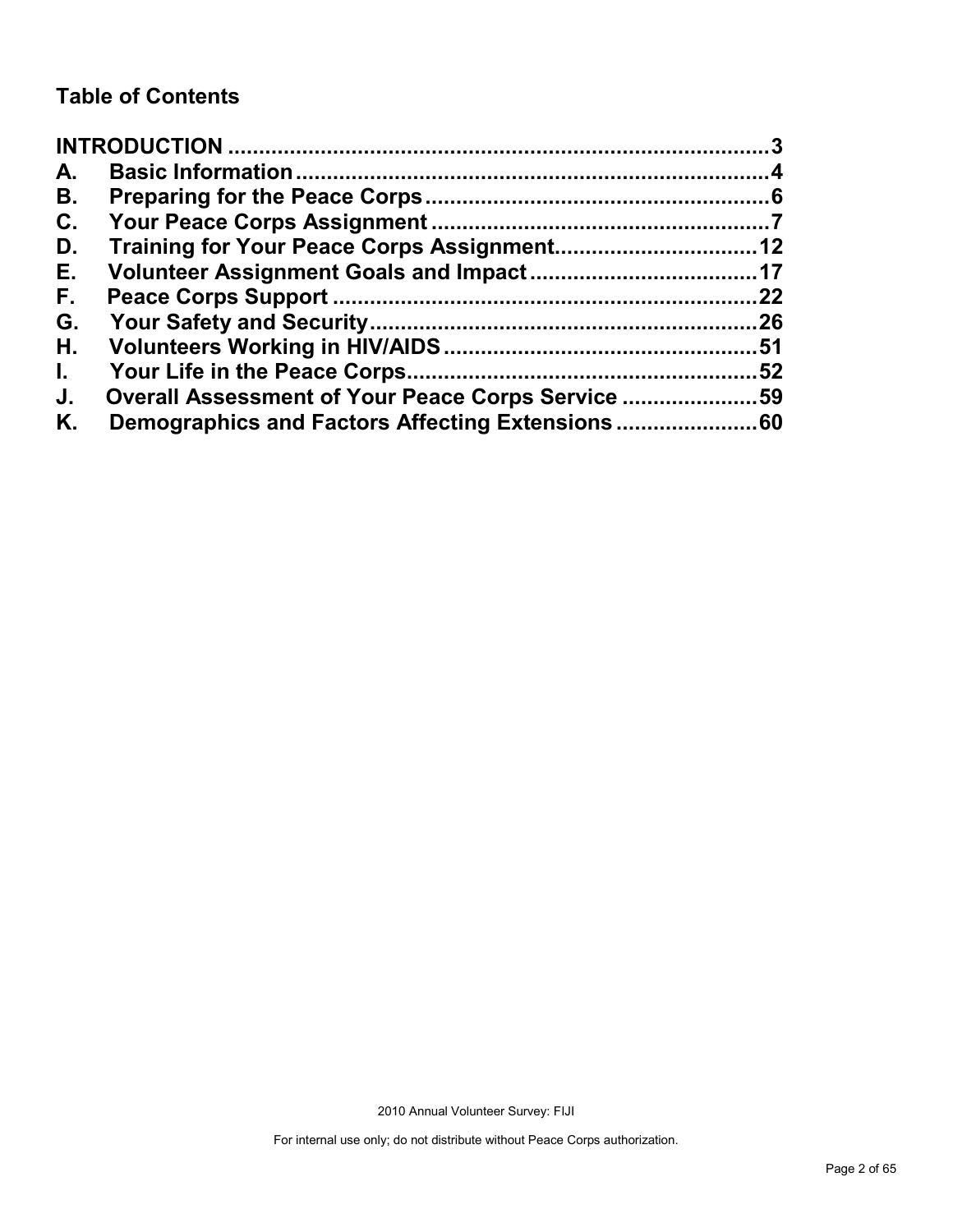# <span id="page-2-0"></span>**INTRODUCTION**

The Annual Volunteer Survey was conducted from June – August 2010 and 81 percent of the Volunteers (5, 239) responded, the highest number in the 35-year history of the survey. Most Volunteers (89 percent) completed the online version of the survey, and another 11 percent completed a paper version of the survey.

This report conveys the responses to the survey from Volunteers serving in one particular country. The report contains the tables and short narrative responses from the questions offering a finite set of possible responses. The results provide a picture of the activities, experiences and views of Peace Corps Volunteers in 2010, including areas where Volunteers confirm that their needs are being well met and where improvements may be needed.

A second report contains the Volunteers' extensive narrative responses to eight open-ended questions on the survey. The report, *2010 Annual Volunteer Survey Open Ended Responses,* is being distributed separately to the Regional and Country Directors.

# **ORGANIZATION OF THE REPORT**

The country report contains eleven sections, corresponding to the major sections of the survey questionnaire.

The tabular results are presented in the order in which the questions appeared in the 2010 AVS, which corresponds roughly to the phases of Volunteer service. Initial questions asked about preparing for Peace Corps. These were followed by questions about assignment activities and training. The final set of questions asked about extending service beyond two years.

The tables show the percent of post respondents that selected each choice and the total number of post respondents that answered the question. Most survey questions asked respondents to select one answer from a set of choices. The percentages for the "select one" responses add up to 100 percent. Questions that allowed Volunteers to "mark all that apply" result in percentages that total to more than 100 percent. This is because each percentage equals the number of respondents selecting that choice divided by the number of respondents who answered the question.

The 2010 AVS included most questions from earlier annual and biennial surveys. A dozen open-ended questions were excluded this year to reduce the reporting burden and internet connection costs to Volunteers.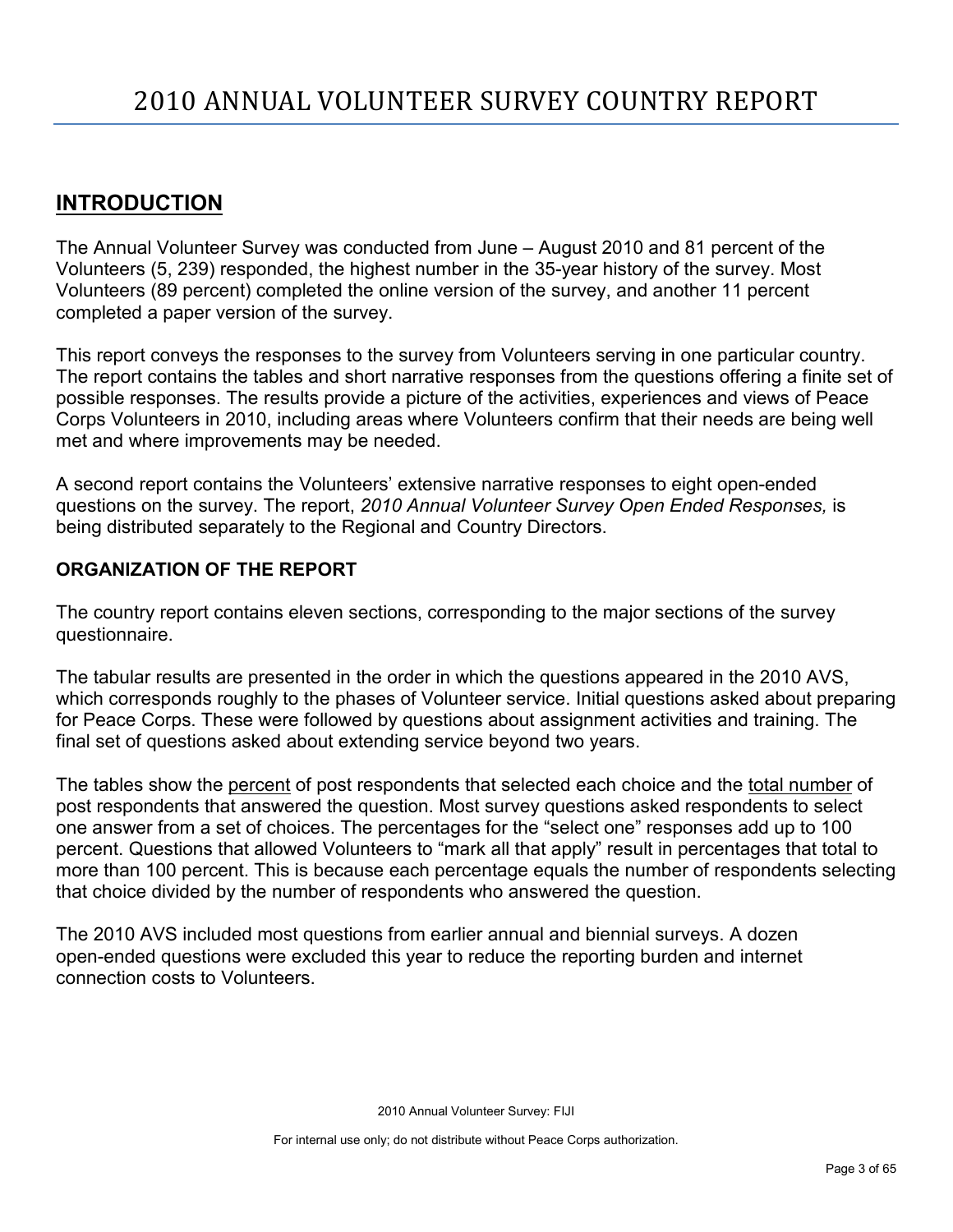Key questions were added to gather more information about:

- Experiences with insensitive comments and behavior based on race, ethnicity, age, gender, or sexual orientation
- Observations or comments about harassment/discrimination experiences (added to the online 2010 AVS after the survey began)
- Reasons that might influence whether or not to extend Volunteer service beyond two years

A crosswalk between the 2009 and 2010 questions is posted on the OSIRP intranet under 2010 AVS Reports "Reference Documents." Earlier surveys and global, regional and post reports are also on the OSIRP Intranet.

# **HOW TO USE THE INFORMATION**

Posts are encouraged to share the results with staff and Volunteers. These reports are an excellent way to initiate a dialogue with staff and Volunteers at post about what is working well and areas for improvement. In the past, posts have found it useful to share the results with their Volunteers, via the VAC, monthly newsletters, summary bulletins, and presentations at PST and IST.

Please consider comparing these 2010 results with your 2006, 2008 and 2009 survey results to identify trends and changes over time. You may also want to compare your country's results with the regional and global numbers.

# <span id="page-3-0"></span>**A. Basic Information**

This section reports on the overall response rate and percentages of online and paper surveys completed, as well as the Volunteers' descriptions of their project and site. Results are more representative of all Volunteers at post when the response rate is above 50 percent.

The 2010 Annual Volunteer Survey response rate for FIJI was 95%.

| <b>Completed Online and Paper Surveys</b> |
|-------------------------------------------|
|-------------------------------------------|

|        | Percent | Number |
|--------|---------|--------|
| Online | 45%     | 25     |
| Paper  | 55%     | 30     |
| Total  | 100%    | 55     |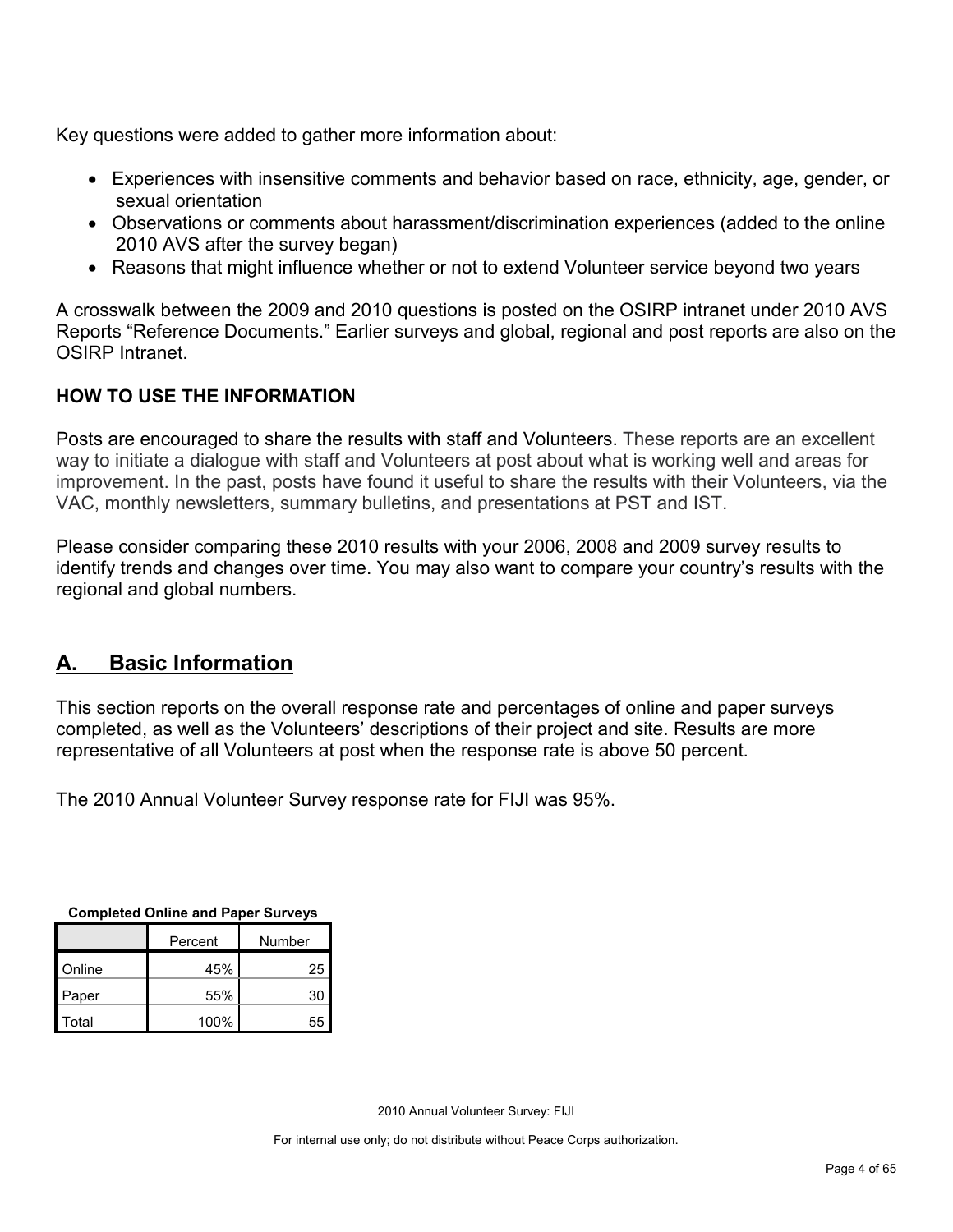| A2: How many months have you been in country? |  |
|-----------------------------------------------|--|
|-----------------------------------------------|--|

|                   | Percent | Number |  |
|-------------------|---------|--------|--|
| 6 months or less  |         |        |  |
| 7 to 12 months    |         |        |  |
| 13 to 20 months   | 53%     | 29     |  |
| 21 to 27 months   | 40%     | 22     |  |
| 28 months or more | 7%      |        |  |
| otal.             | 100%    |        |  |

#### **A3: Please select your project.**

|                                                      | Percent | Number |
|------------------------------------------------------|---------|--------|
| <b>Community Health Promotion</b>                    | 44%     | 24     |
| Integrated Environmental Resource Management Project | 54%     | 29     |
| Other. Please specify                                | 2%      |        |
| <sup>-</sup> otal                                    | 100%    | 54     |



#### **A4: Please choose the best description of your assigned site.**

|                                           | Percent | Number |
|-------------------------------------------|---------|--------|
| Village/rural area (pop. under 2,000)     | 40%     | 22     |
| Outer island (regardless of size)         | 22%     | 12     |
| Capital of the country                    | 15%     |        |
| Rural town (pop. 2,000 + 25,000)          | 15%     |        |
| City (pop. over 25,000) - not the capital | 9%      |        |
| Total                                     | 100%    | 55     |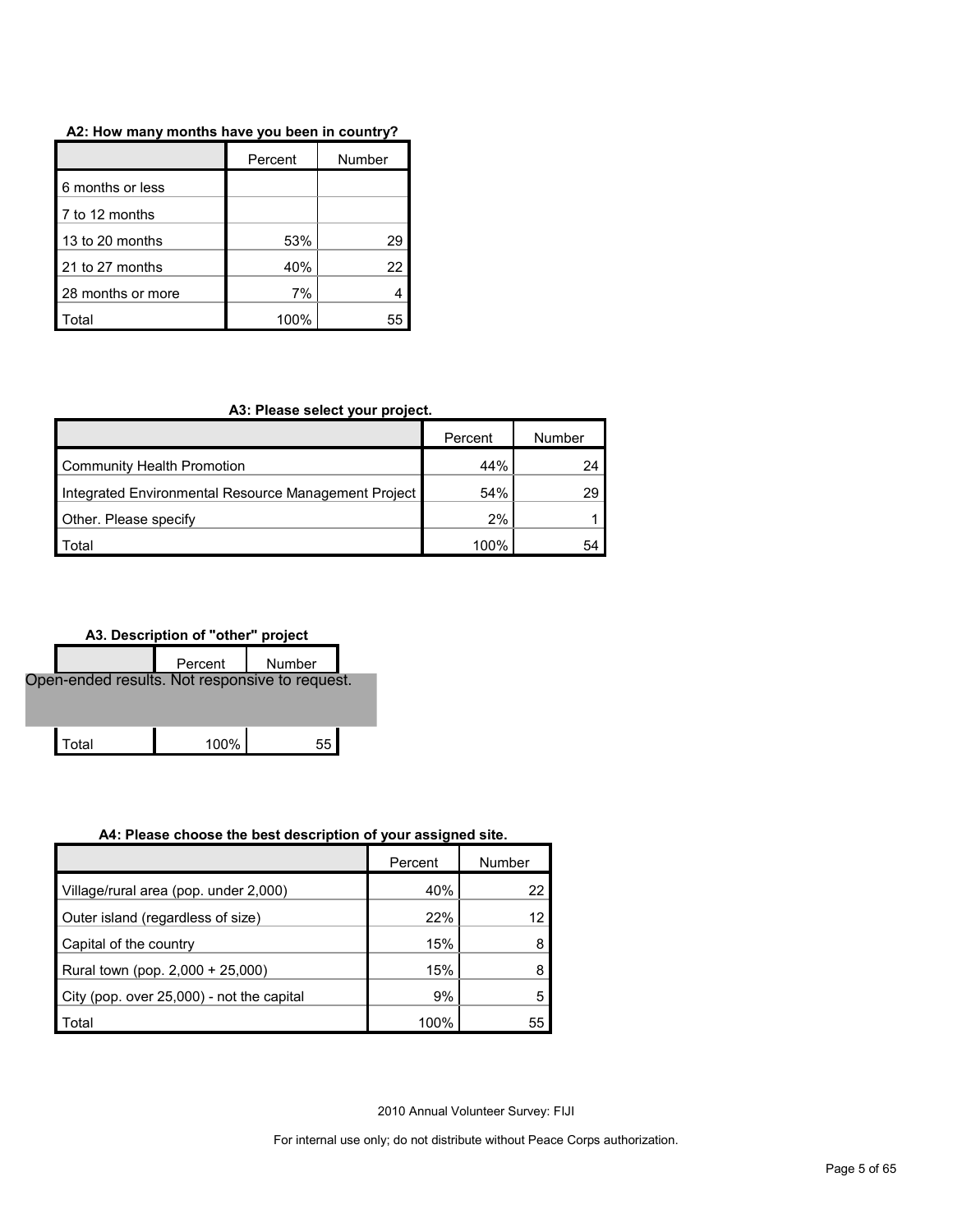# <span id="page-5-0"></span>**B. Preparing for the Peace Corps**

This section reports Volunteers' motivations in applying and accepting a Peace Corps assignment, as well as how prepared they are currently to meet the challenges of service.

|                                                     |                      | % Selected This | <b>Total PCVs</b> |
|-----------------------------------------------------|----------------------|-----------------|-------------------|
|                                                     | <b>PCV Responses</b> | Choice          | Responding        |
| Personal interest in the Peace Corps                | 38                   | 69%             |                   |
| Returned Peace Corps Volunteer whom you met or      | 14                   | 25%             |                   |
| know personally                                     |                      |                 |                   |
| Peace Corps website                                 | 11                   | 20%             |                   |
| Peace Corps campus or community information session | 9                    | 16%             |                   |
| Other: Please specify                               | 4                    | 7%              |                   |
| Americorps service                                  | 3                    | 5%              |                   |
| Peace Corps recruiter                               | 3                    | 5%              |                   |
| Radio, TV, or print advertisement                   | 3                    | 5%              |                   |
| Returned Peace Corps Volunteer who spoke to your    | 3                    | 5%              |                   |
| school or group about the Peace Corps               |                      |                 |                   |
| Article or book about the Peace Corps               | 2                    | 4%              |                   |
| Family member/s who served in the Peace Corps       | 1                    | 2%              |                   |
| Peace Corps material in the mail                    |                      | 2%              |                   |
| Social media (Facebook, Twitter, etc.               |                      |                 |                   |
| Total                                               |                      |                 | 55                |

# **B1: What prompted you to apply to the PC? Mark all that apply.**

Percents may total to more than 100% since Volunteers were asked to "Mark all that apply."

## **B1.OTHER: Description of other reasons for applying to Peace Corps**

|                                                | <b>PERCENT</b> | <b>NUMBER</b> |
|------------------------------------------------|----------------|---------------|
| Open-ended results. Not responsive to request. |                |               |
|                                                |                |               |
|                                                |                |               |
|                                                |                |               |
| Total                                          | 100%           | 55            |

2010 Annual Volunteer Survey: FIJI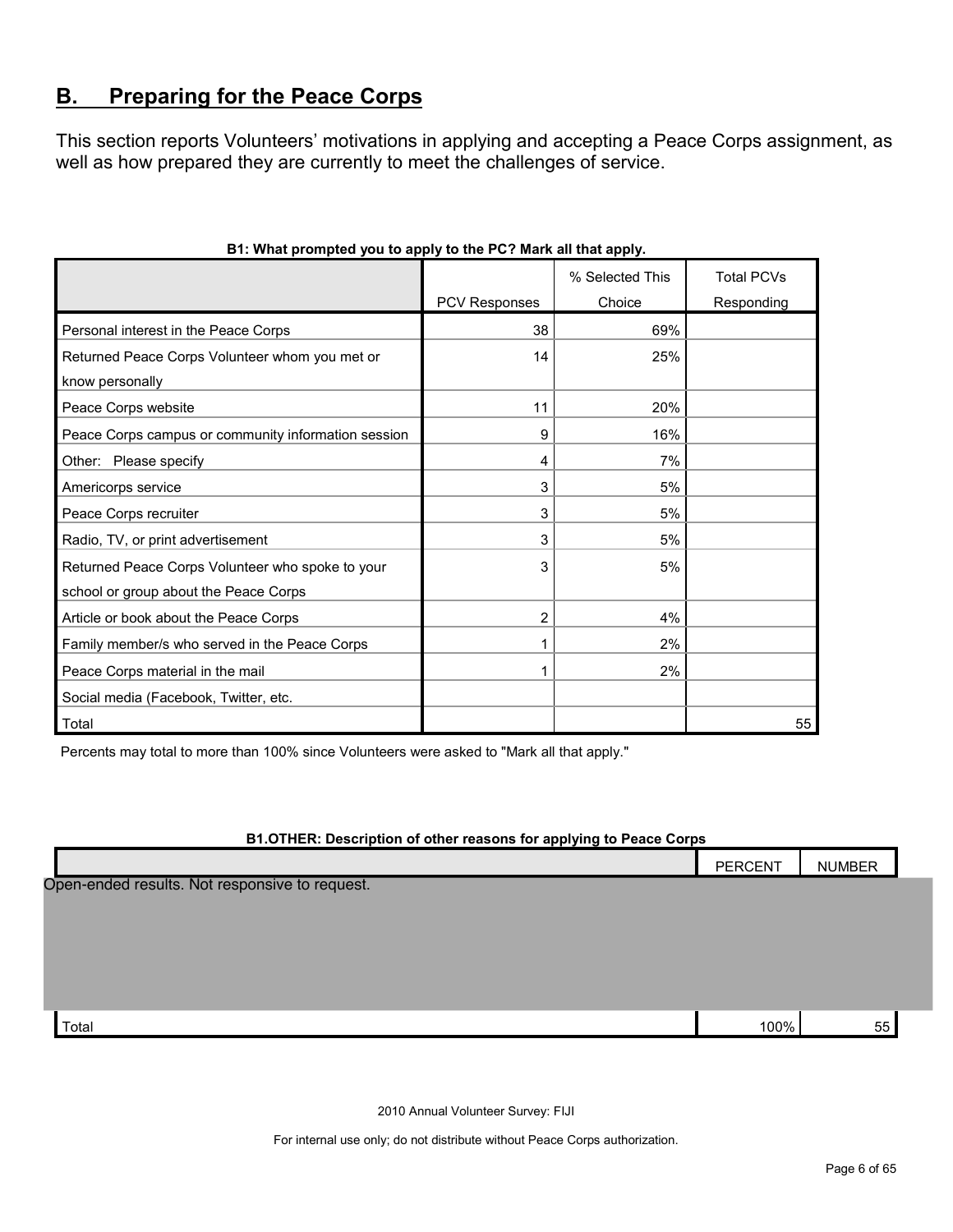|                                |               | Somewhat  |           |       |
|--------------------------------|---------------|-----------|-----------|-------|
|                                | Not Important | important | Important | Total |
| Different culture              | 5%            | 7%        | 87%       | 55    |
| Work experience                | 13%           | 24%       | 64%       | 55    |
| Help others                    | 4%            | 25%       | 71%       | 55    |
| International experience       |               | 9%        | 91%       | 55    |
| Language                       | 25%           | 45%       | 29%       | 55    |
| Personal growth                | 7%            | 9%        | 84%       | 55    |
| U. S. job market               | 67%           | 19%       | 15%       | 54    |
| Serve my country               | 50%           | 33%       | 17%       | 54    |
| Travel/adventure               | 2%            | 20%       | 78%       | 54    |
| Please specify below<br>Other: | 13%           |           | 88%       | 8     |

## **B2: How important were the following factors in accepting a PC assignment?**

| B2.OTHER: Description of other factor/s in accepting a PC assignment |                |               |  |  |
|----------------------------------------------------------------------|----------------|---------------|--|--|
|                                                                      | <b>PERCENT</b> | <b>NUMBER</b> |  |  |
| Open-ended results. Not responsive to request.                       |                |               |  |  |
| Total                                                                | 100%           | 55            |  |  |

# **B3: How prepared do you feel today to meet the challenges of PC service?**

|                | Not at all | Minimally | Adequately | Considerabl∨ | Exceptionally | Totar     |
|----------------|------------|-----------|------------|--------------|---------------|-----------|
| B <sub>3</sub> |            | 5%        | 22%        | 56%          | 16%           | --<br>55. |

# <span id="page-6-0"></span>**C. Your Peace Corps Assignment**

This section reports Volunteers' work on their primary assignment and their secondary activities. The

2010 Annual Volunteer Survey: FIJI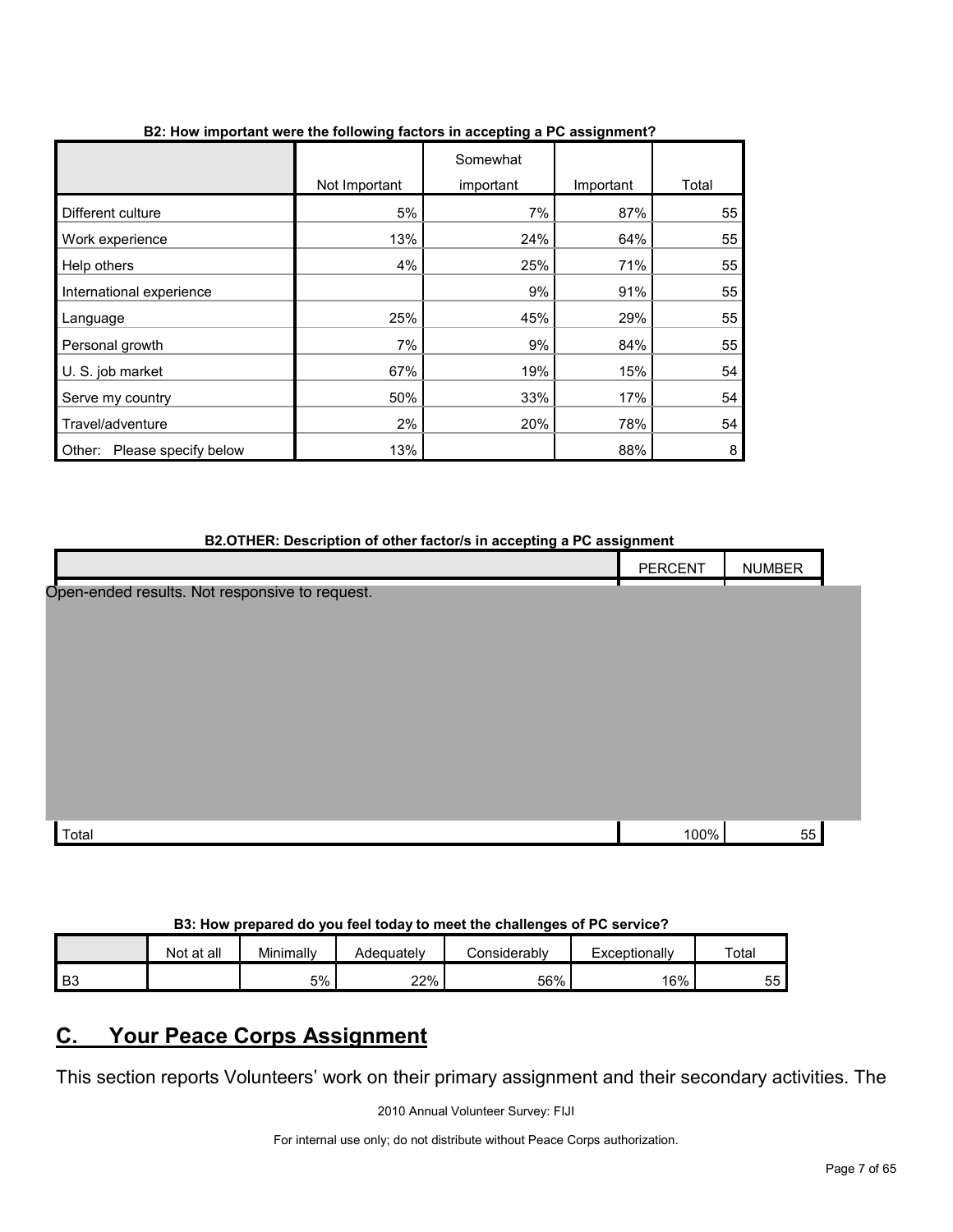term "primary assignment" refers to the Volunteers' assignment which is part of an overall project plan designed by the host country partners and in-country Peace Corps staff.

| $\sim$ and rooms or your primary assign         |         |                |
|-------------------------------------------------|---------|----------------|
|                                                 | Percent | Number         |
| Health extension                                | 20%     | 11             |
| Environmental education                         | 18%     | 10             |
| Business education/advising                     | 11%     | 6              |
| Community development                           | 11%     | 6              |
| Other: Please specify                           | 9%      | 5              |
| Youth development                               | 7%      | 4              |
| Agriculture/fish/livestock                      | 7%      | 4              |
| Water sanitation                                | 4%      | $\overline{2}$ |
| <b>HIV/AIDS</b>                                 | 4%      | $\overline{2}$ |
| Other education                                 | 4%      | $\overline{2}$ |
| Urban & regional planning/municipal development | 2%      | 1              |
| Teacher training                                | 2%      | 1              |
| NGO development                                 | 2%      | 1              |
| Forestry/parks                                  |         |                |
| Math/science teaching                           |         |                |
| English teaching                                |         |                |
| Agroforestry                                    |         |                |
| Information & communications technology (ICT)   |         |                |
| Total                                           | 100%    | 55             |

**C1: Which best describes the focus of your primary assignment/work?**

# **C1.OTHER: Description of "other" primary assignment/work focus** PERCENT | NUMBER Open-ended results. Not responsive to request.

2010 Annual Volunteer Survey: FIJI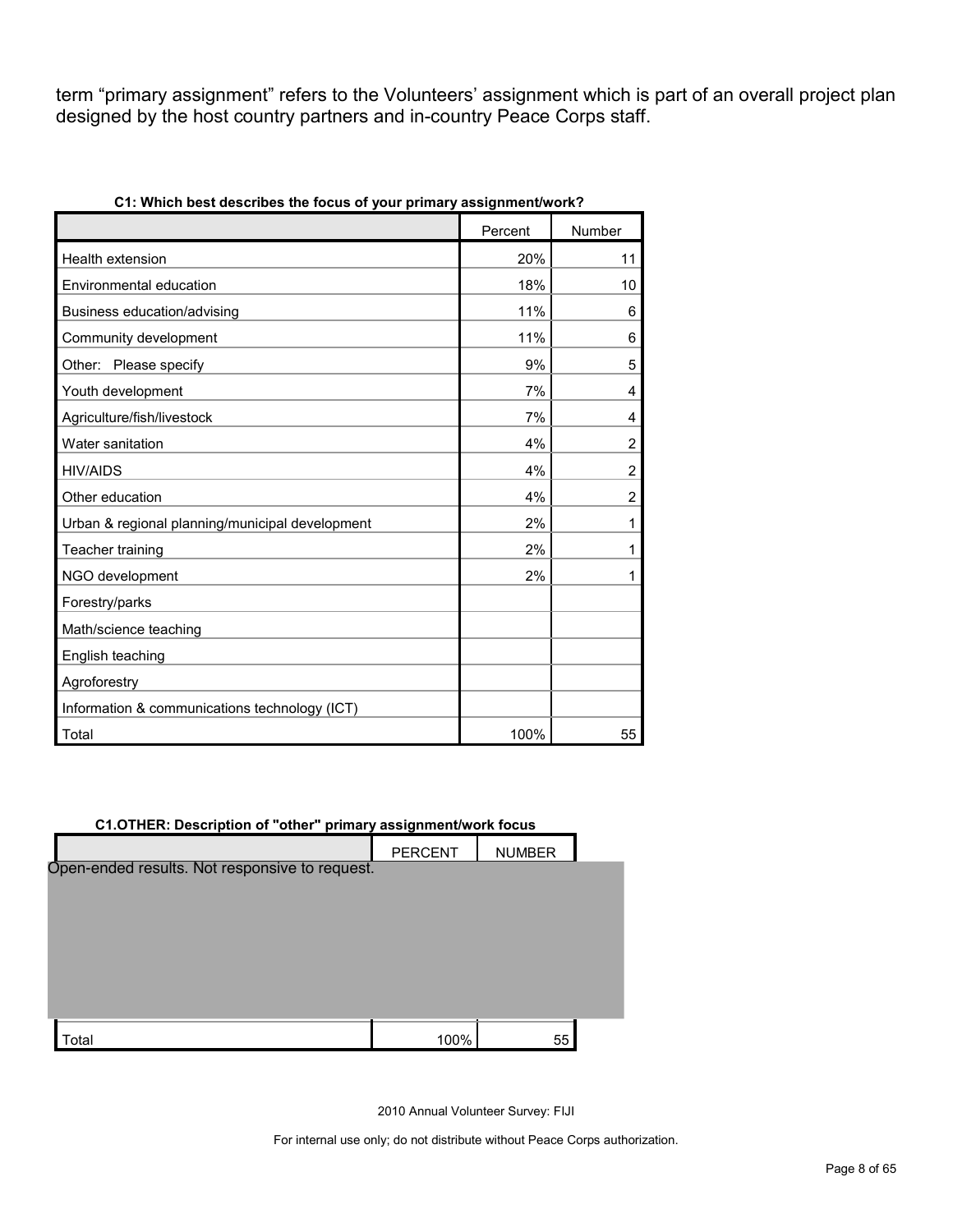# **C2: Are you a Masters International**

| student? |         |        |  |  |
|----------|---------|--------|--|--|
|          | Percent | Number |  |  |
| No       | 98%     | 53     |  |  |
| Yes      | 2%      |        |  |  |
| Total    | 100%    |        |  |  |

|                                                       |                      | % Involved in | <b>Total PCVs</b> |
|-------------------------------------------------------|----------------------|---------------|-------------------|
|                                                       | <b>PCV Responses</b> | Activity      | Responding        |
| Environment work                                      | 26                   | 48%           |                   |
| Income generation                                     | 23                   | 43%           |                   |
| Water and sanitation                                  | 22                   | 41%           |                   |
| Rural development                                     | 21                   | 39%           |                   |
| Working with youth                                    | 18                   | 33%           |                   |
| Natural resources management                          | 17                   | 31%           |                   |
| Working with NGO(s)                                   | 17                   | 31%           |                   |
| Biodiversity conservation                             | 16                   | 30%           |                   |
| WID/GAD                                               | 16                   | 30%           |                   |
| <b>Business advertising</b>                           | 15                   | 28%           |                   |
| <b>HIV/AIDS</b>                                       | 15                   | 28%           |                   |
| Nutrition education                                   | 13                   | 24%           |                   |
| Girls' education                                      | 10                   | 19%           |                   |
| Information and communications technology (ICT)       | 9                    | 17%           |                   |
| Sports/fitness                                        | 9                    | 17%           |                   |
| Microenterprise development                           | 8                    | 15%           |                   |
| Other: Please specify                                 | 7                    | 13%           |                   |
| Household food security                               | 5                    | 9%            |                   |
| Library development                                   | 5                    | 9%            |                   |
| Arts                                                  | 4                    | 7%            |                   |
| Community food security (production/marketing)        | 4                    | 7%            |                   |
| Urban development/municipal development               | 4                    | 7%            |                   |
| Working with special groups (e.g., disabled, elderly, | 4                    | 7%            |                   |
| ethnic minorities, orphans)                           |                      |               |                   |
| World Wise Schools/ Correspondence Match              | 4                    | 7%            |                   |

#### **C3: Which of the following activities does your primary assignment/work include?**

2010 Annual Volunteer Survey: FIJI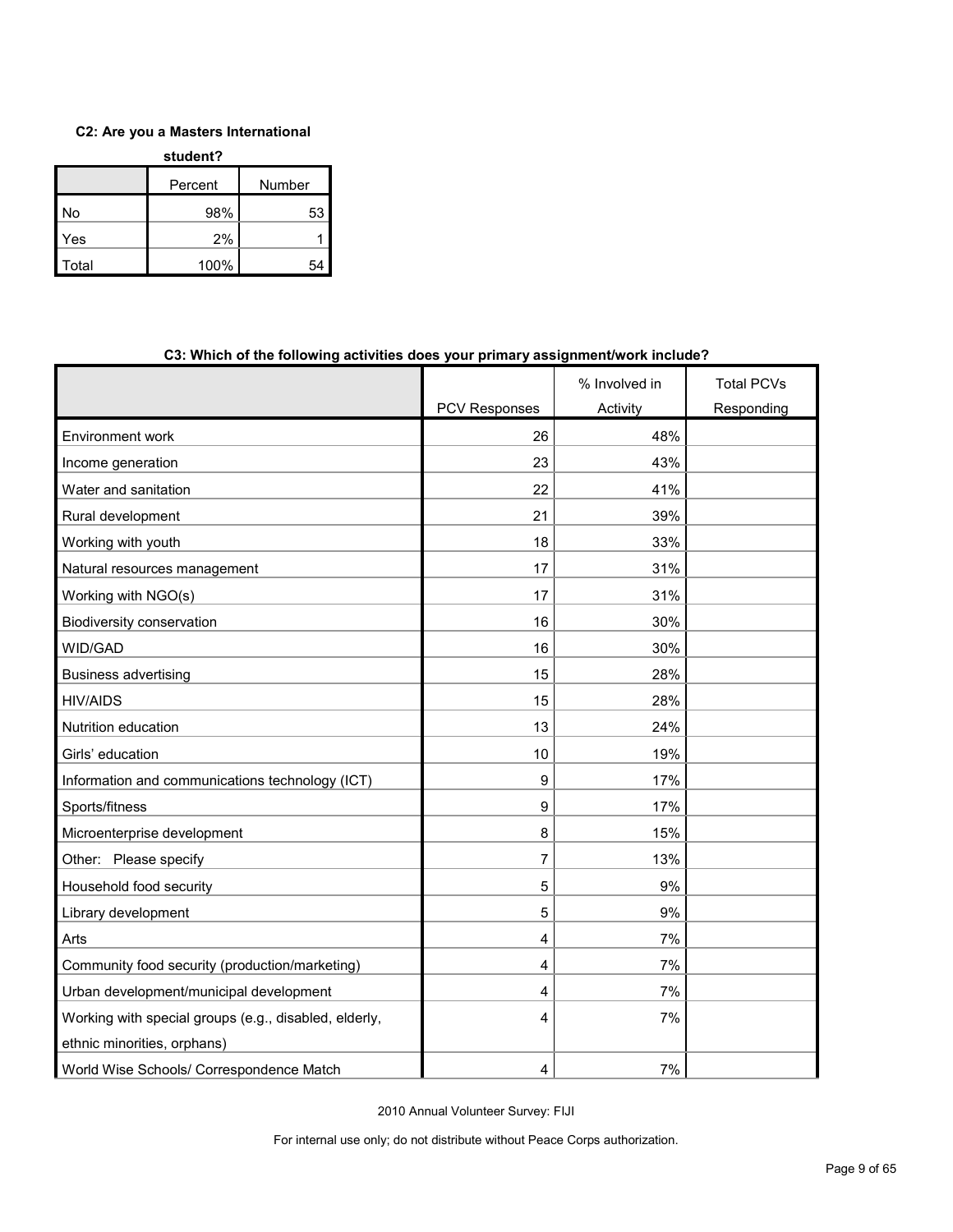| Child survival                                      | 6% |    |
|-----------------------------------------------------|----|----|
| English teaching                                    | 6% |    |
| Mobilize host country nationals (HCNs) to volunteer | 6% |    |
| Literacy                                            | 4% |    |
| Total                                               |    | 54 |

Percents may total to more than 100% since Volunteers were asked to "Mark all that apply."

#### **C3.OTHER: Description of other primary assignment/work activities**

|                                                | <b>PERCENT</b> | <b>NUMBER</b> |  |
|------------------------------------------------|----------------|---------------|--|
| Open-ended results. Not responsive to request. |                |               |  |
|                                                |                |               |  |
|                                                |                |               |  |
|                                                |                |               |  |
|                                                |                |               |  |
|                                                |                |               |  |
|                                                |                |               |  |
|                                                |                |               |  |
| Total                                          | 100%           | 55            |  |
|                                                |                |               |  |

# **C4: Hours Spent on Primary Assignment During Average Work Week**

|           | None  | $1-10$ hrs | 1-20 hrs<br>44 | ∠1-30 hrs | 1-40 hrsک | More than 40 hrs | Total    |
|-----------|-------|------------|----------------|-----------|-----------|------------------|----------|
| C4Hrs6grp | $2\%$ | 30%        | 30%            | 15%       | 15%       | 8%               | c٥<br>ეკ |

#### **C4: How many hours do you spend on your primary assignment during an average work week?**

| All Volunteers | Average | Lowest reported | Highest reported | Did not answer |
|----------------|---------|-----------------|------------------|----------------|
| - -<br>ບບ      | າ1      |                 | 64               |                |

#### **C5: Which of the following do your secondary activities (other than your primary assignment work) include?**

|                    |                      | % Involved in | Total PCVs |
|--------------------|----------------------|---------------|------------|
|                    | <b>PCV Responses</b> | Activity      | Responding |
| Working with youth | 19                   | 39%           |            |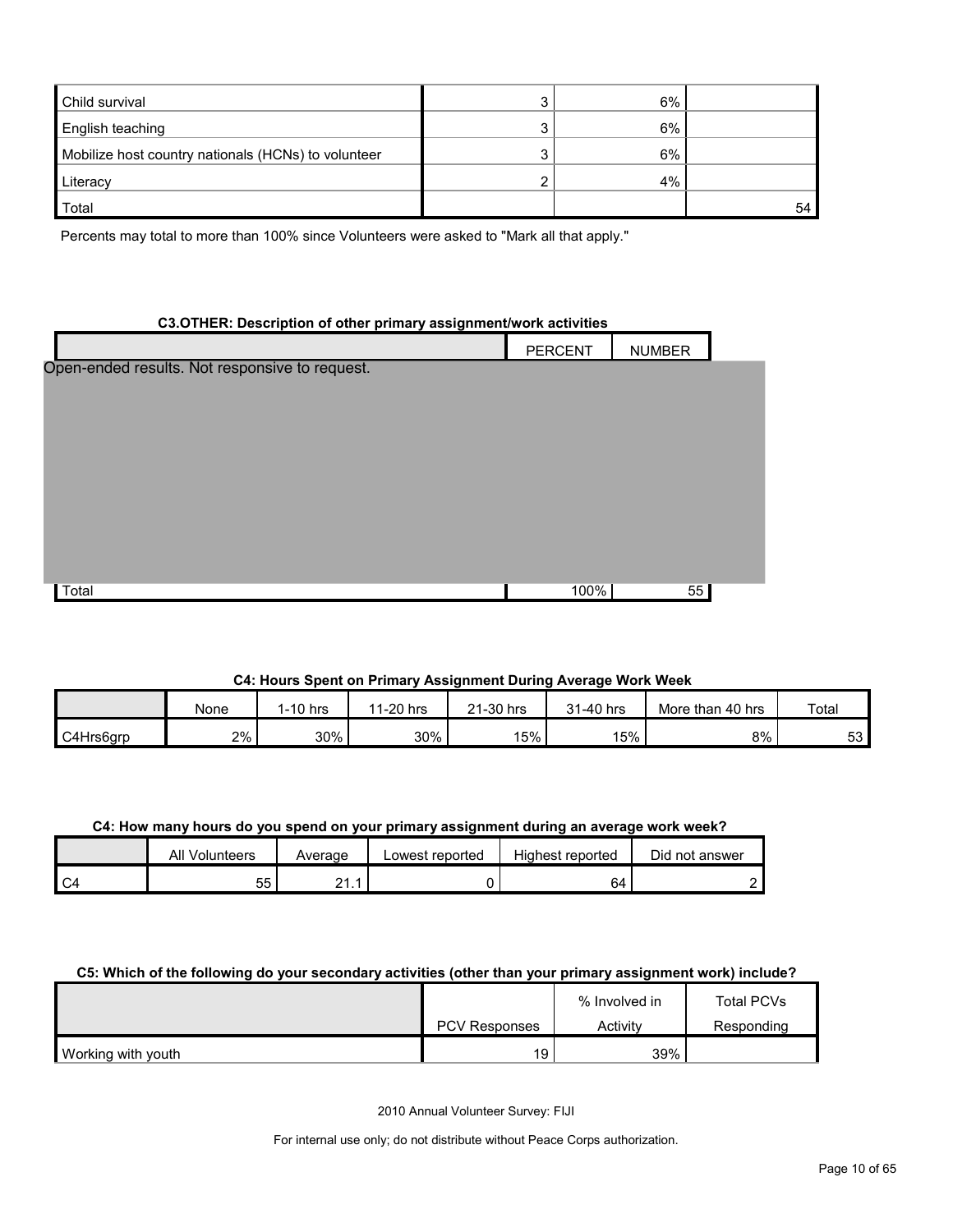| Environment work                                      | 18               | 37% |    |
|-------------------------------------------------------|------------------|-----|----|
| Rural development                                     | 14               | 29% |    |
| Girls' education                                      | 13               | 27% |    |
| <b>HIV/AIDS</b>                                       | 13               | 27% |    |
| Income generation                                     | 13               | 27% |    |
| Literacy                                              | 13               | 27% |    |
| Nutrition education                                   | 13               | 27% |    |
| English teaching                                      | 12               | 24% |    |
| WID/GAD                                               | 12               | 24% |    |
| Arts                                                  | 11               | 22% |    |
| Other: Please specify                                 | $\boldsymbol{9}$ | 18% |    |
| <b>Business advertising</b>                           | 8                | 16% |    |
| Sports/fitness                                        | 8                | 16% |    |
| Working with NGO(s)                                   | 8                | 16% |    |
| Information and communications technology (ICT)       | 7                | 14% |    |
| Library development                                   | 7                | 14% |    |
| Water and sanitation                                  | $\overline{7}$   | 14% |    |
| Working with special groups (e.g., disabled, elderly, | 6                | 12% |    |
| ethnic minorities, orphans)                           |                  |     |    |
| World Wise Schools/ Correspondence Match              | 6                | 12% |    |
| Microenterprise development                           | 5                | 10% |    |
| Natural resources management                          | 5                | 10% |    |
| Mobilize host country nationals (HCNs) to volunteer   | 4                | 8%  |    |
| Biodiversity conservation                             | 3                | 6%  |    |
| Child survival                                        | 3                | 6%  |    |
| Community food security (production/marketing)        | 3                | 6%  |    |
| Household food security                               | 3                | 6%  |    |
| Urban development/municipal development               |                  |     |    |
| Total                                                 |                  |     | 49 |

Percents may total to more than 100% since Volunteers were asked to "Mark all that apply."

# **C5.OTHER: Description of other secondary activities**

|                                                | Column N % | Count |  |
|------------------------------------------------|------------|-------|--|
| Open-ended results. Not responsive to request. |            |       |  |
|                                                |            |       |  |
|                                                |            |       |  |
|                                                |            |       |  |

2010 Annual Volunteer Survey: FIJI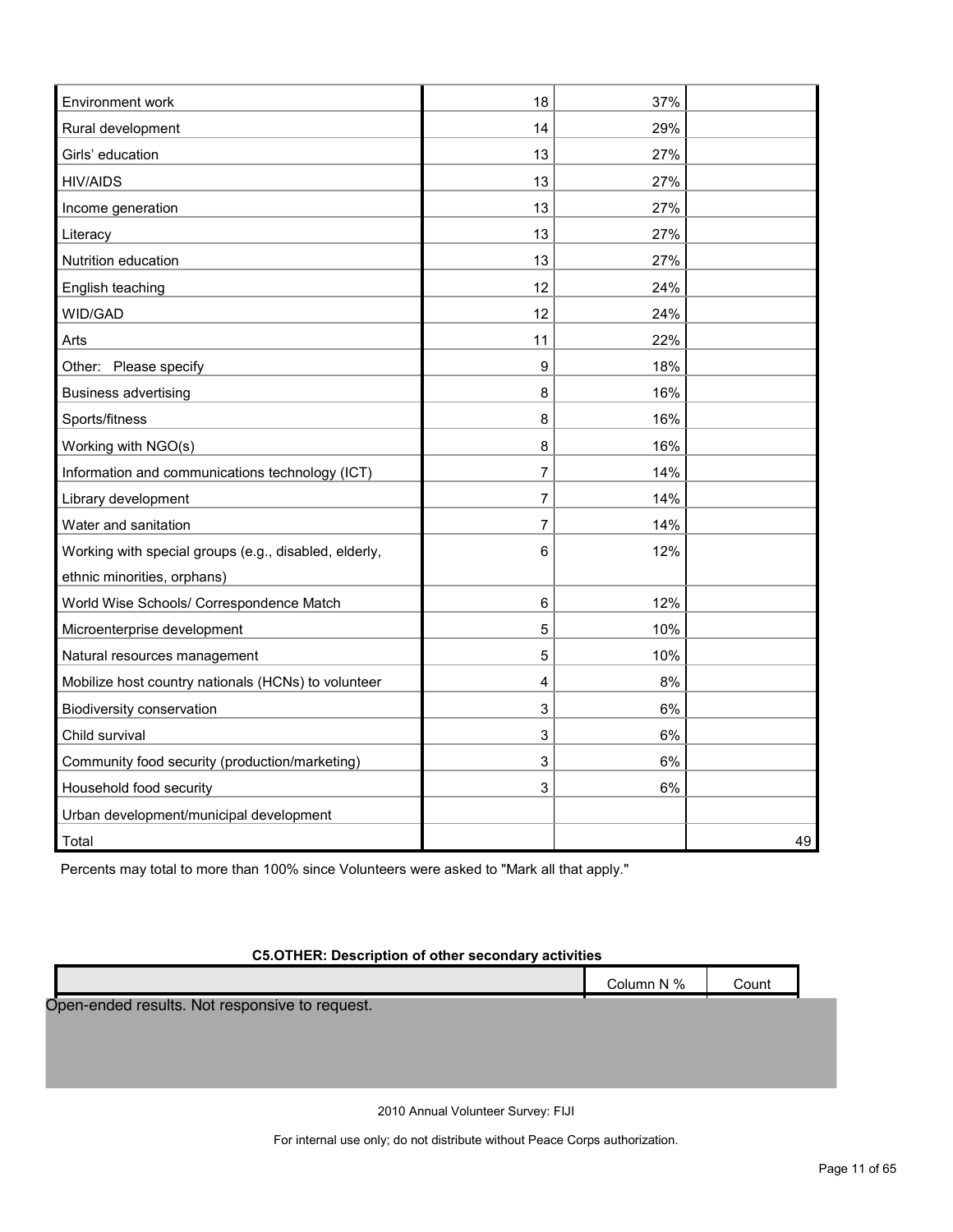|       | Open-ended results. Not responsive to request. |  |      |    |
|-------|------------------------------------------------|--|------|----|
| Total |                                                |  | 100% | 55 |

**C5: No Secondary Activities**

|                         | Percent | Number |
|-------------------------|---------|--------|
| <b>NA</b>               | 89%     |        |
| No secondary activities | 11%     |        |
| `otal                   | 100%    |        |

#### **C6: Hours Spent on Secondary Activities During Average Work Week**

|           | None | $1-10$ hrs | 1-20 hrs<br>44 | 21-30 hrs | 31-40 hrs | More than 40 hrs | Total |
|-----------|------|------------|----------------|-----------|-----------|------------------|-------|
| C6Hrs6grp |      | 56%        | 29%            | 13%       |           | 2%               | 48    |

## **C6. How many hours do you spend on secondary activities during an average work week?**

|                | <b>All Volunteers</b> | Average              | Lowest reported | Highest reported | Did not answer |
|----------------|-----------------------|----------------------|-----------------|------------------|----------------|
| C <sub>6</sub> | 55                    | ຳ<br>$\circ$<br>I∠.O |                 | 45               |                |

| C7: How personally satisfying is your--? |  |
|------------------------------------------|--|
|------------------------------------------|--|

|                              | Not at all | Minimally | Adeauatelv | Considerably | Exceptionally | Total |
|------------------------------|------------|-----------|------------|--------------|---------------|-------|
| Primary assignment           | 6%         | 17%       | 26%        | 26%          | 25%           | 53    |
| Secondary project activities | 4%         | 6%        | 35%        | 31%          | 24%           | 49    |

NOTE: See the Open-Ended Responses report for Volunteer comments (C8) about their satisfaction with the work they do

# <span id="page-11-0"></span>**D. Training for Your Peace Corps Assignment**

This section reports Volunteers' assessment of the effectiveness of Pre-Service Training (PST) and In-Service Training at post. In-Service Training (IST) includes: Reconnect, Technical IST, Mid-Service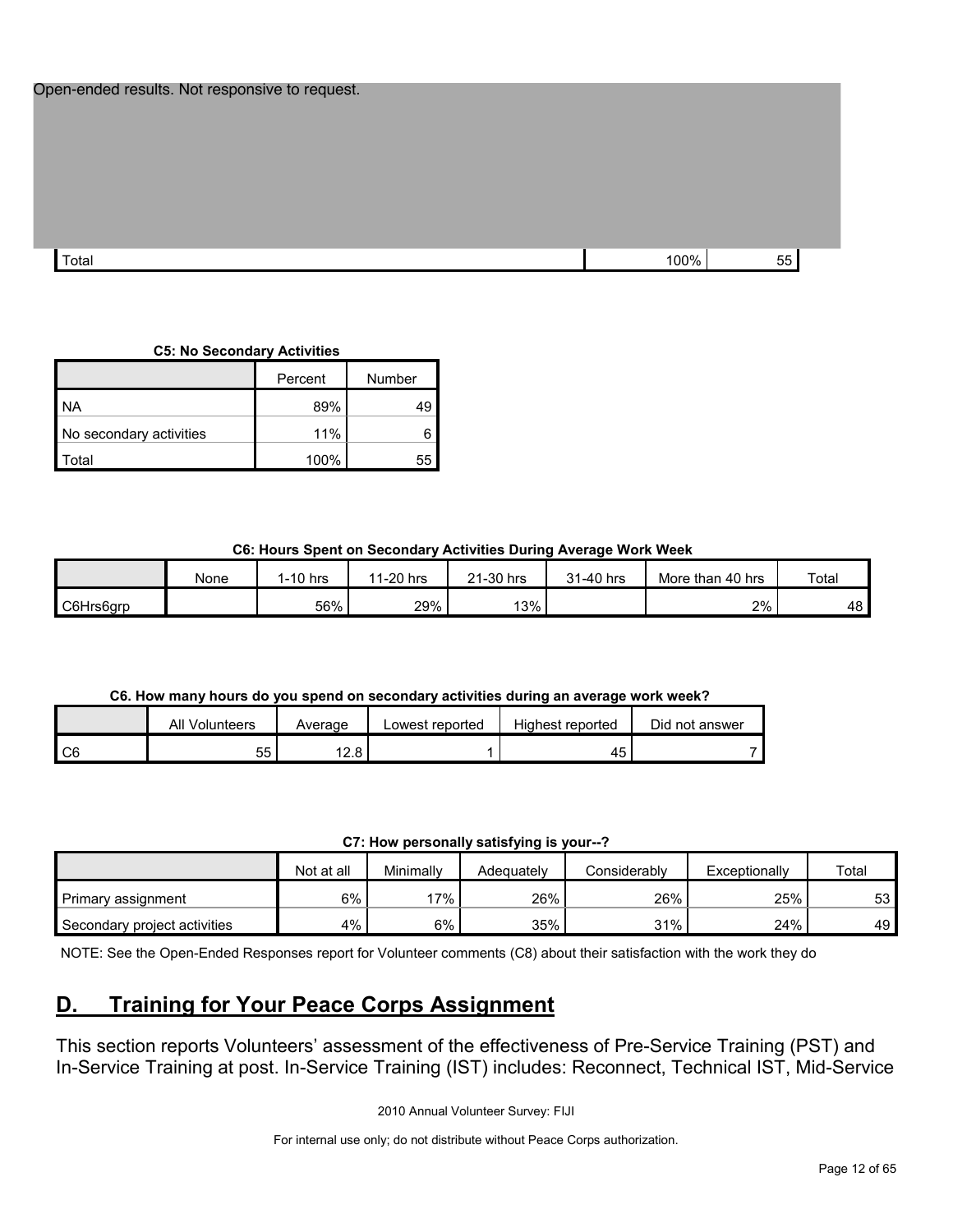and Close of Service Conferences, project management/leadership conferences, and other post-sponsored training sessions.

| D1: How many weeks of PST did you have before you were sworn in? |             |         |         |          |       |          |              |       |  |
|------------------------------------------------------------------|-------------|---------|---------|----------|-------|----------|--------------|-------|--|
|                                                                  | Less than 8 |         |         |          |       |          | More than 12 |       |  |
|                                                                  | weeks       | 8 weeks | 9 weeks | 10 weeks | weeks | 12 weeks | weeks        | Total |  |
| D <sub>1</sub> GRP                                               | 2%          | 8%      | 49%     | 41%      |       |          |              | 49    |  |

#### **D1: How many weeks of PST did you have before you were sworn in?**

# Not effective | Poor | Adequate | Effective | Very effective Manage cultural differences and the settlement of the settlement of the settlement of the settlement of the set of the set of the set of the set of the set of the set of the set of the set of the set of the set of the set Deal with adjustment issues 15% 16% 5% 5% 5% 33% 42% 15% 15% Work with counterparts/community partners  $\begin{array}{ccc} 2\% & 20\% & 58\% & 16\% \end{array}$ Use language needed in work and social interactions  $\begin{vmatrix} 1 & 5\% & 11\% \\ 1 & 1\% & 44\% \end{vmatrix}$  24% 24% Perform technical aspects of your work 16% 16% 16% 20% 20% 12% 11% 11% 11% 11% 7% Work on your project goals and objectives  $11\%$  11%  $11\%$  11% 10% 50% 24% 24% 24% Conduct a participatory community needs assessment (e.g., PACA) 2% 11% 33% 27% 25% Monitor your project goals and outcomes  $\begin{array}{ccc} 7\% & 29\% & 33\% & 25\% \end{array}$ Maintain your physical health 20% 20% 20% 20% 20% 31% 31% 40% 20% 20% Maintain your mental/emotional health 18% 18% 18% 4% 4% 4% 31% 31% 44% 44% 18% Maintain your personal safety and security  $2\%$  22% 22% 31% 31% 45%

# **D2: How effective was your Pre-Service Training (PST) in preparing you to--**

#### **D2: How effective was your Pre-Service Training (PST) in preparing you to--**

|                                                     | NA/No training | Total |
|-----------------------------------------------------|----------------|-------|
| Manage cultural differences                         |                | 55    |
| Deal with adjustment issues                         |                | 55    |
| Work with counterparts/community partners           |                | 55    |
| Use language needed in work and social interactions |                | 55    |
| Perform technical aspects of your work              | 4%             | 55    |
| Work on your project goals and objectives           |                | 54    |
| Conduct a participatory community needs assessment  | 2%             | 55    |
| (e.g., PACA)                                        |                |       |
| Monitor your project goals and outcomes             |                | 55    |
| Maintain your physical health                       |                | 55    |

2010 Annual Volunteer Survey: FIJI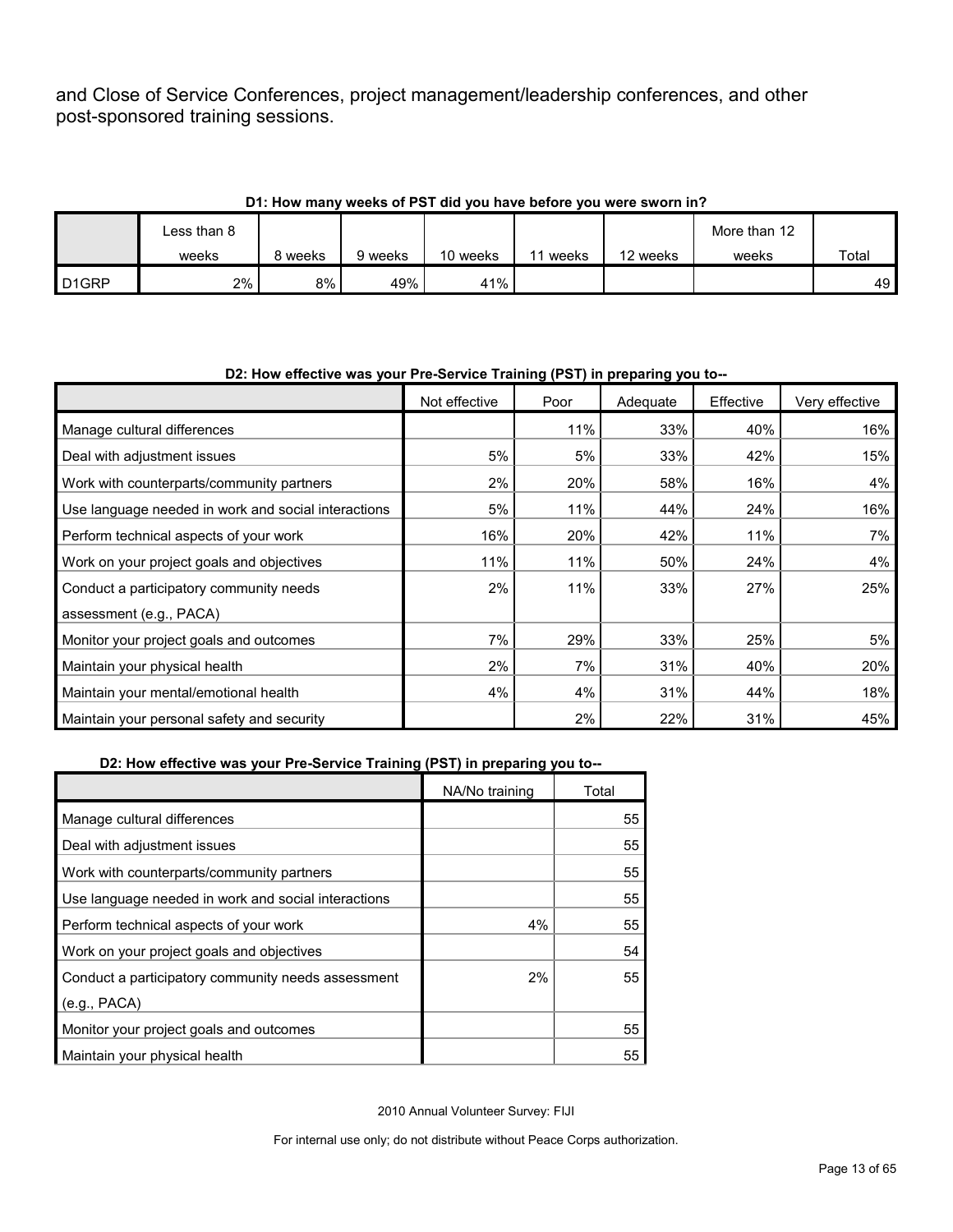| Maintain vour mental/emotional health      |  |
|--------------------------------------------|--|
| Maintain your personal safety and security |  |

# **D2: How effective was your Pre-Service Training (PST) in preparing you to-- (excluding "NA/No training" responses)**

|                                            | Not effective | Poor | Adequate | Effective | Very effective | Total |
|--------------------------------------------|---------------|------|----------|-----------|----------------|-------|
| Manage cultural differences                |               | 11%  | 33%      | 40%       | 16%            | 55    |
| Deal with adjustment issues                | 5%            | 5%   | 33%      | 42%       | 15%            | 55    |
| Work with counterparts/community partners  | 2%            | 20%  | 58%      | 16%       | 4%             | 55    |
| Use language needed in work and social     | 5%            | 11%  | 44%      | 24%       | 16%            | 55    |
| interactions                               |               |      |          |           |                |       |
| Perform technical aspects of your work     | 17%           | 21%  | 43%      | 11%       | 8%             | 53    |
| Work on your project goals and objectives  | 11%           | 11%  | 50%      | 24%       | 4%             | 54    |
| Conduct a participatory community needs    | 2%            | 11%  | 33%      | 28%       | 26%            | 54    |
| assessment (e.g., PACA)                    |               |      |          |           |                |       |
| Monitor your project goals and outcomes    | 7%            | 29%  | 33%      | 25%       | 5%             | 55    |
| Maintain your physical health              | 2%            | 7%   | 31%      | 40%       | 20%            | 55    |
| Maintain your mental/emotional health      | 4%            | 4%   | 31%      | 44%       | 18%            | 55    |
| Maintain your personal safety and security |               | 2%   | 22%      | 31%       | 45%            | 55    |

# **D3: How many days of PC-sponsored training have you had since you were sworn in?**

|                    | None | , davs | 6-10 davs | 11-15 days | 16-20 days | $21-39$ days | $40+$ davs | Total |
|--------------------|------|--------|-----------|------------|------------|--------------|------------|-------|
| D <sub>3</sub> GRP |      | 2%     | 11%       | 35%        | 33%        | 13%          | 6%         | 54    |

#### **D4: How effective was your In-Service Training (IST) in preparing you to--**

|                                                     | Not effective | Poor | Adequate | Effective | Very effective |
|-----------------------------------------------------|---------------|------|----------|-----------|----------------|
| Manage cultural differences                         |               |      | 40%      | 31%       | 18%            |
| Deal with adjustment issues                         |               | 4%   | 36%      | 38%       | 13%            |
| Build and strengthen working relationships with     | 2%            | 7%   | 35%      | 42%       | 13%            |
| counterparts/community partners                     |               |      |          |           |                |
| Use language needed in work and social interactions | 9%            | 22%  | 33%      | 9%        |                |
| Perform technical aspects of your work              | 5%            | 4%   | 40%      | 31%       | 18%            |
| Work on your project goals and objectives           | 5%            | 2%   | 36%      | 36%       | 20%            |

2010 Annual Volunteer Survey: FIJI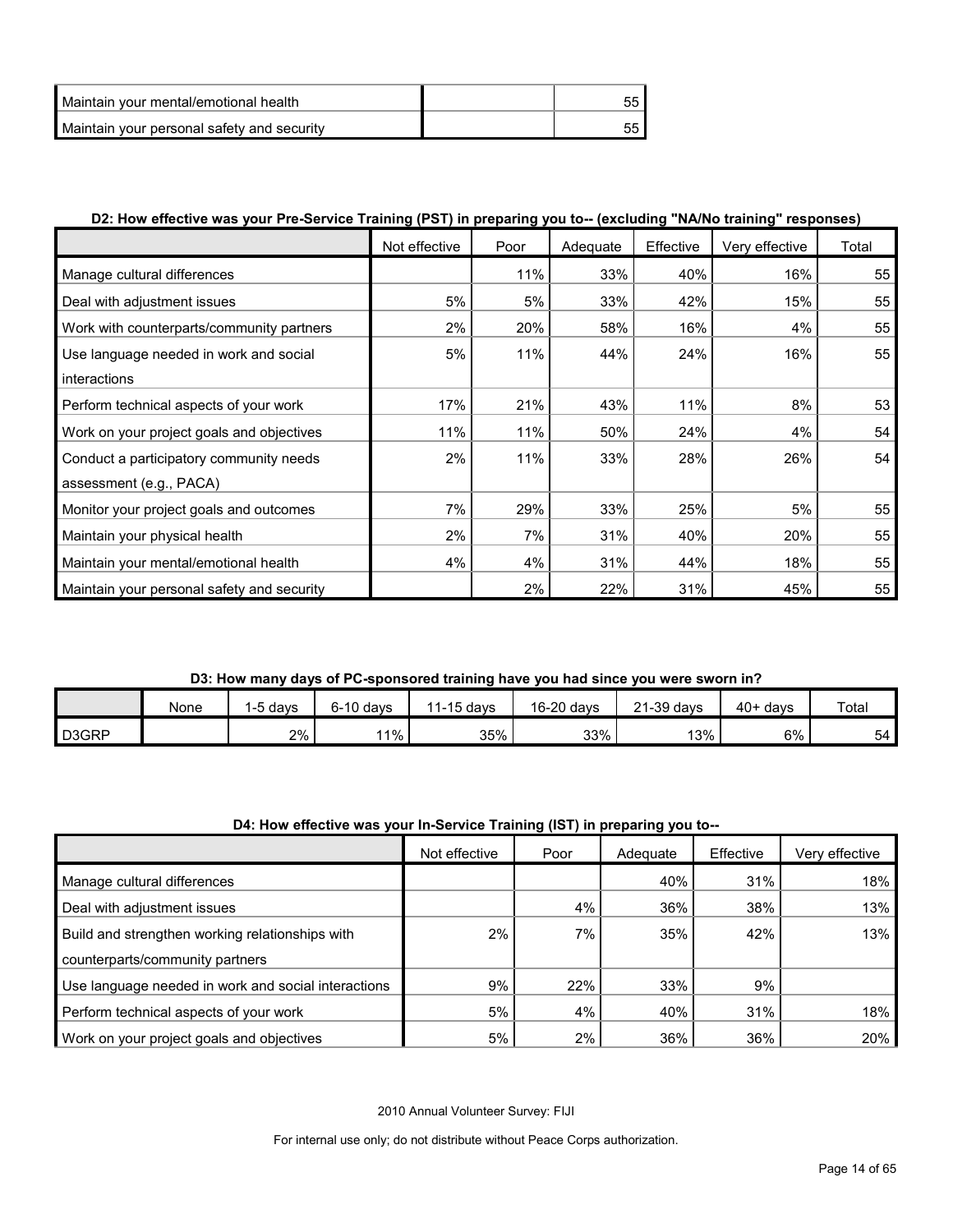| Conduct a participatory community needs    | 6% | $7\%$ | 30% | 20% | 13%    |
|--------------------------------------------|----|-------|-----|-----|--------|
| assessment (e.g., PACA)                    |    |       |     |     |        |
| Monitor project goals and outcomes         | 4% | 4%    | 31% | 42% | $16\%$ |
| Maintain your physical health              |    | 2%    | 47% | 33% | 15%    |
| Maintain your mental/emotional health      |    | 5%    | 42% | 25% | 18%    |
| Maintain your personal safety and security | 2% | 2%    | 34% | 34% | 26%    |

**D4: How effective was your In-Service Training (IST) in preparing you to--**

|                                                     | NA/No training | Total |
|-----------------------------------------------------|----------------|-------|
| Manage cultural differences                         | 11%            | 55    |
| Deal with adjustment issues                         | 9%             | 55    |
| Build and strengthen working relationships with     | 2%             | 55    |
| counterparts/community partners                     |                |       |
| Use language needed in work and social interactions | 27%            | 55    |
| Perform technical aspects of your work              | 2%             | 55    |
| Work on your project goals and objectives           |                | 55    |
| Conduct a participatory community needs assessment  | 24%            | 54    |
| (e.g., PACA)                                        |                |       |
| Monitor project goals and outcomes                  | 4%             | 55    |
| Maintain your physical health                       | 4%             | 55    |
| Maintain your mental/emotional health               | 9%             | 55    |
| Maintain your personal safety and security          | 2%             | 53    |

## **D4: How effective was your In-Service Training (IST) in preparing you to-- (excluding "NA/No training" responses)**

|                                                 | Not effective | Poor | Adequate | Effective | Very effective | Total |
|-------------------------------------------------|---------------|------|----------|-----------|----------------|-------|
| Manage cultural differences                     |               |      | 45%      | 35%       | 20%            | 49    |
| Deal with adjustment issues                     |               | 4%   | 40%      | 42%       | 14%            | 50    |
| Build and strengthen working relationships with | 2%            | 7%   | 35%      | 43%       | 13%            | 54    |
| counterparts/community partners                 |               |      |          |           |                |       |
| Use language needed in work and social          | 13%           | 30%  | 45%      | 13%       |                | 40 l  |
| interactions                                    |               |      |          |           |                |       |
| Perform technical aspects of your work          | 6%            | 4%   | 41%      | 31%       | 19%            | 54    |
| Work on your project goals and objectives       | 5%            | 2%   | 36%      | 36%       | 20%            | 55    |
| Conduct a participatory community needs         | 7%            | 10%  | 39%      | 27%       | 17%            | 41    |
| assessment (e.g., PACA)                         |               |      |          |           |                |       |
| Monitor project goals and outcomes              | 4%            | 4%   | 32%      | 43%       | 17%            | 53    |
| Maintain your physical health                   |               | 2%   | 49%      | 34%       | 15%            | 53    |

2010 Annual Volunteer Survey: FIJI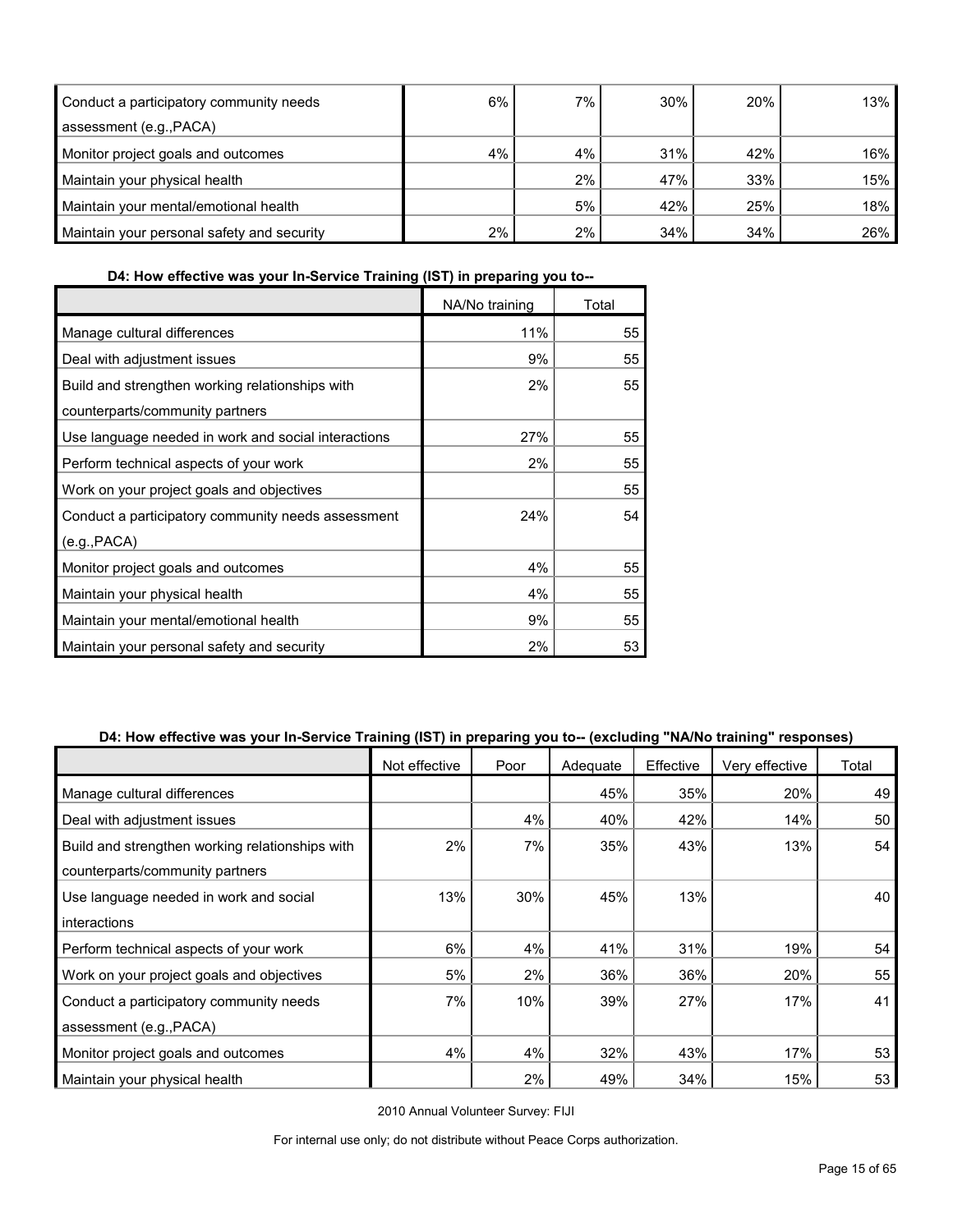| Maintain<br>health<br>∵ mental/emotional ∶<br>vour    |    | 6% | 46% | 28% | 20%      | rn.<br>◡◡ |
|-------------------------------------------------------|----|----|-----|-----|----------|-----------|
| Maintain<br>∵ personal safetv and<br>security<br>vour | 2% | 2% | 35% | 35% | 27%<br>- | -^<br>ັ   |

#### **D5: Please list other types of training you have had that were sponsored by someone other than PC**

| ercent | - WHI.<br>. ⊞. ⊢ |
|--------|------------------|
|        |                  |

Open-ended results. Not responsive to request.

2010 Annual Volunteer Survey: FIJI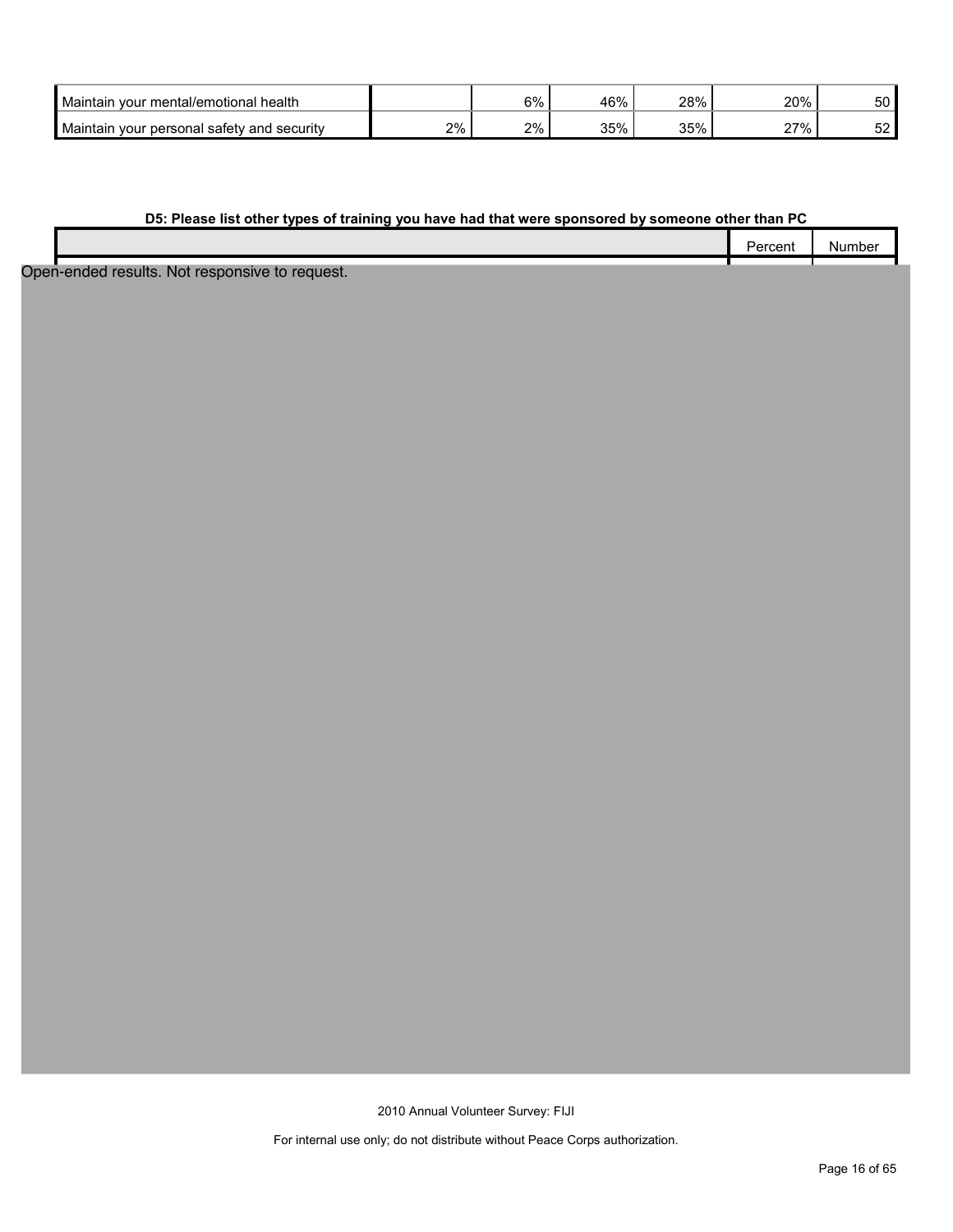#### **D6: How well can you communicate in the language used by most local people in your**

| community? |
|------------|
|------------|

|                | Not at all | Poorly | Adeɑuatelv | Well | Verv well | Total |
|----------------|------------|--------|------------|------|-----------|-------|
| $\mathsf{ID6}$ |            | 33%    | 36%        | 15%  | 16%       | 55 I  |

# Not at all | Poorly | Adequately | Well | Very well | Total 6 months or less 7 to 12 months 13 to 20 months **14% 14% 14% 14% 14% 14% 14% 14% 14% 14%** 15% 16% 29% 16% 29% 16% 29% 16% 29% 16% 29% 16% 29% 21 to 27 months 22 to 27 months 22 to 27 months 22 to 22 to 27 months 22 to 27 months 28 months or more 25% 25% 50% 4 Total 33% 36% 15% 16% 55

# **Local language proficiency (D6) by Time in Country (A2)**

# <span id="page-16-0"></span>**E. Volunteer Assignment Goals and Impact**

This section reports Volunteers' self-assessments of their impact on the individuals and organizations in the communities in which they serve. The results address the extent to which Volunteers' work and other community interaction have achieved the following three goals:

Goal 1: To help the people of interested countries in meeting their need for trained men and women by transferring skills to, and building capacity of, host country partners

Goal 2: To help promote a better understanding of Americans on the part of the peoples served

Goal 3: To help Americans understand the people and cultures of other countries

| ET. TO MINI CARTIN QUES YOU! YOURINGS! WORK QOORININGIN QUARGOO MIC TONOMING : |            |           |            |              |               |
|--------------------------------------------------------------------------------|------------|-----------|------------|--------------|---------------|
|                                                                                | Not at all | Minimally | Adequately | Considerably | Exceptionally |
| Meets the objectives of the project plan                                       | 2%         | 11%       | 33%        | 42%          | 13%           |
| Builds local capacity for sustainability (goal 1)                              | $2\%$      | 16%       | 27%        | 31%          | 24%           |
| Involves local people in planning and implementing                             |            | 13%       | 27%        | 36%          | 24%           |
| activities                                                                     |            |           |            |              |               |
| Complements other local development activities                                 | 7%         | 13%       | 31%        | 31%          | 18%           |

#### **E1: To what extent does your Volunteer work assignment address the following?**

2010 Annual Volunteer Survey: FIJI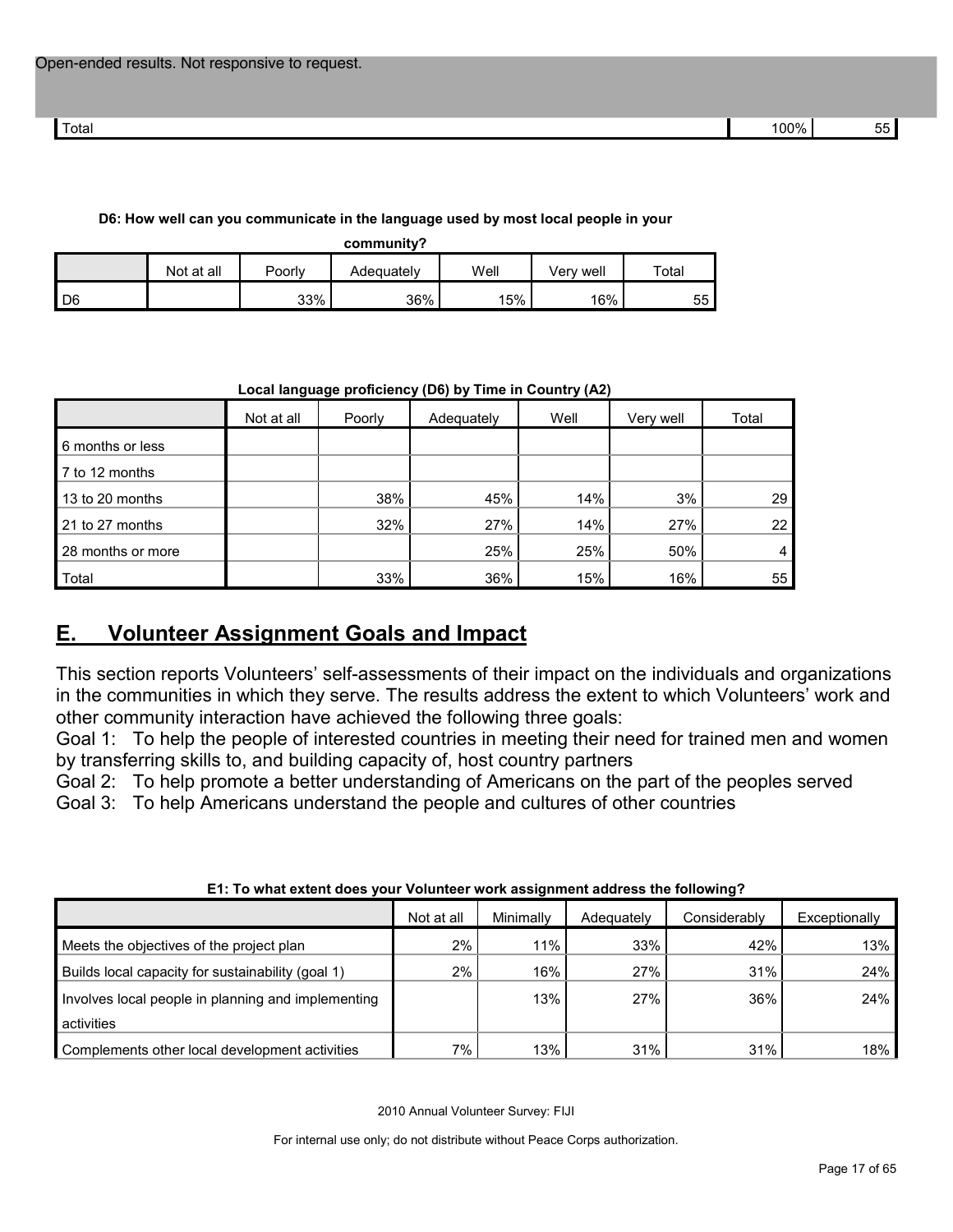| Transfers skills to host country individuals and  |     | 13% | 27% | 35% | 25% |
|---------------------------------------------------|-----|-----|-----|-----|-----|
| organizations (goal 1)                            |     |     |     |     |     |
| Mobilizes host country individuals to volunteer   | 20% | 29% | 22% | 13% | 5%  |
| Helps promote a better understanding of Americans |     | 9%  | 38% | 29% | 24% |
| on the part of the peoples served (goal 2)        |     |     |     |     |     |
| Helps promote a better understanding of other     | 2%  | 9%  | 36% | 27% | 24% |
| peoples on the part of Americans (goal 3)         |     |     |     |     |     |

# **E1: To what extent does your Volunteer work assignment address the following?**

|                                                                  | NA    | Total |
|------------------------------------------------------------------|-------|-------|
| Meets the objectives of the project plan                         |       | 55    |
| Builds local capacity for sustainability (goal 1)                |       | 55    |
| Involves local people in planning and implementing<br>activities |       | 55    |
| Complements other local development activities                   |       | 55    |
|                                                                  |       |       |
| Transfers skills to host country individuals and                 |       | 55    |
| organizations (goal 1)                                           |       |       |
| Mobilizes host country individuals to volunteer                  | 11%   | 55    |
| Helps promote a better understanding of Americans on             |       | 55    |
| the part of the peoples served (goal 2)                          |       |       |
| Helps promote a better understanding of other peoples            | $2\%$ | 55    |
| on the part of Americans (goal 3)                                |       |       |

#### **E1: To what extent does your Volunteer work assignment address the following? (excluding "NA" responses)**

|                                                       | Not at all | Minimally | Adequately | Considerably |
|-------------------------------------------------------|------------|-----------|------------|--------------|
| Meets the objectives of the project plan              | 2%         | 11%       | 33%        | 42%          |
| Builds local capacity for sustainability (goal 1)     | 2%         | 16%       | 27%        | 31%          |
| Involves local people in planning and implementing    |            | 13%       | 27%        | 36%          |
| activities                                            |            |           |            |              |
| Complements other local development activities        | 7%         | 13%       | 31%        | 31%          |
| Transfers skills to host country individuals and      |            | 13%       | 27%        | 35%          |
| organizations (goal 1)                                |            |           |            |              |
| Mobilizes host country individuals to volunteer       | 22%        | 33%       | 24%        | 14%          |
| Helps promote a better understanding of Americans on  |            | 9%        | 38%        | 29%          |
| the part of the peoples served (goal 2)               |            |           |            |              |
| Helps promote a better understanding of other peoples | 2%         | 9%        | 37%        | 28%          |
| on the part of Americans (goal 3)                     |            |           |            |              |

2010 Annual Volunteer Survey: FIJI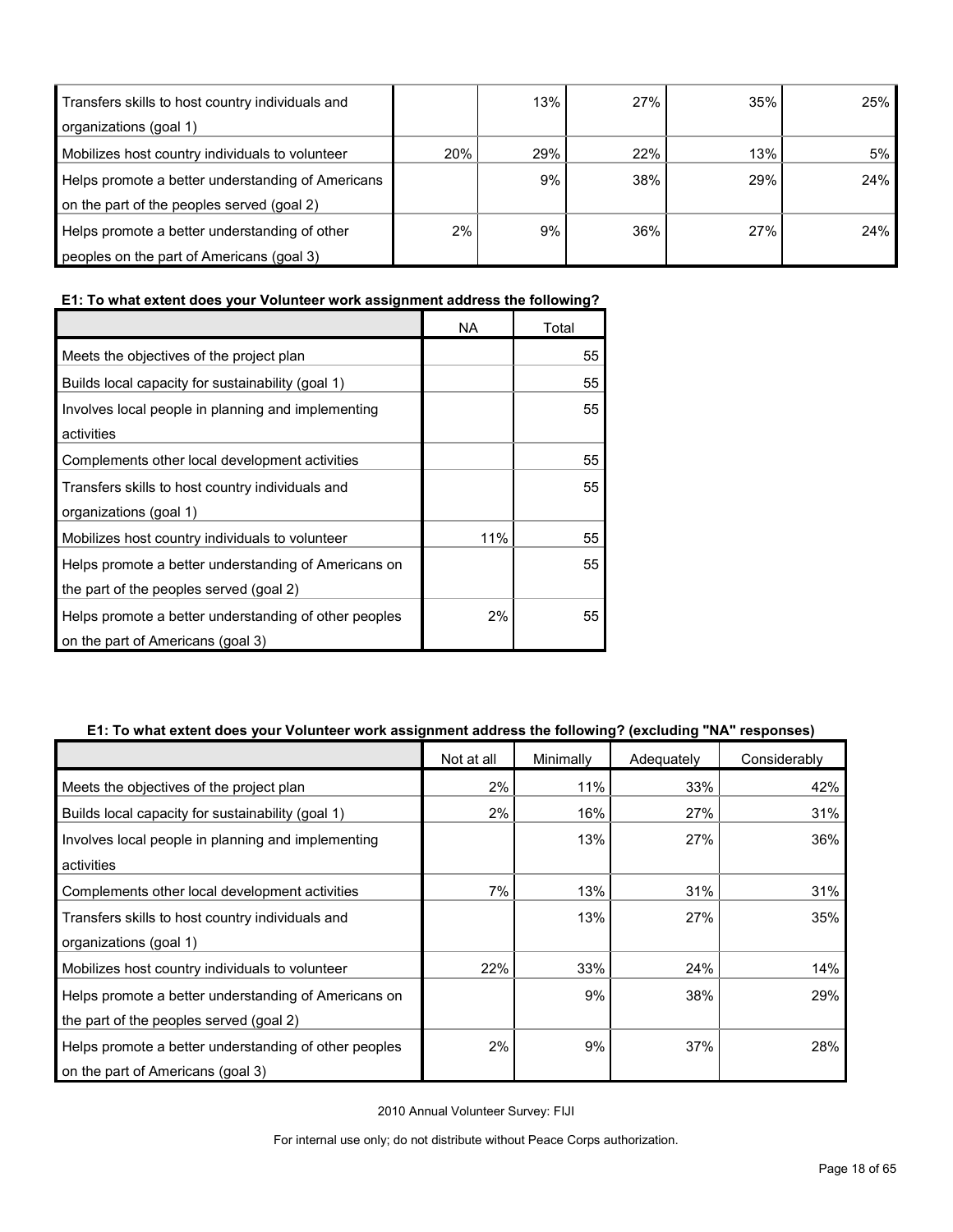#### **E1: To what extent does your Volunteer work assignment address the following?**

|                                                       | Exceptionally | Total |
|-------------------------------------------------------|---------------|-------|
| Meets the objectives of the project plan              | 13%           | 55    |
| Builds local capacity for sustainability (goal 1)     | 24%           | 55    |
| Involves local people in planning and implementing    | 24%           | 55    |
| activities                                            |               |       |
| Complements other local development activities        | 18%           | 55    |
| Transfers skills to host country individuals and      | 25%           | 55    |
| organizations (goal 1)                                |               |       |
| Mobilizes host country individuals to volunteer       | 6%            | 49    |
| Helps promote a better understanding of Americans on  | 24%           | 55    |
| the part of the peoples served (goal 2)               |               |       |
| Helps promote a better understanding of other peoples | 24%           | 54    |
| on the part of Americans (goal 3)                     |               |       |

**(excluding "NA" responses)**

#### **E2: How effective have you been in transferring knowledge and skills to help the following persons or groups build their**

| capacities?                                      |            |           |            |              |               |  |
|--------------------------------------------------|------------|-----------|------------|--------------|---------------|--|
|                                                  | Not at all | Minimally | Adequately | Considerably | Exceptionally |  |
| Your counterpart/community partner               | $2\%$      | 11%       | 22%        | 38%          | 24%           |  |
| An organization other than your host institution | 2%         | 15%       | 31%        | 20%          | 13%           |  |
| Members of your host community                   |            | 13%       | 45%        | 24%          | 13%           |  |
| <b>Other Peace Corps Volunteers</b>              | 2%         | 9%        | 35%        | 31%          | 13%           |  |

#### **E2: How effective have you been in transferring knowledge and skills to help the**

#### **following persons or groups build their capacities?**

|                                                  | ΝA  | Total |
|--------------------------------------------------|-----|-------|
| Your counterpart/community partner               | 4%  | 55    |
| An organization other than your host institution | 20% | 55    |
| Members of your host community                   | 5%  | 55    |
| <b>Other Peace Corps Volunteers</b>              | 11% | 55    |

# **E2: How effective have you been in transferring knowledge and skills to help the following persons or groups build their capacities? (excluding "NA" responses)**

2010 Annual Volunteer Survey: FIJI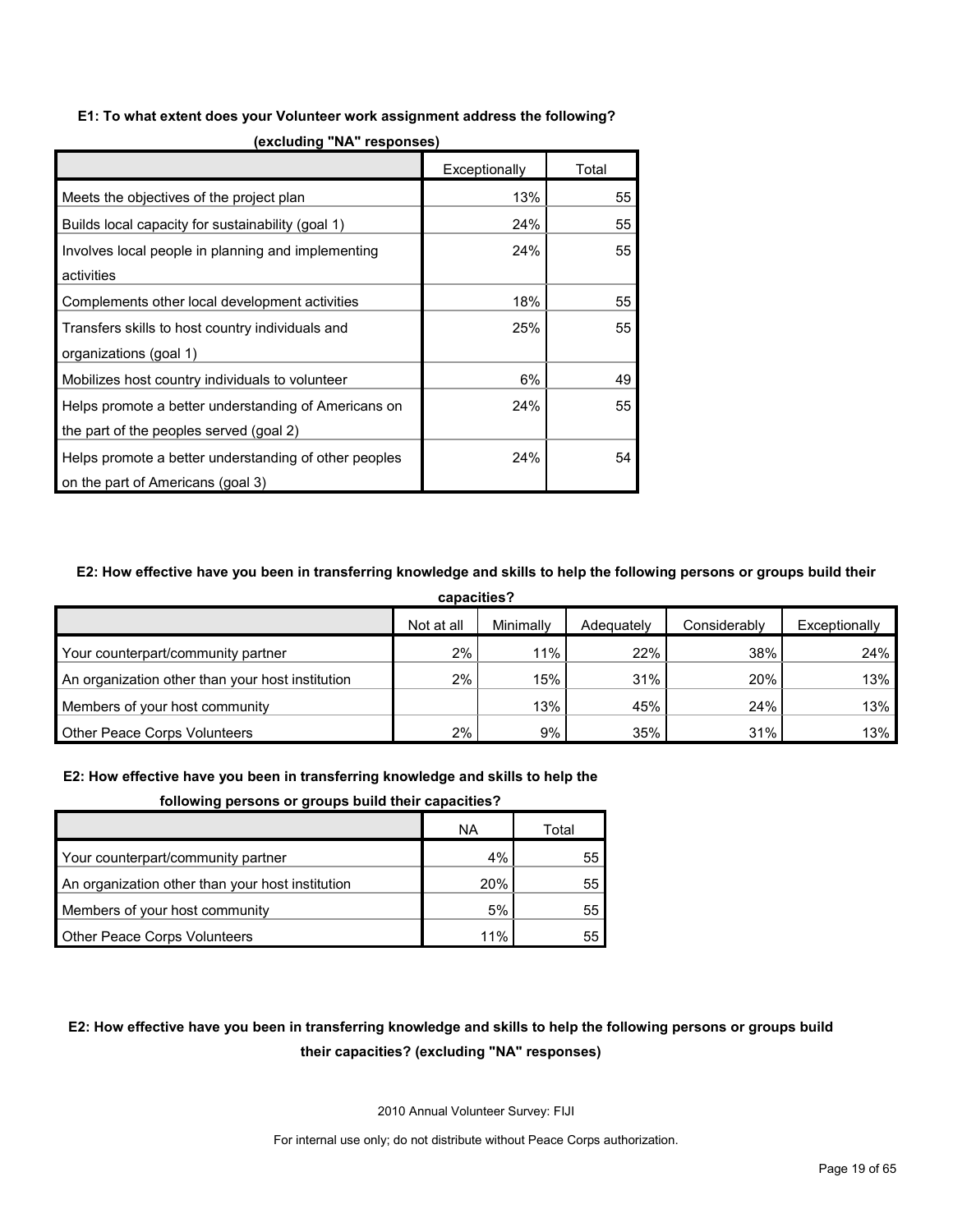|                                                  | Not at all | Minimally | Adequately | Considerably |
|--------------------------------------------------|------------|-----------|------------|--------------|
| Your counterpart/community partner               | 2%         | 11%       | 23%        | 40%          |
| An organization other than your host institution | 2%         | 18%       | 39%        | 25%          |
| Members of your host community                   |            | 13%       | 48%        | 25%          |
| <b>Other Peace Corps Volunteers</b>              | 2%         | 10%       | 39%        | 35%          |

#### **E2: How effective have you been in transferring knowledge and skills to help the**

#### **following persons or groups build their capacities? (excluding "NA" responses)**

|                                                  | Exceptionally | Total |
|--------------------------------------------------|---------------|-------|
| Your counterpart/community partner               | 25%           | 53    |
| An organization other than your host institution | 16%           |       |
| Members of your host community                   | 13%           |       |
| <b>Other Peace Corps Volunteers</b>              | 14%           |       |

#### **E2.TEXT: Description of others to whom you**

#### **are transferring skills to help build their**



**E3: Based on your contact with host country nationals, to what extent have they gained a better understanding of** 

| Americans?     |            |           |            |              |               |                   |       |  |  |
|----------------|------------|-----------|------------|--------------|---------------|-------------------|-------|--|--|
|                | Not at all | Minimally | Adeauatelv | Considerably | Exceptionally | Too early to tell | Total |  |  |
| E <sub>3</sub> |            | $7\%$ .   | 22%        | 53%          | 16%           | 2%                | 55    |  |  |

# **E3: Based on your contact with host country nationals, to what extent have they gained a better**

**understanding of Americans? (excluding "Too early to tell" responses)**

|                | Not at all | Minimally | Adeɑuatelv | onsiderablyٽ | Exceptionally | Total |
|----------------|------------|-----------|------------|--------------|---------------|-------|
| E <sub>3</sub> |            | $7\%$     | 22%        | 54%          | $7\%$         | ыд    |

2010 Annual Volunteer Survey: FIJI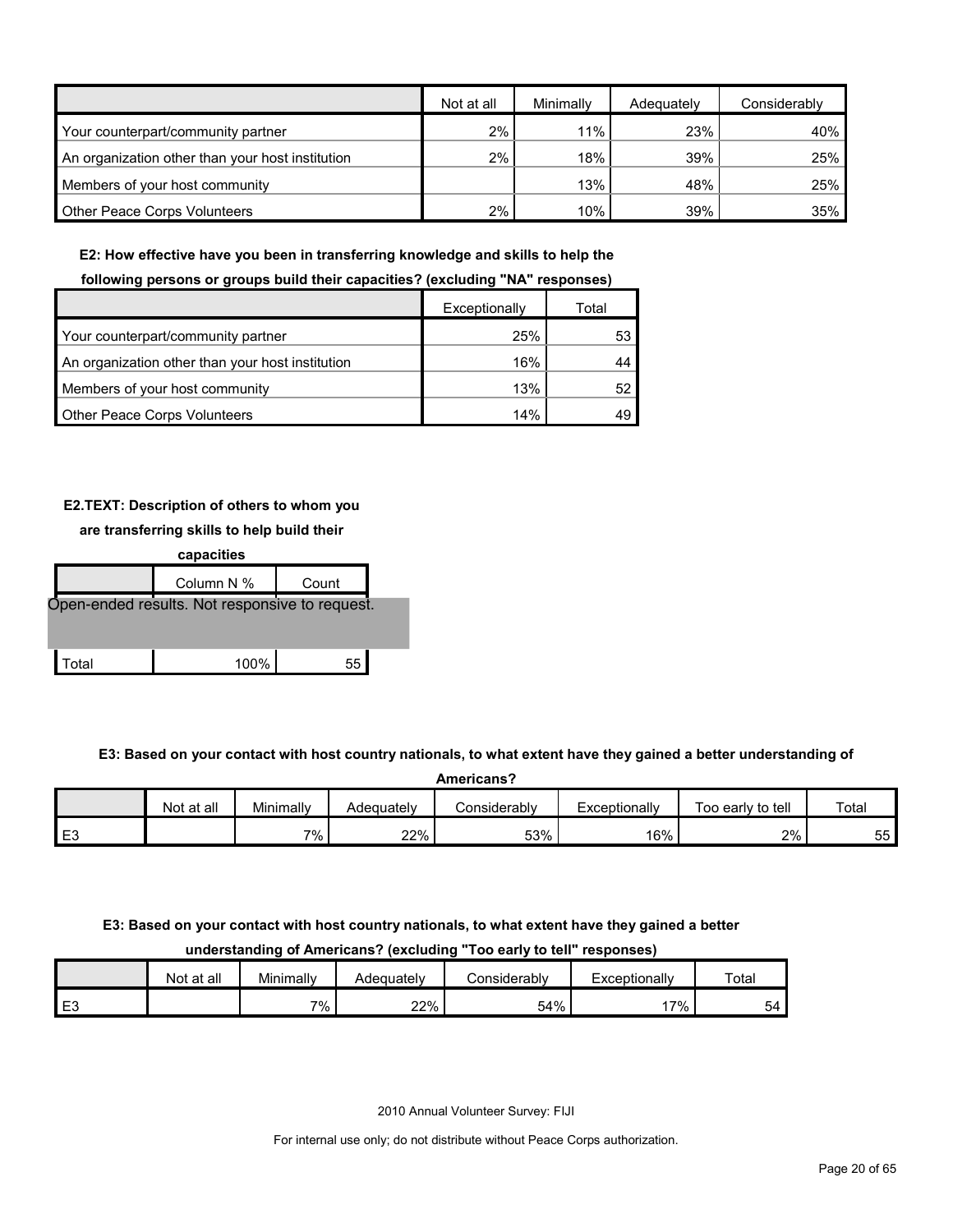#### **E4: In which of the following third goal activities have you participated during your PC service? Mark all that**

| apply.                                                |                      |              |                                 |  |  |  |  |  |
|-------------------------------------------------------|----------------------|--------------|---------------------------------|--|--|--|--|--|
|                                                       | <b>PCV Responses</b> | % Doing This | <b>Total PCVs</b><br>Responding |  |  |  |  |  |
|                                                       |                      |              |                                 |  |  |  |  |  |
| Electronic updates                                    | 53                   | 98%          |                                 |  |  |  |  |  |
| Hosting American visitors                             | 40                   | 74%          |                                 |  |  |  |  |  |
| Hard copy/paper update                                | 29                   | 54%          |                                 |  |  |  |  |  |
| Personal website or blog                              | 26                   | 48%          |                                 |  |  |  |  |  |
| Enrollment in the CWWS/CMS program                    | 15                   | 28%          |                                 |  |  |  |  |  |
| Pen pal program/letter exchange                       | 9                    | 17%          |                                 |  |  |  |  |  |
| While on home leave, spoke at a school or community   | 8                    | 15%          |                                 |  |  |  |  |  |
| group                                                 |                      |              |                                 |  |  |  |  |  |
| Podcasted/created a slide show or video posted online | 6                    | 11%          |                                 |  |  |  |  |  |
| Peace Corps Week activities                           | 2                    | 4%           |                                 |  |  |  |  |  |
| Other please specify                                  | 2                    | 4%           |                                 |  |  |  |  |  |
| Posted to PC Digital Library                          |                      | 2%           |                                 |  |  |  |  |  |
| Total                                                 |                      |              | 54                              |  |  |  |  |  |

Percents may total to more than 100% since Volunteers were asked to "Mark all that apply."

# **E4.TEXT: Description of "others" third goal activities**

|                                                | Column N % | Count |  |
|------------------------------------------------|------------|-------|--|
| Open-ended results. Not responsive to request. |            |       |  |
|                                                |            |       |  |
|                                                |            |       |  |
|                                                |            |       |  |
|                                                |            |       |  |
| Total                                          | 100%       | 55    |  |
|                                                |            |       |  |

# **E4: When asked about third goal activities, Volunteer answered "No**

**involvement in third goal activities."** 

|                      |     | No third goal |             |
|----------------------|-----|---------------|-------------|
|                      | NA  | activities    | $\tau$ otal |
| No Goal 3 activities | 98% | 2%            | 55          |

2010 Annual Volunteer Survey: FIJI

For internal use only; do not distribute without Peace Corps authorization.

h

т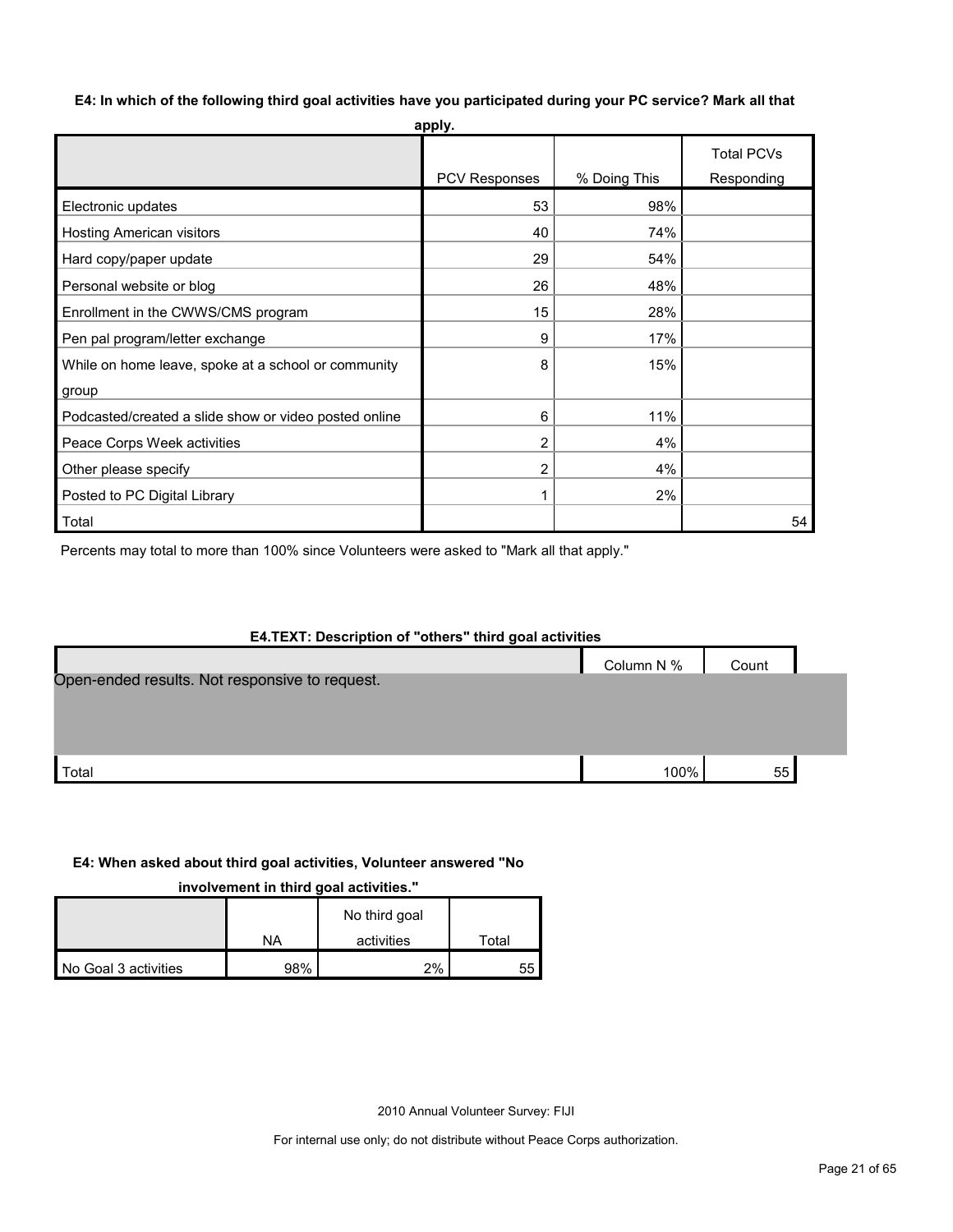#### **E5: Based on your contact with Americans, to what extent have they gained a better understanding of host country**

| nationals? |  |
|------------|--|
|------------|--|

|         | at all<br>Not | Minimally | Adequatelv | ا onsiderably | Exceptionally | Too early to tell | Total     |
|---------|---------------|-----------|------------|---------------|---------------|-------------------|-----------|
| ⊢<br>∼∟ |               | $1\%$     | 22%        | 29%           | 33%           | 5%                | --<br>55. |

# **E5: Based on your contact with Americans, to what extent have they gained a better understanding of host**

**country nationals? (excluding "Too early to tell" responses)**

|                | Not at all | Minimally | Adequately | Considerabl∨ | Exceptionally | Total    |
|----------------|------------|-----------|------------|--------------|---------------|----------|
| E <sub>5</sub> |            | 12%       | 23%        | 31%<br>. ب   | 35%           | -0<br>ےت |

# <span id="page-21-0"></span>**F. Peace Corps Support**

This section reports Volunteers' satisfaction with in-country Peace Corps staff support and how the Volunteers communicate with the post.

## **F1: How prepared for your arrival were the host people with whom you would be working?**

|      | Not at all | Minimally | Adequately | Considerably | Exceptionally | Totar     |
|------|------------|-----------|------------|--------------|---------------|-----------|
| l F1 | 20%        | 42%       | 16%        | 20%          | 2%            | --<br>55. |

## **F2: To what extent is your CD aware of Volunteer issues and concerns through interactions with PCVs?**

|                   | all<br>Not at | Minimally | Adequately | ∴onsiderablv | Exceptionally | Total    |
|-------------------|---------------|-----------|------------|--------------|---------------|----------|
| ∡ ⊏≏i<br><u>.</u> | 9%            | 31%       | 36%        | 16%          | 7%            | --<br>55 |

#### **F3: How satisfied are you with the health care you received from your PCMO(s)?**

|      | Not at all | Minimally | Adequatelv | onsiderablyٽ | Exceptionally | Not Used | Total    |
|------|------------|-----------|------------|--------------|---------------|----------|----------|
| l F3 | 2%         | 9%        | 24%        | 40%          | 25%           |          | --<br>55 |

**F3: How satisfied are you with the health care you received from your PCMO(s)?(excluding "Not used"** 

**responses)**

|                | at all<br>Not | Minimally | Adequately | Considerabl∨ | xceptionally | Tota <sub>1</sub> |
|----------------|---------------|-----------|------------|--------------|--------------|-------------------|
| r <sub>c</sub> | 2%            | 9%        | 24%        | 40%          | 25%          | 55                |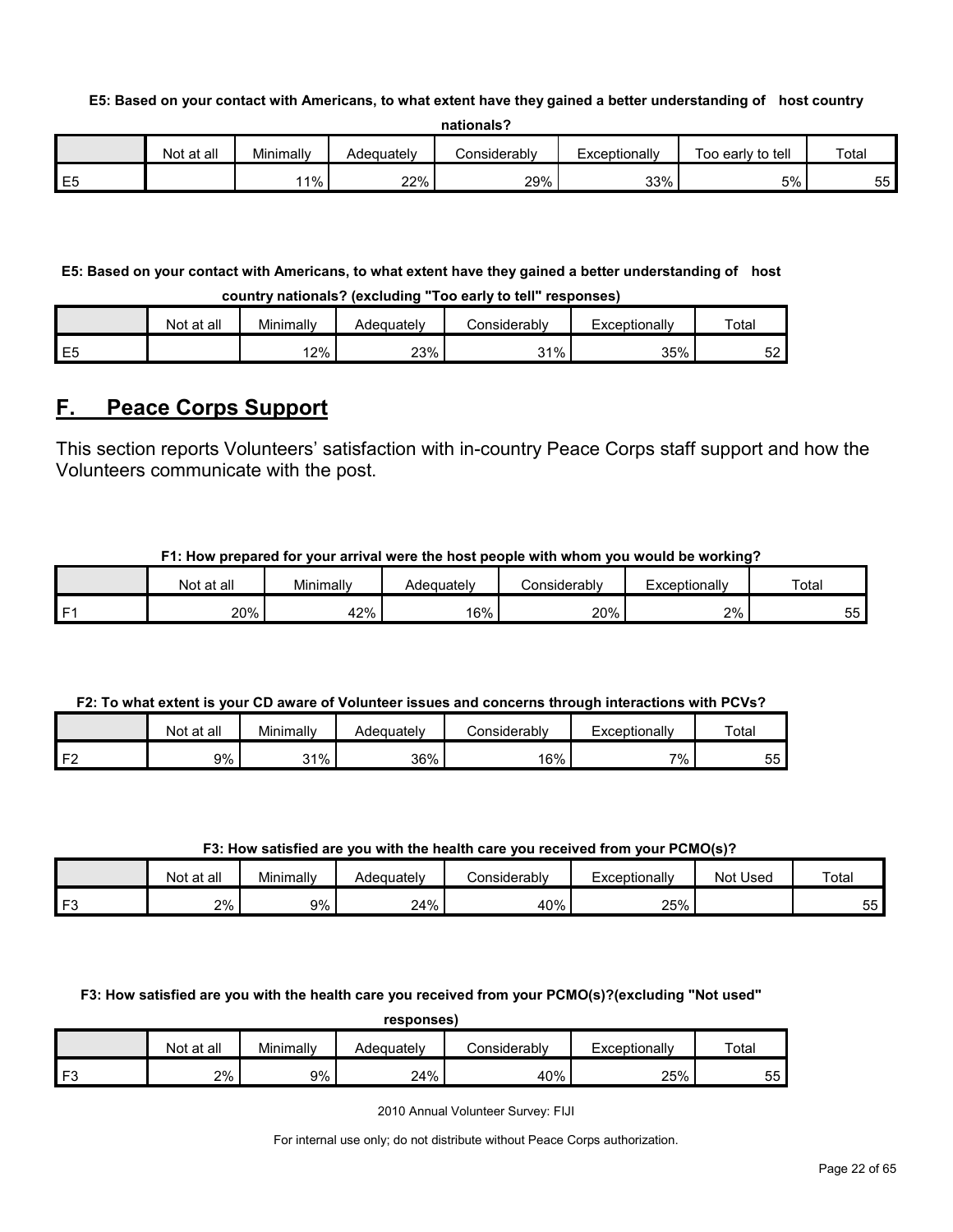|                             | Not at all | Minimally | Adequately | Considerably | Exceptionally | NA  | Total |
|-----------------------------|------------|-----------|------------|--------------|---------------|-----|-------|
| Administrative/logistical   | 7%         | 6%        | 41%        | 35%          | 11%           |     | 54    |
| Cross-cultural              |            | 11%       | 43%        | 26%          | 15%           | 6%  | 54    |
| Emotional                   | 6%         | 17%       | 40%        | 8%           | 19%           | 11% | 53    |
| Feedback on my work reports | 2%         | 17%       | 54%        | 20%          | 6%            | 2%  | 54    |
| Job assignment              | 9%         | 20%       | 33%        | 22%          | 15%           |     | 54    |
| Language learning           | 6%         | 11%       | 43%        | 21%          | 15%           | 4%  | 53    |
| Medical                     |            | 9%        | 30%        | 33%          | 28%           |     | 54    |
| Safety and security         |            | 4%        | 20%        | 33%          | 43%           |     | 54    |
| Site selection/preparation  | 19%        | 26%       | 22%        | 22%          | 9%            | 2%  | 54    |
| <b>Technical skills</b>     | 7%         | 19%       | 48%        | 13%          | 9%            | 4%  | 54    |

**F4: How satisfied are you with the following support provided by in-country PC staff?**

#### **F4: How satisfied are you with the following support provided by in-country PC staff? (excluding "NA" responses)**

|                             | Not at all | Minimally | Adequately | Considerably | Exceptionally | Total |
|-----------------------------|------------|-----------|------------|--------------|---------------|-------|
| Administrative/logistical   | 7%         | 6%        | 41%        | 35%          | 11%           | 54    |
| Cross-cultural              |            | 12%       | 45%        | 27%          | 16%           | 51    |
| Emotional                   | 6%         | 19%       | 45%        | 9%           | 21%           | 47    |
| Feedback on my work reports | 2%         | 17%       | 55%        | 21%          | 6%            | 53    |
| Job assignment              | 9%         | 20%       | 33%        | 22%          | 15%           | 54    |
| Language learning           | 6%         | 12%       | 45%        | 22%          | 16%           | 51    |
| Medical                     |            | 9%        | 30%        | 33%          | 28%           | 54    |
| Safety and security         |            | 4%        | 20%        | 33%          | 43%           | 54    |
| Site selection/preparation  | 19%        | 26%       | 23%        | 23%          | 9%            | 53    |
| <b>Technical skills</b>     | 8%         | 19%       | 50%        | 13%          | 10%           | 52    |

# **F5: What level of PC support have you received to help cope with stress from issues such as HIV/AIDS, food insecurity, etc. in your community? (Including PCVs w/no need for support)**

|      |            |                 | Adequate | Considerable | Exceptional | NA/I have no     |       |
|------|------------|-----------------|----------|--------------|-------------|------------------|-------|
|      | No support | Minimal support | support  | support      | support     | need for support | Total |
| 1 F5 |            | 7%              | 25%      | 13%          | 9%          | 45%              | 55    |

2010 Annual Volunteer Survey: FIJI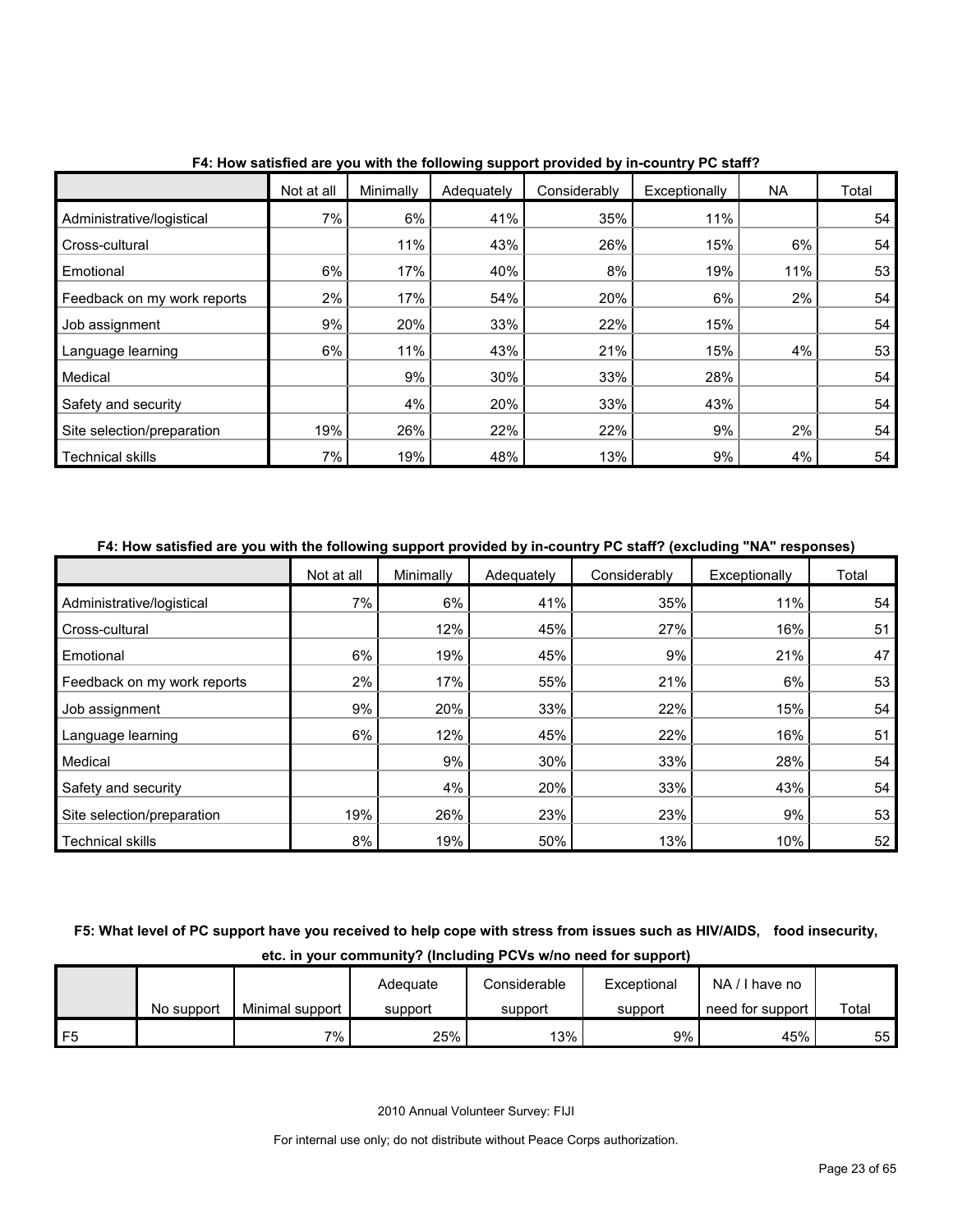# **F5: What level of PC support have you received to help cope with stress from issues such as HIV/AIDS, food insecurity,**

|    |            |                 |                  | Considerable | Exceptional |                 |
|----|------------|-----------------|------------------|--------------|-------------|-----------------|
|    | No support | Minimal support | Adequate support | support      | support     | Total           |
| F5 |            | $13\%$          | 47%              | 23%          | 7%          | 30 <sup>1</sup> |

#### **etc. in your community? (excluding "NA/No need for support" responses)**

## **F6a: How would you rate your interaction with the Country Director (CD)**

| in terms of the following? |            |          |       |  |  |  |  |
|----------------------------|------------|----------|-------|--|--|--|--|
|                            | Inadequate | Adequate | Total |  |  |  |  |
| <b>CD Responsiveness</b>   | 31%        | 69%      | 54    |  |  |  |  |
| CD Informative content     | 36%        | 64%      | 55    |  |  |  |  |
| <b>CD Comfort level</b>    | 38%        | 62%      | 55    |  |  |  |  |
| <b>CD</b> Site visits      | 36%        | 64%      | 55    |  |  |  |  |

## **F6b: How would you rate your interaction with the PTO in terms of --?**

|                                | Inadequate | Adequate | Total |
|--------------------------------|------------|----------|-------|
| <b>PTO Responsiveness</b>      | 4%         | 96%      | 54    |
| <b>PTO</b> Informative content | 2%         | 98%      | 52    |
| <b>PTO Comfort level</b>       | 7%         | 93%      | 54    |
| <b>PTO Site visits</b>         | 24%        | 76%      | 54    |

#### **F6c: How would you rate your interaction with the APCD/Program Manager in**

| terms of $-2$                 |            |          |       |  |  |  |  |
|-------------------------------|------------|----------|-------|--|--|--|--|
|                               | Inadequate | Adequate | Total |  |  |  |  |
| <b>APCD/PM Responsiveness</b> | 26%        | 74%      | 54    |  |  |  |  |
| APCD/PM Informative content   | 24%        | 76%      | 54    |  |  |  |  |
| <b>APCD/PM Comfort level</b>  | 15%        | 85%      | 52    |  |  |  |  |
| <b>APCD/PM Site visits</b>    | 28%        | 72%      | 54    |  |  |  |  |

#### **F6d: How would you rate your interaction with the PCMO in terms of --?**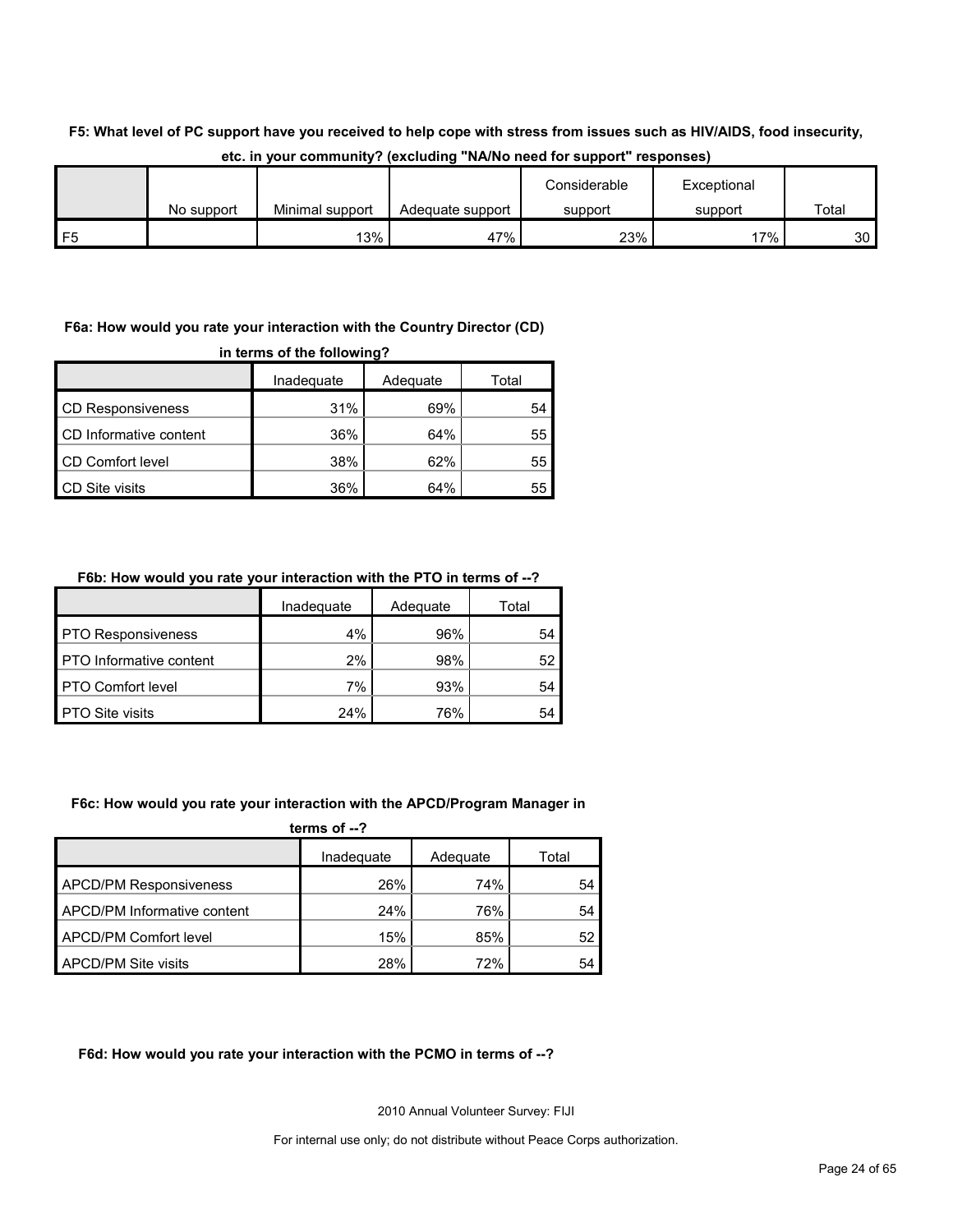|                                 | Inadequate | Adequate | Total |
|---------------------------------|------------|----------|-------|
| <b>PCMO Responsiveness</b>      | 6%         | 94%      | 53    |
| <b>PCMO</b> Informative content | 13%        | 87%      | 53    |
| <b>PCMO Comfort level</b>       | 11%        | 89%      | 53    |
| <b>PCMO Site visits</b>         | 23%        | 77%      | 53    |

# **F6e: How would you rate your interaction with the Safety and Security**

| Coordinator (SSC) in terms of --? |     |     |    |  |  |  |  |
|-----------------------------------|-----|-----|----|--|--|--|--|
| Inadequate<br>Adequate<br>Total   |     |     |    |  |  |  |  |
| <b>SSC Responsiveness</b>         | 9%  | 91% | 54 |  |  |  |  |
| SSC Informative content           | 4%  | 96% | 54 |  |  |  |  |
| <b>SSC Comfort level</b>          | 7%  | 93% | 54 |  |  |  |  |
| <b>SSC Site visits</b>            | 17% | 83% | 54 |  |  |  |  |

## **F6f: How would you rate your interaction with the Training Manager in terms**

|                              | of $-2$    |          |       |
|------------------------------|------------|----------|-------|
|                              | Inadequate | Adequate | Total |
| <b>TrMngr Responsiveness</b> | 18%        | 82%      | 51    |
| TrMngr Informative content   | 22%        | 78%      | 50    |
| <b>TrMngr Comfort level</b>  | 26%        | 74%      | 50    |
| <b>TrMngr Site visits</b>    | 37%        | 63%      | 51    |

#### **F6g: How would you rate your interaction with administrative staff in terms**

| of $-2$                     |            |          |       |  |  |  |  |
|-----------------------------|------------|----------|-------|--|--|--|--|
|                             | Inadequate | Adequate | Total |  |  |  |  |
| <b>Admin Responsiveness</b> | 13%        | 87%      | 53    |  |  |  |  |
| Admin Informative content   | 10%        | 90%      | 51    |  |  |  |  |
| Admin Comfort level         | 23%        | 77%      | 53    |  |  |  |  |
| Admin Site visits           | 39%        | 61%      | 51    |  |  |  |  |

#### **F7: What is the best method for you to communicate with your Peace**

**Corps office?**

2010 Annual Volunteer Survey: FIJI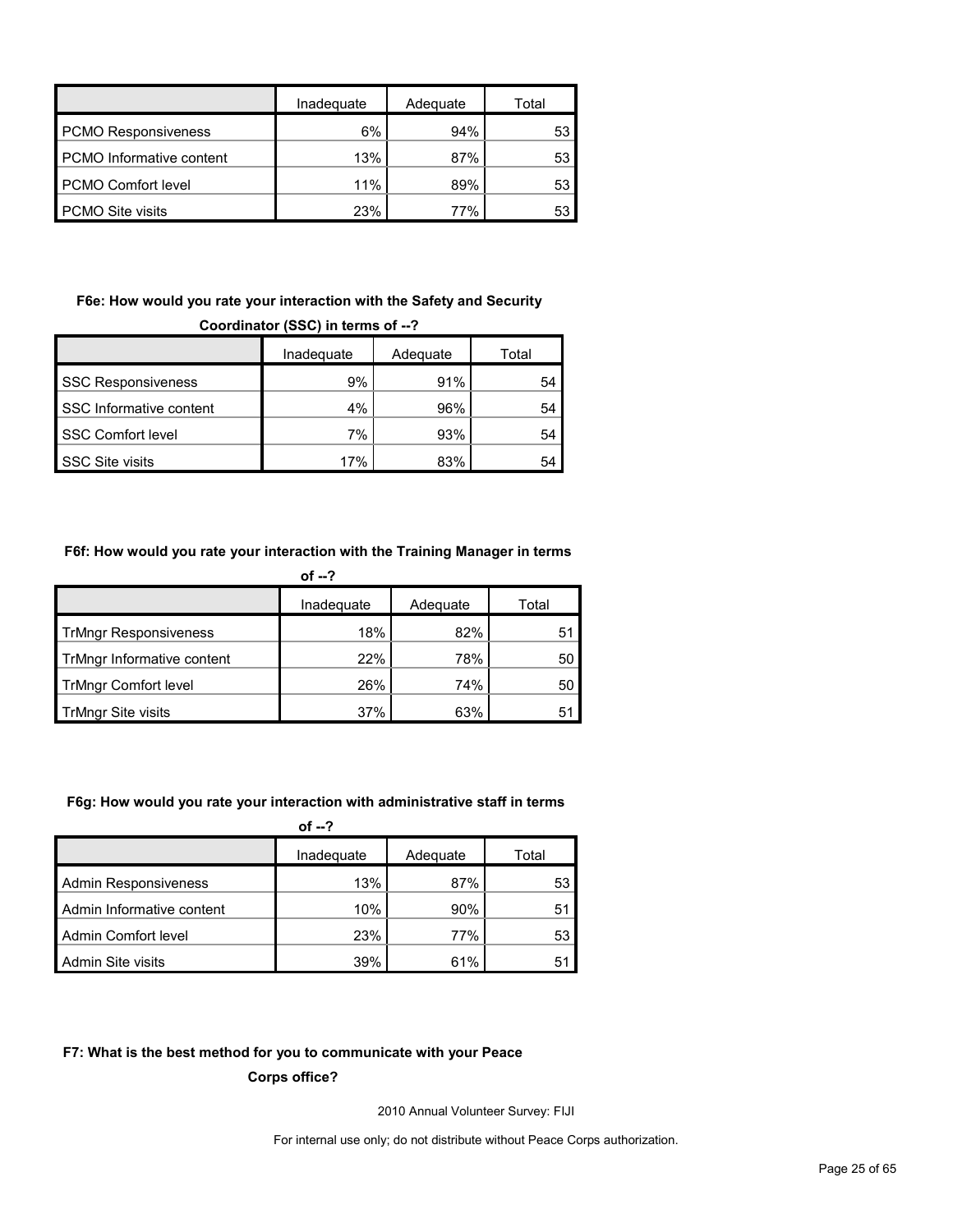|                                    | Percent | Number |
|------------------------------------|---------|--------|
| Cell phone                         | 60%     | 33     |
| Email                              | 18%     | 10     |
| Text messaging (SMS)               | 9%      | 5      |
| Telephone at residence or work     | 7%      |        |
| In-person visits                   | 4%      |        |
| Telephone not at residence or work | 2%      |        |
| Other: Please specify below        |         |        |
| Letters/postal service             |         |        |
| Fax                                |         |        |
| Total                              | 100%    | 55     |

## **F7.OTHER: Description of "other" best**

**method to communicate with post**

|       | <b>PERCENT</b> | <b>NUMBER</b> |  |  |
|-------|----------------|---------------|--|--|
|       | 100%           | 55            |  |  |
| Total | 100%           |               |  |  |

**F8: In general, how do you rate the effectiveness of your communication resources for contacting your** 

**PC staff in-country?**

|                | Not effective | Poor | Adeɑuate | Effective | effective<br>verv | Total |
|----------------|---------------|------|----------|-----------|-------------------|-------|
| F <sub>8</sub> | 6%            | 4%   | 39%      | 28%       | 24%               | 54    |

# <span id="page-25-0"></span>**G. Your Safety and Security**

This section reports on how safe Volunteers feel. Volunteers' experiences with various types of insensitive remarks or behaviors, harassment or discrimination, and crime are summarized, as well as whether harassment and crime events were reported to Peace Corps.

| G1: How safe do you feel? |  |  |  |  |  |  |  |
|---------------------------|--|--|--|--|--|--|--|
|---------------------------|--|--|--|--|--|--|--|

|                | Not at All Safe | Often Unsafe | Adequately Safe | Usually Safe | Verv Safe | Total |
|----------------|-----------------|--------------|-----------------|--------------|-----------|-------|
| Where you live |                 | 2%           | 11%             | 31%          | 56%       | 55    |
| Where you work |                 |              | 9%              | 18%          | 73%       | 55    |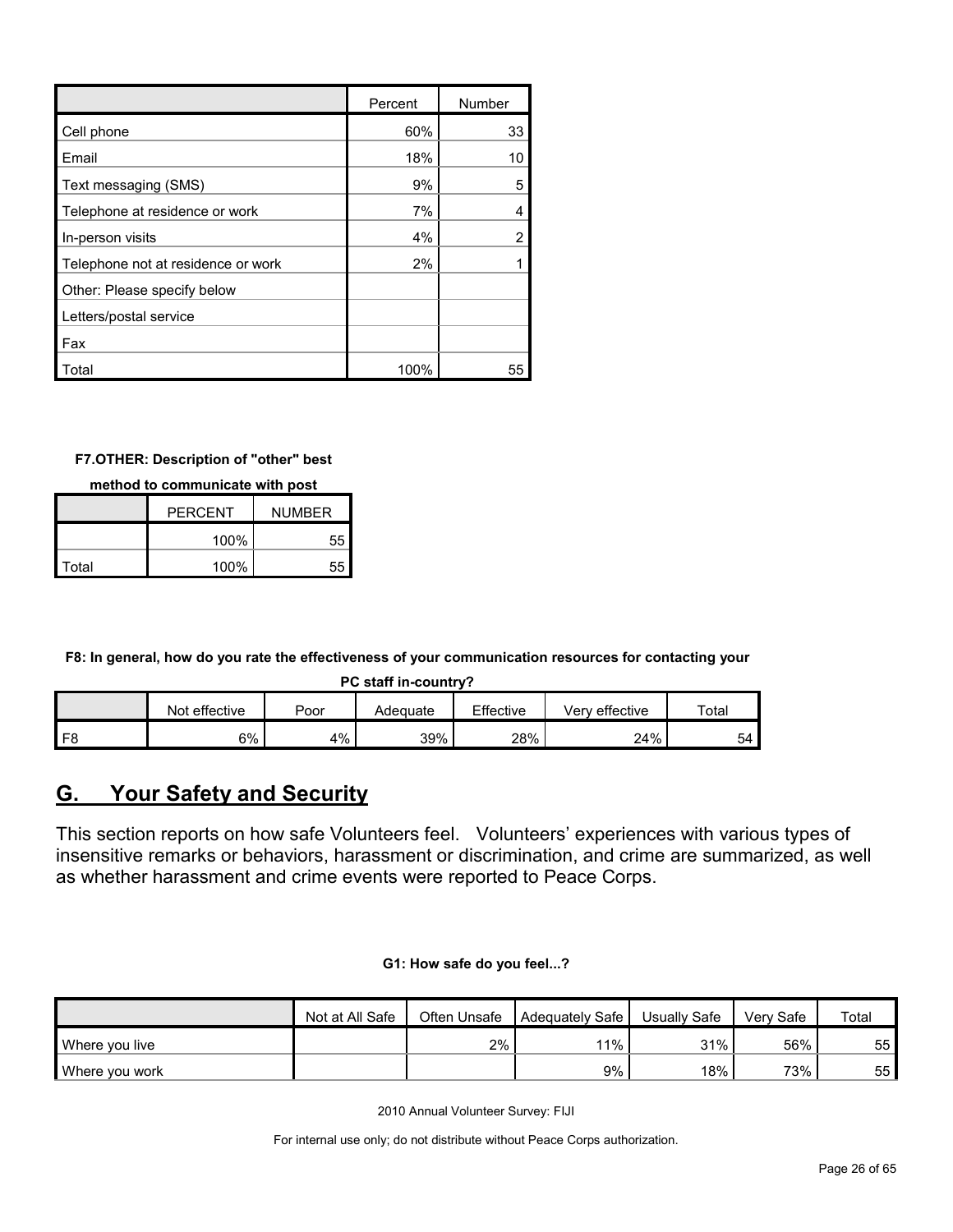| When you travel in-country         | 2%      | 18% | 44% | 36% | 55 |
|------------------------------------|---------|-----|-----|-----|----|
| City where main Peace Corps office | $7\%$ . | 33% | 40% | 20% | 55 |
| is located                         |         |     |     |     |    |

# **G2: Have you encountered insensitive comments or behavior toward you based on your race, ethnicity, age, gender, or sexual orientation from any of the following sources?**

|                         | Yes | No  | <b>NA</b> | Total |
|-------------------------|-----|-----|-----------|-------|
| Host/home stay family   | 11% | 85% | 4%        | 55    |
| Community members       | 45% | 53% | 2%        | 55    |
| <b>Other Volunteers</b> | 11% | 87% | 2%        | 55    |
| PC in-country staff     |     | 98% | 2%        | 55    |
| Other                   | 13% |     | 88%       | 8     |

**G2: Have you encountered insensitive comments or behavior toward you based on your race, ethnicity, age, gender, or sexual orientation from any of the following sources? (excluding "NA" responses)**

| the following sources: (excluding the responses) |      |      |       |  |  |  |  |  |  |
|--------------------------------------------------|------|------|-------|--|--|--|--|--|--|
|                                                  | Yes  | No   | Total |  |  |  |  |  |  |
| Host/home stay family                            | 11%  | 89%  | 53    |  |  |  |  |  |  |
| Community members                                | 46%  | 54%  | 54    |  |  |  |  |  |  |
| <b>Other Volunteers</b>                          | 11%  | 89%  | 54    |  |  |  |  |  |  |
| PC in-country staff                              |      | 100% | 54    |  |  |  |  |  |  |
| <b>Other</b>                                     | 100% |      |       |  |  |  |  |  |  |

#### **G2.OTHER: Description of "other" sources**

**of insensitive comments/behavior** PERCENT | NUMBER Total 100% 55 Open-ended results. Not responsive to request.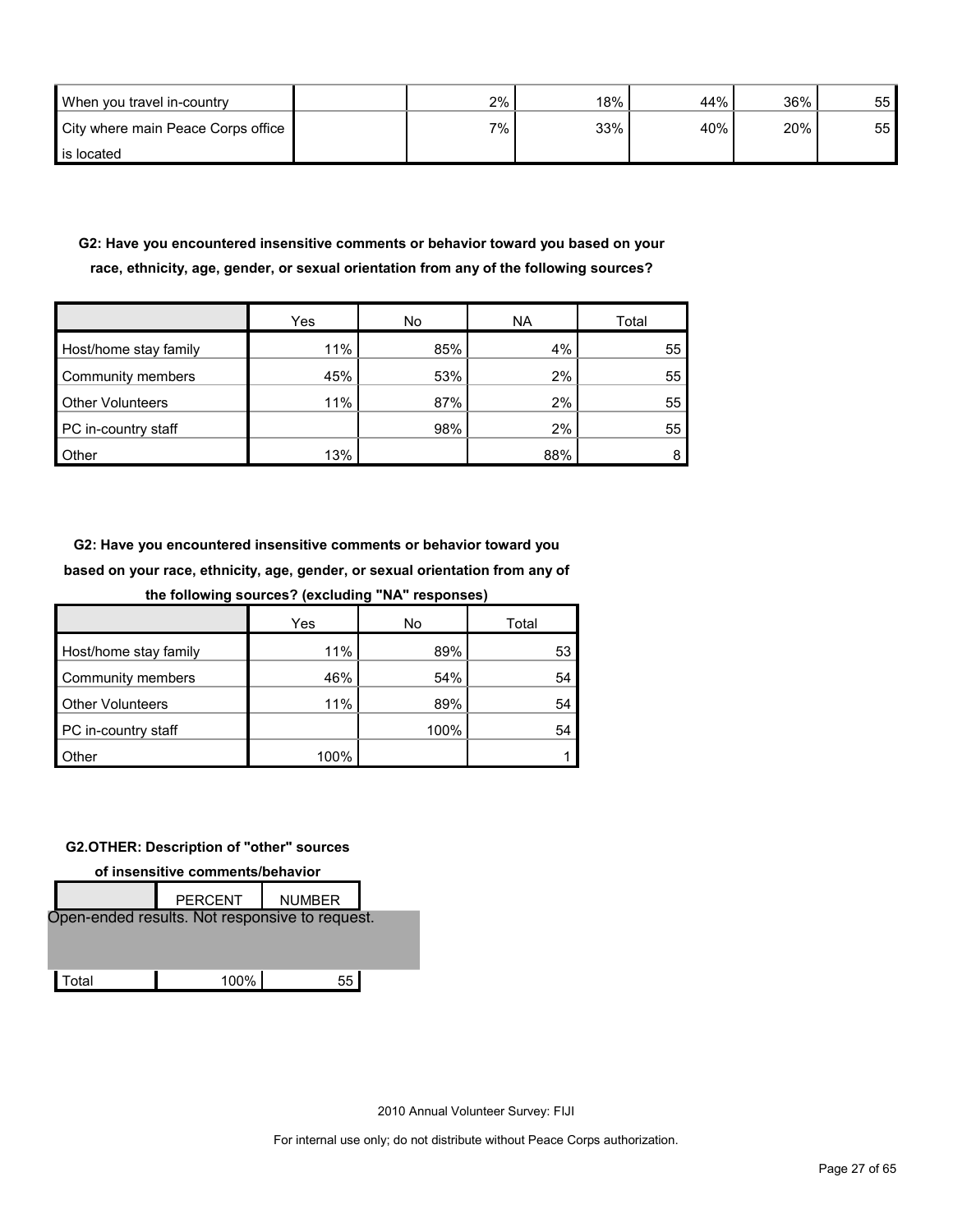#### **G2.OTHER: Description of "other" sources**



for comments Volunteers wrote in response to

Question G3 to explain their

harassment/discrimination answers.

|                              | None | $J - T - T - T$<br>Once | 2-5 times | <u> 370 - 18</u><br>6-10 times | 11-25 times | $26+$ times | Total |
|------------------------------|------|-------------------------|-----------|--------------------------------|-------------|-------------|-------|
| Age H/D                      | 85%  | 4%                      |           | 4%                             |             | 6%          | 47    |
| Anti-American H/D            | 88%  | 8%                      | 2%        |                                |             | 2%          | 48    |
| Disability H/D               | 100% |                         |           |                                |             |             | 47    |
| Gender H/D                   | 61%  | 10%                     | 16%       |                                | 4%          | 8%          | 49    |
| Racial/color H/D             | 77%  | 2%                      | 6%        | 2%                             | 6%          | 6%          | 48    |
| Religious H/D                | 83%  | 4%                      | 2%        | 4%                             | 2%          | 4%          | 47    |
| Sexual orientation H/D       | 98%  |                         |           | 2%                             |             |             | 47    |
| Sexual harassment (physical) | 88%  | 6%                      | 2%        | 4%                             |             |             | 49    |
| Sexual harassment (verbal)   | 65%  | 8%                      | 13%       | 2%                             | 4%          | 8%          | 48    |

## **G3: Please indicate the number of times you experienced the following types of discrimination/harassment: PERCENTAGES**

#### **G3: Please indicate the number of times you experienced the following types of discrimination/harassment: NUMBERS**

|                              | None | Once | 2-5 times | 6-10 times | 11-25 times | 26+ times | Total |
|------------------------------|------|------|-----------|------------|-------------|-----------|-------|
| Age H/D                      | 40   | ົ    |           |            |             | 3         | 47    |
| Anti-American H/D            | 42   | 4    |           |            |             |           | 48    |
| Disability H/D               | 47   |      |           |            |             |           | 47    |
| Gender H/D                   | 30   | 5    |           |            | ⌒           | 4         | 49    |
| Racial/color H/D             | 37   |      |           |            | 3           | 3         | 48    |
| Religious H/D                | 39   | ົ    |           |            |             | ◠         | 47    |
| Sexual orientation H/D       | 46   |      |           |            |             |           | 47    |
| Sexual harassment (physical) | 43   | 3    |           |            |             |           | 49    |
| Sexual harassment (verbal)   | 31   |      |           |            |             |           | 48    |

2010 Annual Volunteer Survey: FIJI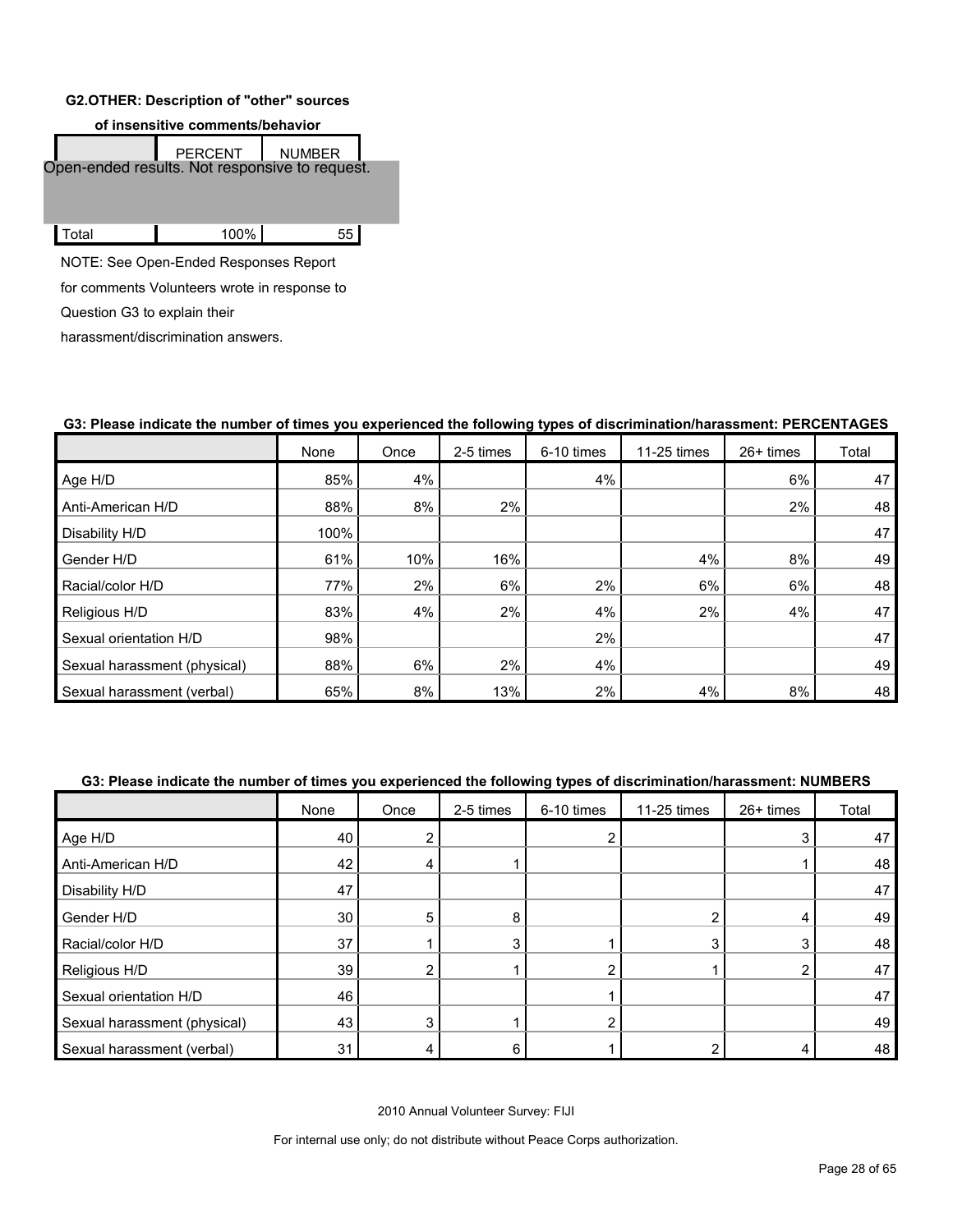|         |             | $\sim$        | Reported Age H/D |           |            |             |           |       |
|---------|-------------|---------------|------------------|-----------|------------|-------------|-----------|-------|
|         |             | Never         | Once             | 2-5 times | 6-10 times | 11-25 times | 26+ times | Total |
| Age H/D | Once        | ົ<br><u>∠</u> |                  |           |            |             |           | 2     |
|         | 2-5 times   |               |                  |           |            |             |           |       |
|         | 6-10 times  | ົ             |                  |           |            |             |           | 2     |
|         | 11-25 times |               |                  |           |            |             |           |       |
|         | 26+ times   |               |                  |           |            |             |           | ົ     |
|         | Total       | 5             |                  |           |            |             |           | 6     |

# **G3: Volunteers experiencing AGE discrimination/harassment: Events by Number of Reports to PC**

NOTE: Some PCVs provided the number of events without answering how many times they reported the event/s.

#### **G3: Volunteers experiencing AGE discrimination/harassment: Events by Person Responsible**

|         |                   | Stranger    | Someone you<br>know | Counterpart,<br>supervisor,<br>co-worker | Peace Corps<br>Volunteer | Peace Corps staff |
|---------|-------------------|-------------|---------------------|------------------------------------------|--------------------------|-------------------|
|         |                   | Responsible | Responsible         | Responsible                              | Responsible              | Responsible       |
| Age H/D | Once              |             |                     |                                          |                          |                   |
|         | 2-5 times         |             |                     |                                          |                          |                   |
|         | 6-10 times        |             |                     |                                          |                          |                   |
|         | $11-25$ times     |             |                     |                                          |                          |                   |
|         | 26+ times         |             |                     |                                          |                          |                   |
|         | <b>Total PCVs</b> |             |                     |                                          |                          |                   |

NOTE: Some PCVs provided the number of events without answering who was responsible.

# **G3: Volunteers experiencing AGE discrimination/harassment:**

| <b>Events by Person Responsible</b> |
|-------------------------------------|
|                                     |

|         |             | Host country family |             |
|---------|-------------|---------------------|-------------|
|         |             | member              | Other       |
|         |             | Responsible         | Responsible |
| Age H/D | Once        |                     |             |
|         | 2-5 times   |                     |             |
|         | 6-10 times  |                     |             |
|         | 11-25 times |                     |             |

2010 Annual Volunteer Survey: FIJI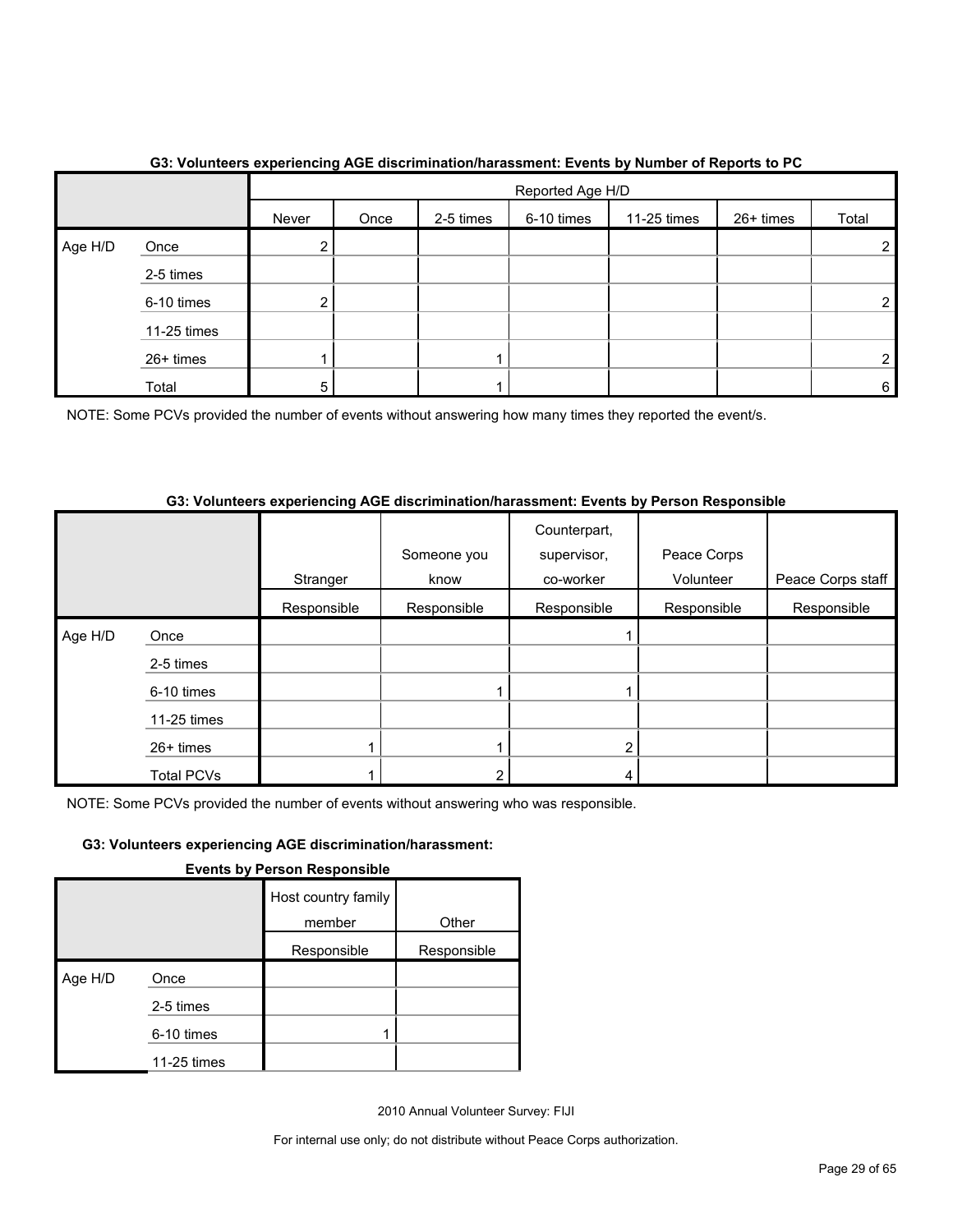| $26+$ times       |  |
|-------------------|--|
| <b>Total PCVs</b> |  |

#### **G3: Volunteers experiencing ANTI-AMERICAN discrimination/harassment: Events by Number of Reports to PC**

|                   |             |       | Reported Anti-American H/D |           |            |             |           |       |
|-------------------|-------------|-------|----------------------------|-----------|------------|-------------|-----------|-------|
|                   |             | Never | Once                       | 2-5 times | 6-10 times | 11-25 times | 26+ times | Total |
| Anti-American H/D | Once        | 4     |                            |           |            |             |           | 4     |
|                   | 2-5 times   |       |                            |           |            |             |           |       |
|                   | 6-10 times  |       |                            |           |            |             |           |       |
|                   | 11-25 times |       |                            |           |            |             |           |       |
|                   | 26+ times   |       |                            |           |            |             |           |       |
|                   | Total       | 5     |                            |           |            |             |           | 5     |

NOTE: Some PCVs provided the number of events without answering how many times they reported the event/s.

#### **G3: Volunteers experiencing ANTI-AMERICAN discrimination/harassment: Events by Person Responsible**

|                   |                   |             |             | Counterpart, |             |             |
|-------------------|-------------------|-------------|-------------|--------------|-------------|-------------|
|                   |                   |             | Someone you | supervisor,  | Peace Corps | Peace Corps |
|                   |                   | Stranger    | know        | co-worker    | Volunteer   | staff       |
|                   |                   | Responsible | Responsible | Responsible  | Responsible | Responsible |
| Anti-American H/D | Once              |             |             |              |             |             |
|                   | 2-5 times         |             |             |              |             |             |
|                   | 6-10 times        |             |             |              |             |             |
|                   | 11-25 times       |             |             |              |             |             |
|                   | 26+ times         |             |             |              |             |             |
|                   | <b>Total PCVs</b> |             |             |              |             |             |

NOTE: Some PCVs provided the number of events without answering who was responsible.

#### **G3: Volunteers experiencing ANTI-AMERICAN discrimination/harassment:**

#### **Events by Person Responsible**

| Host country family |             |
|---------------------|-------------|
| member              | Other       |
| Responsible         | Responsible |

2010 Annual Volunteer Survey: FIJI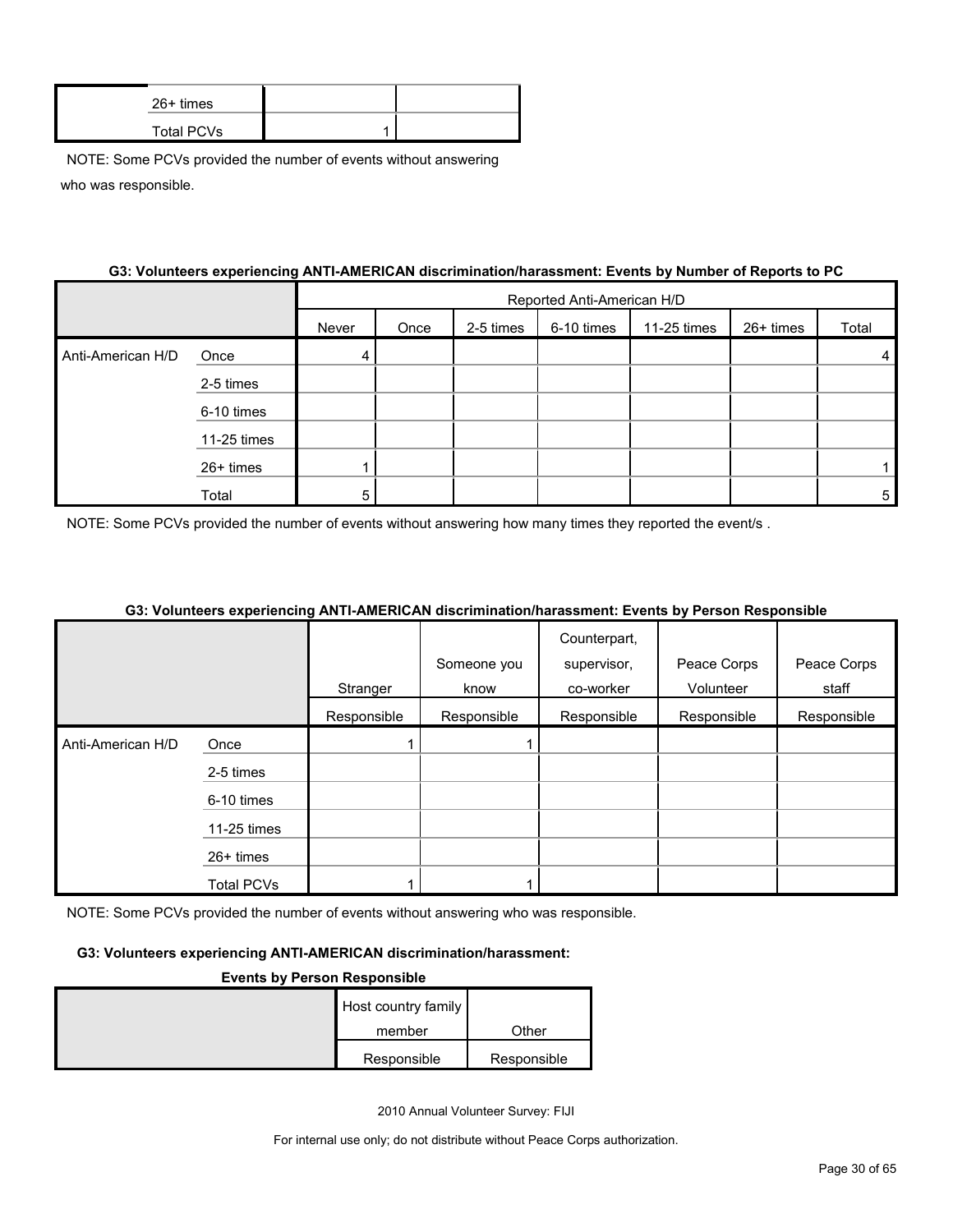| Anti-American H/D | Once              |  |
|-------------------|-------------------|--|
|                   | 2-5 times         |  |
|                   | 6-10 times        |  |
|                   | 11-25 times       |  |
|                   | 26+ times         |  |
|                   | <b>Total PCVs</b> |  |

#### **G3: Volunteers experiencing DISABILITY discrimination/harassment: Events by Number of Reports to PC**

|                |             |       | Reported Disability H/D |           |            |             |           |       |
|----------------|-------------|-------|-------------------------|-----------|------------|-------------|-----------|-------|
|                |             | Never | Once                    | 2-5 times | 6-10 times | 11-25 times | 26+ times | Total |
| Disability H/D | Once        |       |                         |           |            |             |           |       |
|                | 2-5 times   |       |                         |           |            |             |           |       |
|                | 6-10 times  |       |                         |           |            |             |           |       |
|                | 11-25 times |       |                         |           |            |             |           |       |
|                | 26+ times   |       |                         |           |            |             |           |       |
|                | Total       |       |                         |           |            |             |           |       |

NOTE: Some PCVs provided the number of events without answering how many times they reported the event/s .

#### **G3: Volunteers experiencing DISABILITY discrimination/harassment: Events by Person Responsible**

|                |             | Stranger    | Someone you<br>know | Counterpart,<br>supervisor,<br>co-worker | Peace Corps<br>Volunteer | Peace Corps staff |
|----------------|-------------|-------------|---------------------|------------------------------------------|--------------------------|-------------------|
|                |             | Responsible | Responsible         | Responsible                              | Responsible              | Responsible       |
| Disability H/D | Once        |             |                     |                                          |                          |                   |
|                | 2-5 times   |             |                     |                                          |                          |                   |
|                | 6-10 times  |             |                     |                                          |                          |                   |
|                | 11-25 times |             |                     |                                          |                          |                   |
|                | 26+ times   |             |                     |                                          |                          |                   |
|                | Total PCVs  |             |                     |                                          |                          |                   |

NOTE: Some PCVs provided the number of events without answering who was responsible.

2010 Annual Volunteer Survey: FIJI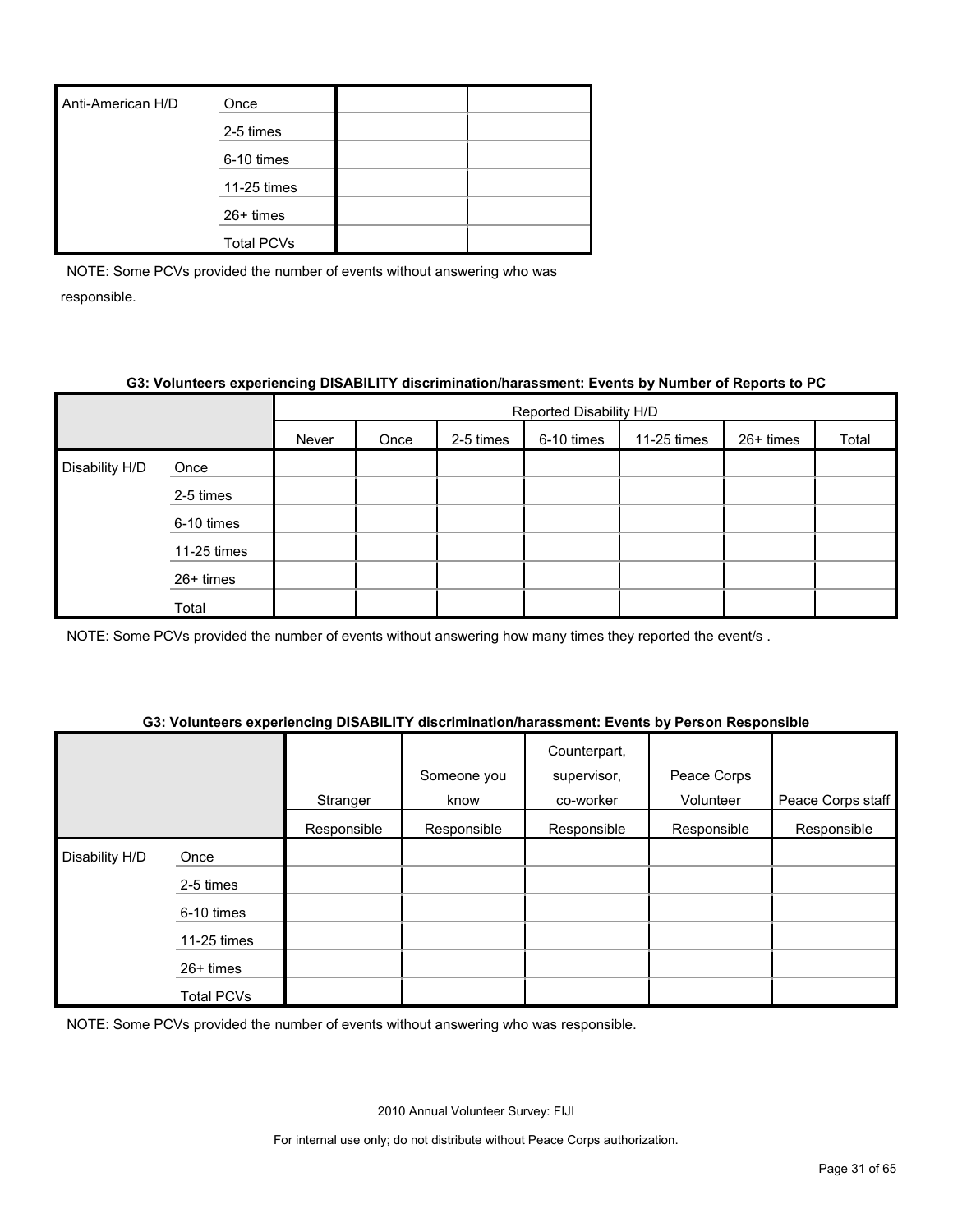#### **G3: Volunteers experiencing DISABILITY discrimination/harassment:**

|                |                   | Host country family<br>member | Other       |
|----------------|-------------------|-------------------------------|-------------|
|                |                   | Responsible                   | Responsible |
| Disability H/D | Once              |                               |             |
|                | 2-5 times         |                               |             |
|                | 6-10 times        |                               |             |
|                | 11-25 times       |                               |             |
|                | 26+ times         |                               |             |
|                | <b>Total PCVs</b> |                               |             |

#### **Events by Person Responsible**

NOTE: Some PCVs provided the number of events without answering who was responsible.

|            |             |       |      |           |            | Reported Gender H/D |           |       |  |
|------------|-------------|-------|------|-----------|------------|---------------------|-----------|-------|--|
|            |             | Never | Once | 2-5 times | 6-10 times | 11-25 times         | 26+ times | Total |  |
| Gender H/D | Once        |       | 2    |           |            |                     |           | 4     |  |
|            | 2-5 times   | 6     |      |           |            |                     |           |       |  |
|            | 6-10 times  |       |      |           |            |                     |           |       |  |
|            | 11-25 times |       |      |           |            |                     |           | າ     |  |
|            | 26+ times   | 3     |      |           |            |                     |           | 3     |  |
|            | Total       | 13    | ົ    |           |            |                     |           | 16    |  |

#### **G3: Volunteers experiencing GENDER discrimination/harassment: Events by Number of Reports to PC**

NOTE: Some PCVs provided the number of events without answering how many times they reported the event/s .

#### **G3: Volunteers experiencing GENDER discrimination/harassment: Events by Person Responsible**

|            |             |             | <b>OUT FORMOUT AND MONTHLY AND MANUSCRIPTION</b> AND THE LIGHT OF A STATE OF A STATE OF A STATE OF A STATE OF A STATE O |                             |             |                   |
|------------|-------------|-------------|-------------------------------------------------------------------------------------------------------------------------|-----------------------------|-------------|-------------------|
|            |             |             | Someone you                                                                                                             | Counterpart,<br>supervisor, | Peace Corps |                   |
|            |             | Stranger    | know                                                                                                                    | co-worker                   | Volunteer   | Peace Corps staff |
|            |             | Responsible | Responsible                                                                                                             | Responsible                 | Responsible | Responsible       |
| Gender H/D | Once        |             |                                                                                                                         |                             |             |                   |
|            | 2-5 times   |             |                                                                                                                         |                             |             |                   |
|            | 6-10 times  |             |                                                                                                                         |                             |             |                   |
|            | 11-25 times |             | າ                                                                                                                       |                             |             |                   |

2010 Annual Volunteer Survey: FIJI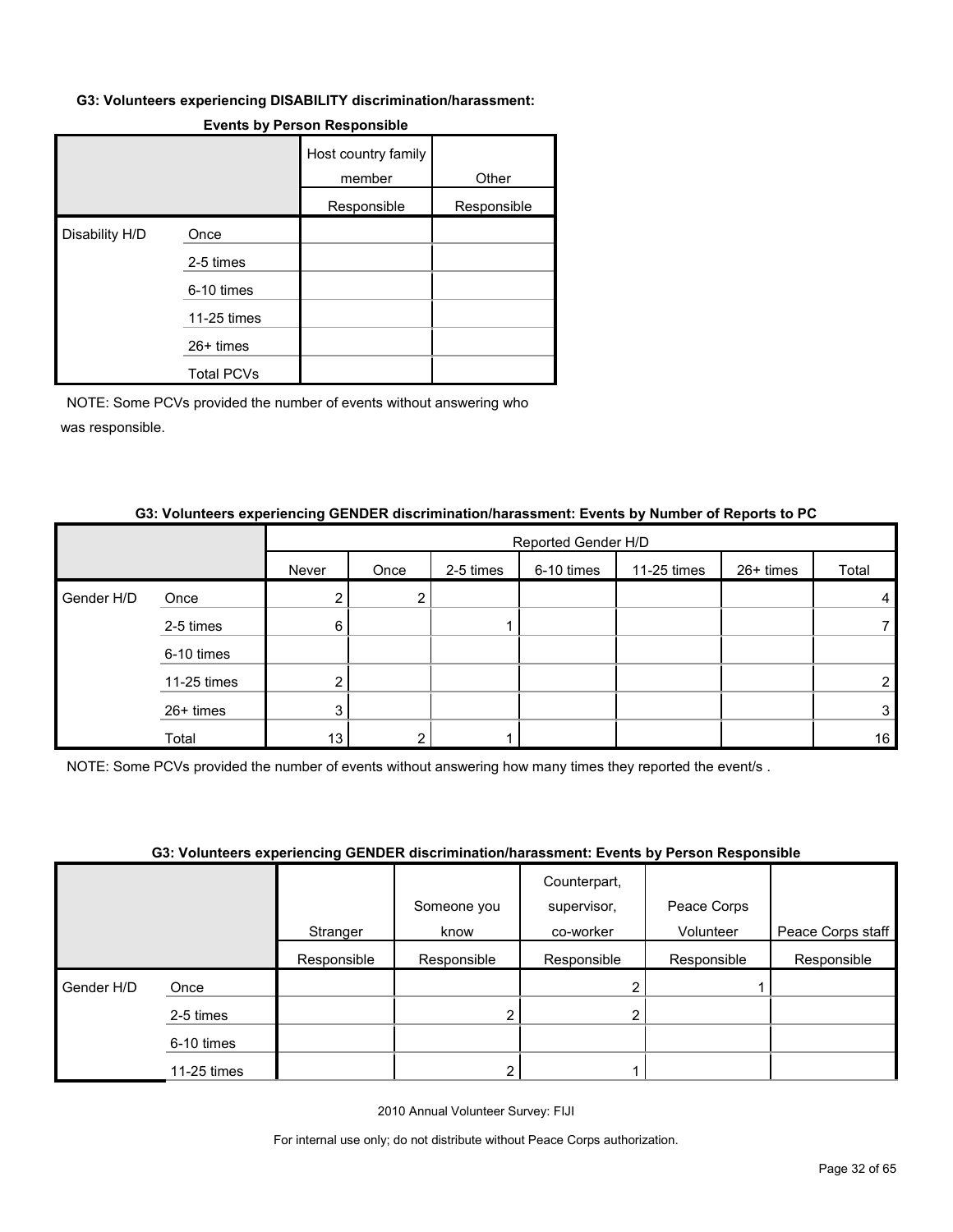| $26+$ times |  |  |  |
|-------------|--|--|--|
| Total PCVs  |  |  |  |

#### **G3: Volunteers experiencing GENDER discrimination/harassment:**

|            |                   | <b>Events by Person Responsible</b> |             |
|------------|-------------------|-------------------------------------|-------------|
|            |                   | Host country family<br>member       | Other       |
|            |                   | Responsible                         | Responsible |
| Gender H/D | Once              |                                     |             |
|            | 2-5 times         | 3                                   |             |
|            | 6-10 times        |                                     |             |
|            | 11-25 times       | 1                                   |             |
|            | $26+$ times       |                                     | 1           |
|            | <b>Total PCVs</b> | 4                                   |             |

NOTE: Some PCVs provided the number of events without answering who was responsible.

#### **G3: Volunteers experiencing RACIAL/COLOR discrimination/harassment: Events by Number of Reports to PC**

|                  |             |        | Reported Racial/color H/D |           |            |             |           |                 |
|------------------|-------------|--------|---------------------------|-----------|------------|-------------|-----------|-----------------|
|                  |             | Never  | Once                      | 2-5 times | 6-10 times | 11-25 times | 26+ times | Total           |
| Racial/color H/D | Once        |        |                           |           |            |             |           |                 |
|                  | 2-5 times   | 3      |                           |           |            |             |           | 3               |
|                  | 6-10 times  |        |                           |           |            |             |           |                 |
|                  | 11-25 times | 3      |                           |           |            |             |           | 3 <sup>1</sup>  |
|                  | 26+ times   | ◠<br>∠ |                           |           |            |             |           | $\overline{2}$  |
|                  | Total       | 9      |                           |           |            |             |           | 10 <sup>1</sup> |

NOTE: Some PCVs provided the number of events without answering how many times they reported the event/s.

#### **G3: Volunteers experiencing RACIAL/COLOR discrimination/harassment: Events by Person Responsible**

|             |             | Counterpart, |             |             |
|-------------|-------------|--------------|-------------|-------------|
|             | Someone you | supervisor,  | Peace Corps | Peace Corps |
| Stranger    | know        | co-worker    | Volunteer   | staff       |
| Responsible | Responsible | Responsible  | Responsible | Responsible |

2010 Annual Volunteer Survey: FIJI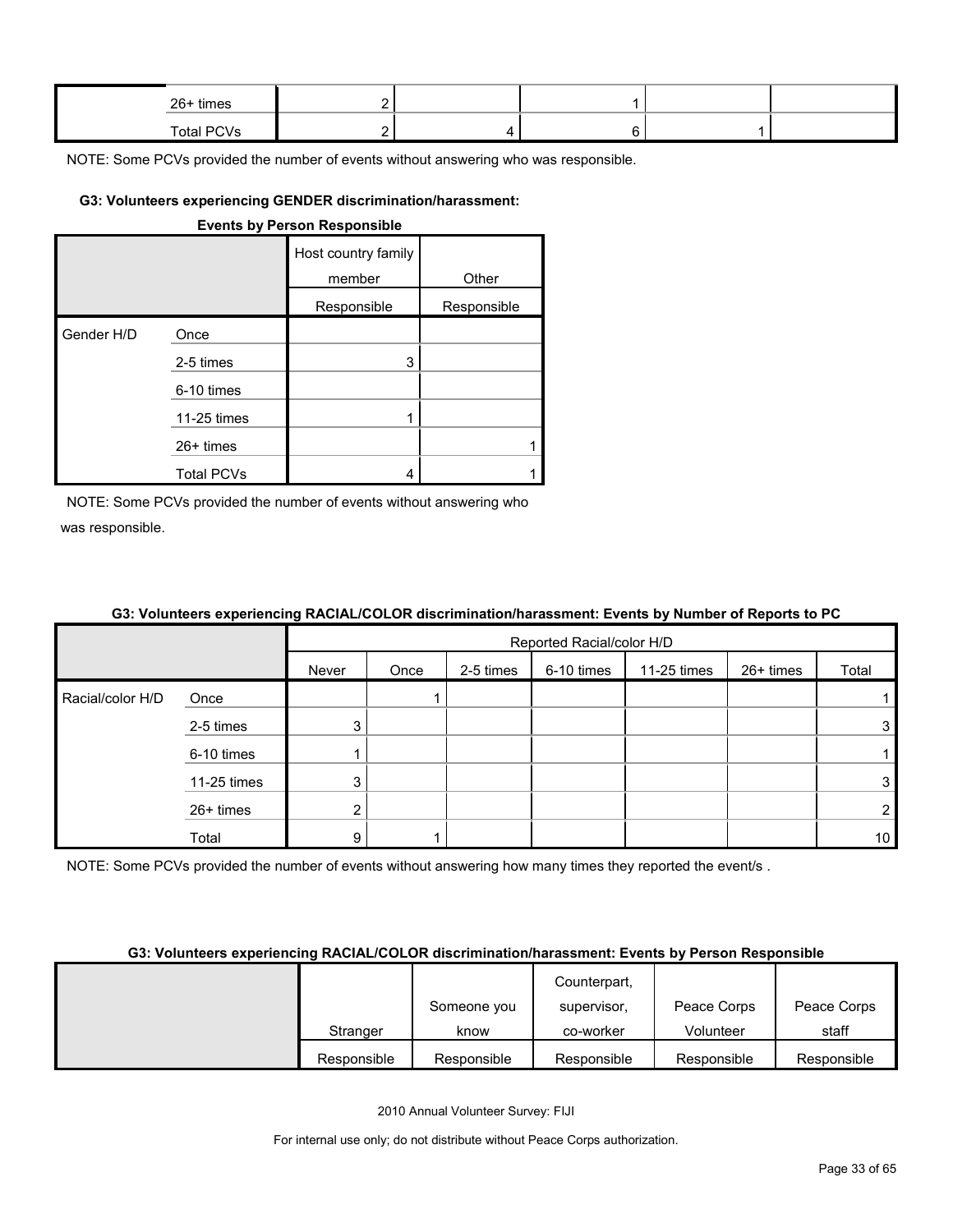| Racial/color H/D | Once              |  |   |  |
|------------------|-------------------|--|---|--|
|                  | 2-5 times         |  |   |  |
|                  | 6-10 times        |  |   |  |
|                  | 11-25 times       |  |   |  |
|                  | 26+ times         |  | ົ |  |
|                  | <b>Total PCVs</b> |  | ົ |  |

#### **G3: Volunteers experiencing RACIAL/COLOR discrimination/harassment:**

#### **Events by Person Responsible**

|                  |                   | Host country family<br>member | Other       |
|------------------|-------------------|-------------------------------|-------------|
|                  |                   | Responsible                   | Responsible |
| Racial/color H/D | Once              |                               |             |
|                  | 2-5 times         |                               |             |
|                  | 6-10 times        |                               |             |
|                  | 11-25 times       |                               |             |
|                  | $26+$ times       |                               |             |
|                  | <b>Total PCVs</b> |                               |             |

NOTE: Some PCVs provided the number of events without answering who was responsible.

#### **G3: Volunteers experiencing RELIGIOUS discrimination/harassment: Events by Number of Reports to PC**

|               |             |       | Reported Religious H/D |           |            |             |           |       |  |
|---------------|-------------|-------|------------------------|-----------|------------|-------------|-----------|-------|--|
|               |             | Never | Once                   | 2-5 times | 6-10 times | 11-25 times | 26+ times | Total |  |
| Religious H/D | Once        |       |                        |           |            |             |           |       |  |
|               | 2-5 times   |       |                        |           |            |             |           |       |  |
|               | 6-10 times  | ົ     |                        |           |            |             |           | ∠     |  |
|               | 11-25 times |       |                        |           |            |             |           |       |  |
|               | 26+ times   |       |                        |           |            |             |           |       |  |
|               | Total       | 6     |                        |           |            |             |           | 6     |  |

NOTE: Some PCVs provided the number of events without answering how many times they reported the event/s.

#### **G3: Volunteers experiencing RELIGIOUS discrimination/harassment: Events by Person Responsible**

2010 Annual Volunteer Survey: FIJI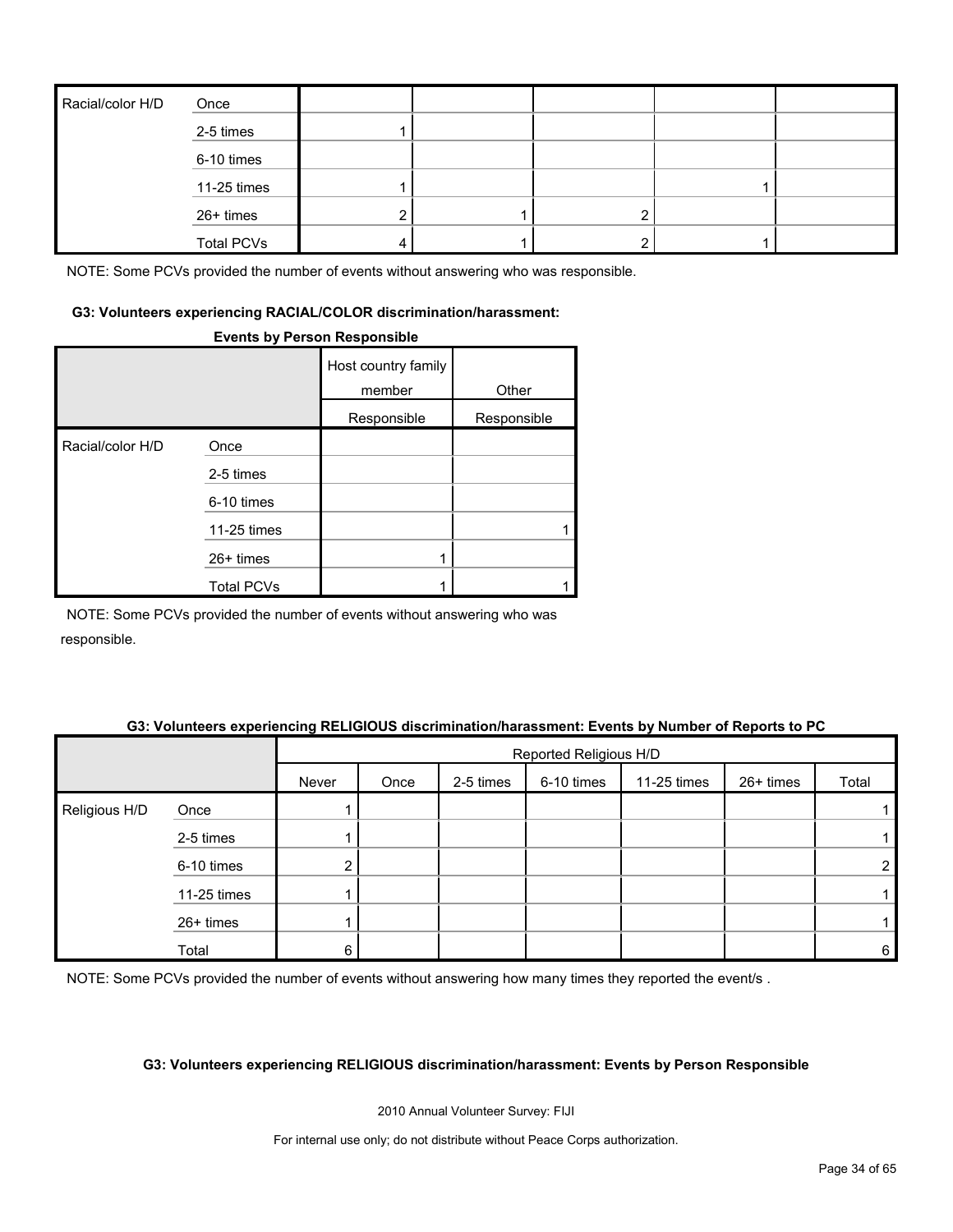|               |                   | Stranger    | Someone you<br>know | Counterpart,<br>supervisor,<br>co-worker | Peace Corps<br>Volunteer | Peace Corps staff |
|---------------|-------------------|-------------|---------------------|------------------------------------------|--------------------------|-------------------|
|               |                   | Responsible | Responsible         | Responsible                              | Responsible              | Responsible       |
| Religious H/D | Once              |             |                     |                                          |                          |                   |
|               | 2-5 times         |             |                     |                                          |                          |                   |
|               | 6-10 times        |             |                     |                                          |                          |                   |
|               | 11-25 times       |             |                     |                                          |                          |                   |
|               | 26+ times         |             |                     |                                          |                          |                   |
|               | <b>Total PCVs</b> | ◠           |                     |                                          |                          |                   |

#### **G3: Volunteers experiencing RELIGIOUS discrimination/harassment:**

|               |                   | Host country family<br>member | Other       |
|---------------|-------------------|-------------------------------|-------------|
|               |                   | Responsible                   | Responsible |
| Religious H/D | Once              |                               |             |
|               | 2-5 times         |                               |             |
|               | 6-10 times        |                               |             |
|               | 11-25 times       |                               |             |
|               | $26+$ times       |                               |             |
|               | <b>Total PCVs</b> | 2                             |             |

#### **Events by Person Responsible**

NOTE: Some PCVs provided the number of events without answering who

was responsible.

#### **G3: Volunteers experiencing SEXUAL ORIENTATION discrimination/harassment: Events by Number of Reports to PC**

|                        |             | Reported Sexual orientation H/D                         |  |  |  |  |  |
|------------------------|-------------|---------------------------------------------------------|--|--|--|--|--|
|                        |             | 6-10 times<br>11-25 times<br>2-5 times<br>Never<br>Once |  |  |  |  |  |
| Sexual orientation H/D | Once        |                                                         |  |  |  |  |  |
|                        | 2-5 times   |                                                         |  |  |  |  |  |
|                        | 6-10 times  |                                                         |  |  |  |  |  |
|                        | 11-25 times |                                                         |  |  |  |  |  |
|                        | 26+ times   |                                                         |  |  |  |  |  |
|                        | Total       |                                                         |  |  |  |  |  |

2010 Annual Volunteer Survey: FIJI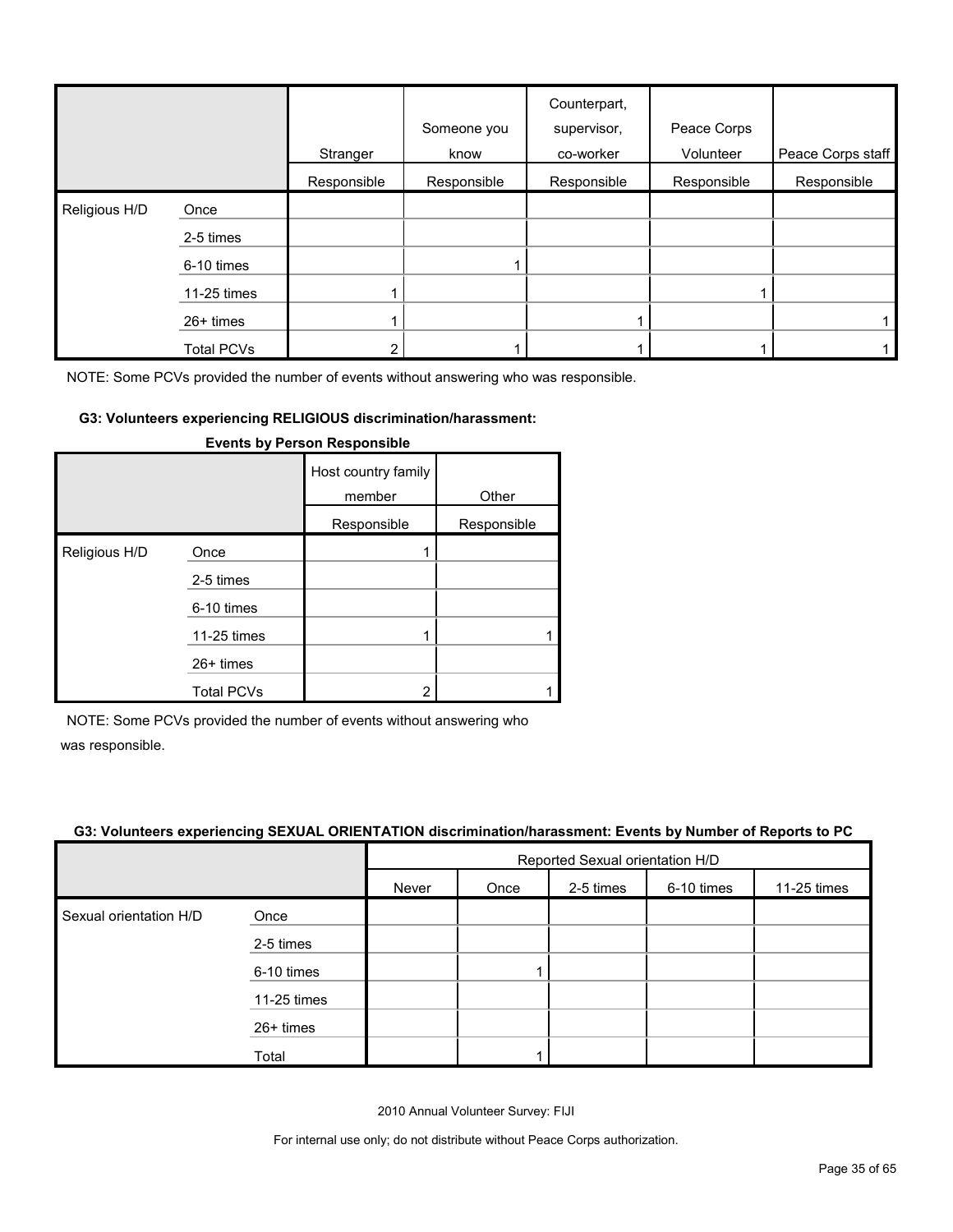#### **G3: Volunteers experiencing SEXUAL ORIENTATION discrimination/harassment: Events by Number of Reports to PC**

|                        |             | Reported Sexual orientation H/D |      |           |            |             |  |
|------------------------|-------------|---------------------------------|------|-----------|------------|-------------|--|
|                        |             | Never                           | Once | 2-5 times | 6-10 times | 11-25 times |  |
| Sexual orientation H/D | Once        |                                 |      |           |            |             |  |
|                        | 2-5 times   |                                 |      |           |            |             |  |
|                        | 6-10 times  |                                 |      |           |            |             |  |
|                        | 11-25 times |                                 |      |           |            |             |  |
|                        | 26+ times   |                                 |      |           |            |             |  |
|                        | Total       |                                 |      |           |            |             |  |

NOTE: Some PCVs provided the number of events without answering how many times they reported the event/s.

#### **G3: Volunteers experiencing SEXUAL ORIENTATION discrimination/harassment:**

|                        | . . <u>.</u> |                                 |       |  |
|------------------------|--------------|---------------------------------|-------|--|
|                        |              | Reported Sexual orientation H/D |       |  |
|                        |              | 26+ times                       | Total |  |
| Sexual orientation H/D | Once         |                                 |       |  |
|                        | 2-5 times    |                                 |       |  |
|                        | 6-10 times   |                                 |       |  |
|                        | 11-25 times  |                                 |       |  |
|                        | 26+ times    |                                 |       |  |
|                        | Total        |                                 |       |  |

**Events by Number of Reports to PC**

NOTE: Some PCVs provided the number of events without answering how many times they reported the event/s .

#### **G3: Volunteers experiencing SEXUAL ORIENTATION discrimination/harassment: Events by Person Responsible**

|                        |                   | Stranger    | Someone you<br>know | Counterpart,<br>supervisor,<br>co-worker | Peace Corps<br>Volunteer | Peace Corps<br>staff |
|------------------------|-------------------|-------------|---------------------|------------------------------------------|--------------------------|----------------------|
|                        |                   | Responsible | Responsible         | Responsible                              | Responsible              | Responsible          |
| Sexual orientation H/D | Once              |             |                     |                                          |                          |                      |
|                        | 2-5 times         |             |                     |                                          |                          |                      |
|                        | 6-10 times        |             |                     |                                          |                          |                      |
|                        | 11-25 times       |             |                     |                                          |                          |                      |
|                        | $26+$ times       |             |                     |                                          |                          |                      |
|                        | <b>Total PCVs</b> |             |                     |                                          |                          |                      |

2010 Annual Volunteer Survey: FIJI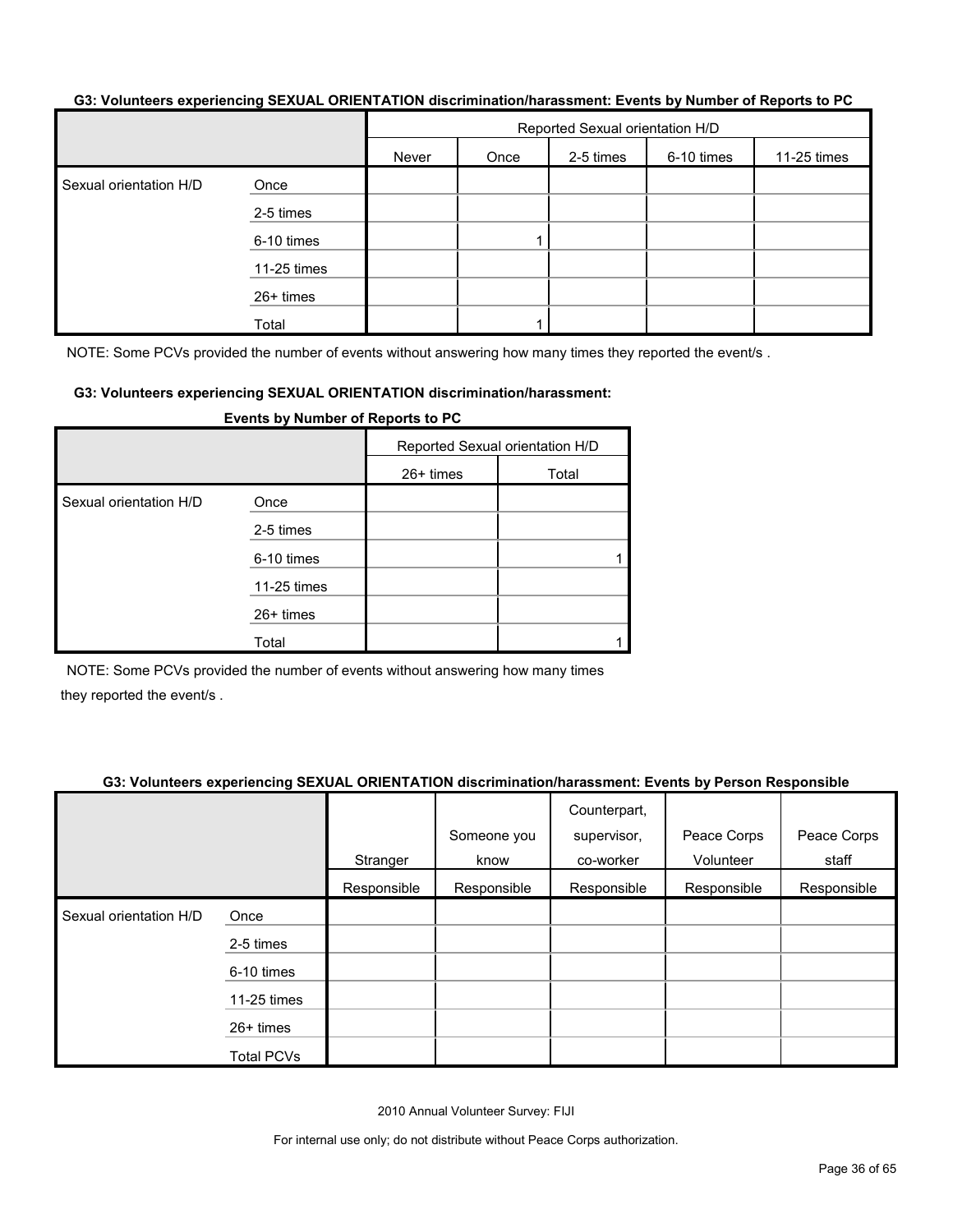#### **G3: Volunteers experiencing SEXUAL ORIENTATION discrimination/harassment: Events by Person Responsible**

|                        |                   |             | Someone you | Counterpart,<br>supervisor, | Peace Corps | Peace Corps |
|------------------------|-------------------|-------------|-------------|-----------------------------|-------------|-------------|
|                        |                   | Stranger    | know        | co-worker                   | Volunteer   | staff       |
|                        |                   | Responsible | Responsible | Responsible                 | Responsible | Responsible |
| Sexual orientation H/D | Once              |             |             |                             |             |             |
|                        | 2-5 times         |             |             |                             |             |             |
|                        | 6-10 times        |             |             |                             |             |             |
|                        | 11-25 times       |             |             |                             |             |             |
|                        | 26+ times         |             |             |                             |             |             |
|                        | <b>Total PCVs</b> |             |             |                             |             |             |

NOTE: Some PCVs provided the number of events without answering who was responsible.

#### **G3: Volunteers experiencing SEXUAL ORIENTATION discrimination/harassment:**

|                        |                   | Host country family<br>member<br>Responsible | Other<br>Responsible |
|------------------------|-------------------|----------------------------------------------|----------------------|
| Sexual orientation H/D | Once              |                                              |                      |
|                        | 2-5 times         |                                              |                      |
|                        | 6-10 times        |                                              |                      |
|                        | 11-25 times       |                                              |                      |
|                        | $26+$ times       |                                              |                      |
|                        | <b>Total PCVs</b> |                                              |                      |

#### **Events by Person Responsible**

NOTE: Some PCVs provided the number of events without answering who was responsible.

#### **G3: Volunteers experiencing PHYSICAL SEXUAL harassment: Events by Number of Reports to PC**

|                              |             | Reported Sexual harassment (physical) |      |           |            |             |
|------------------------------|-------------|---------------------------------------|------|-----------|------------|-------------|
|                              |             | Never                                 | Once | 2-5 times | 6-10 times | 11-25 times |
| Sexual harassment (physical) | Once        |                                       | 2    |           |            |             |
|                              | 2-5 times   |                                       |      |           |            |             |
|                              | 6-10 times  | $\overline{2}$                        |      |           |            |             |
|                              | 11-25 times |                                       |      |           |            |             |
|                              | 26+ times   |                                       |      |           |            |             |

2010 Annual Volunteer Survey: FIJI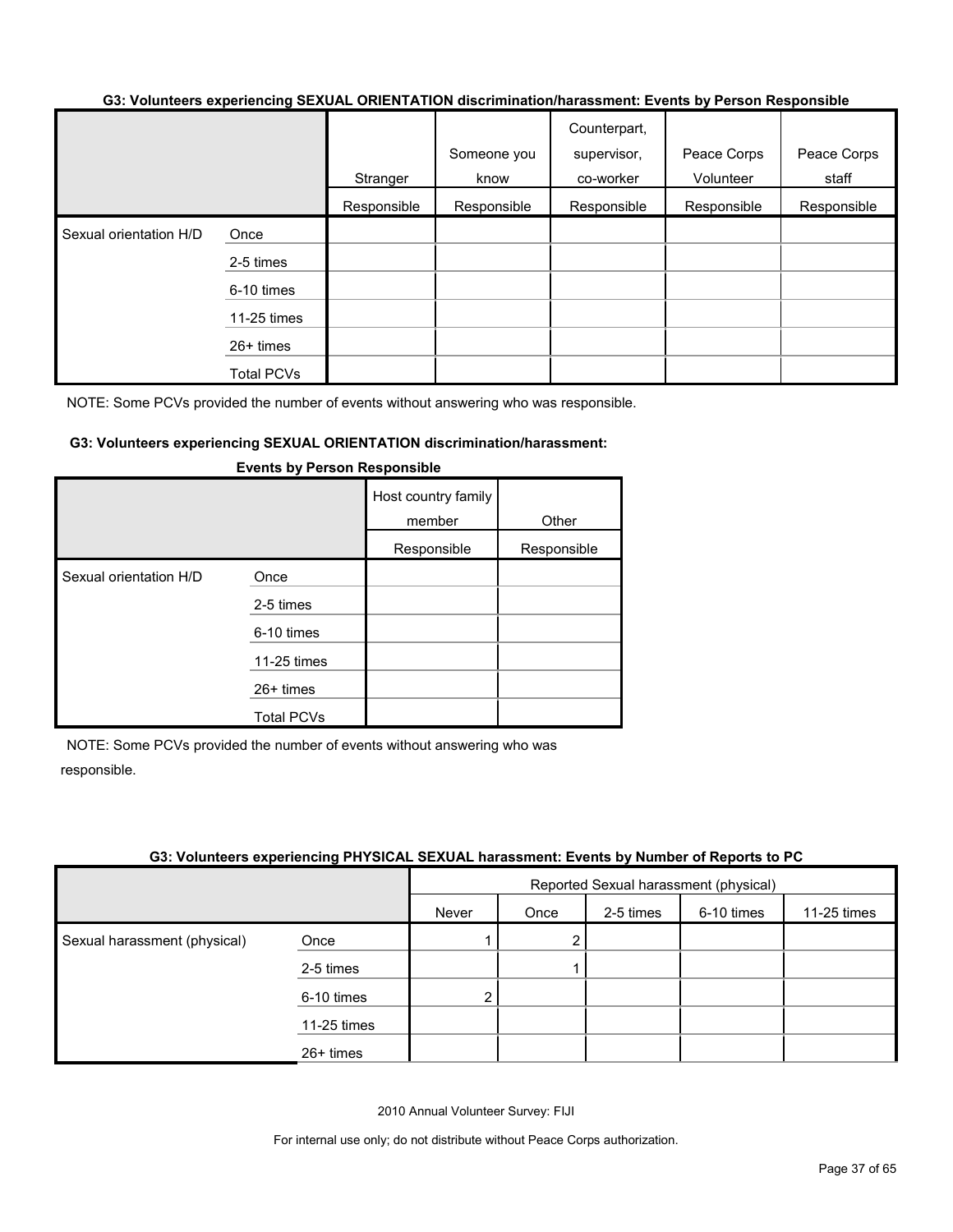| Γotal |  |  |  |
|-------|--|--|--|
|       |  |  |  |

NOTE: Some PCVs provided the number of events without answering how many times they reported the event/s.

#### **G3: Volunteers experiencing PHYSICAL SEXUAL harassment: Events by Number of Reports**

|                              | to PC       |             |                                       |
|------------------------------|-------------|-------------|---------------------------------------|
|                              |             |             | Reported Sexual harassment (physical) |
|                              |             | $26+$ times | Total                                 |
| Sexual harassment (physical) | Once        |             | 3                                     |
|                              | 2-5 times   |             |                                       |
|                              | 6-10 times  |             | $\overline{2}$                        |
|                              | 11-25 times |             |                                       |
|                              | 26+ times   |             |                                       |
|                              | Total       |             | 6                                     |

NOTE: Some PCVs provided the number of events without answering how many times they reported the event/s .

## **G3: Volunteers experiencing PHYSICAL SEXUAL harassment: Events by Person Responsible**

|                              |                   | Stranger    | Someone you<br>know | Counterpart,<br>supervisor,<br>co-worker | Peace Corps<br>Volunteer |
|------------------------------|-------------------|-------------|---------------------|------------------------------------------|--------------------------|
|                              |                   | Responsible | Responsible         | Responsible                              | Responsible              |
| Sexual harassment (physical) | Once              |             |                     |                                          |                          |
|                              | 2-5 times         |             |                     |                                          |                          |
|                              | 6-10 times        |             |                     |                                          |                          |
|                              | 11-25 times       |             |                     |                                          |                          |
|                              | $26+$ times       |             |                     |                                          |                          |
|                              | <b>Total PCVs</b> |             |                     |                                          |                          |

NOTE: Some PCVs provided the number of events without answering who was responsible.

#### **G3: Volunteers experiencing PHYSICAL SEXUAL harassment: Events by Person Responsible**

|                              | . .        |                   |                               |             |
|------------------------------|------------|-------------------|-------------------------------|-------------|
|                              |            | Peace Corps staff | Host country family<br>member | Other       |
|                              |            | Responsible       | Responsible                   | Responsible |
| Sexual harassment (physical) | Once       |                   |                               |             |
|                              | 2-5 times  |                   |                               |             |
|                              | 6-10 times |                   |                               |             |

2010 Annual Volunteer Survey: FIJI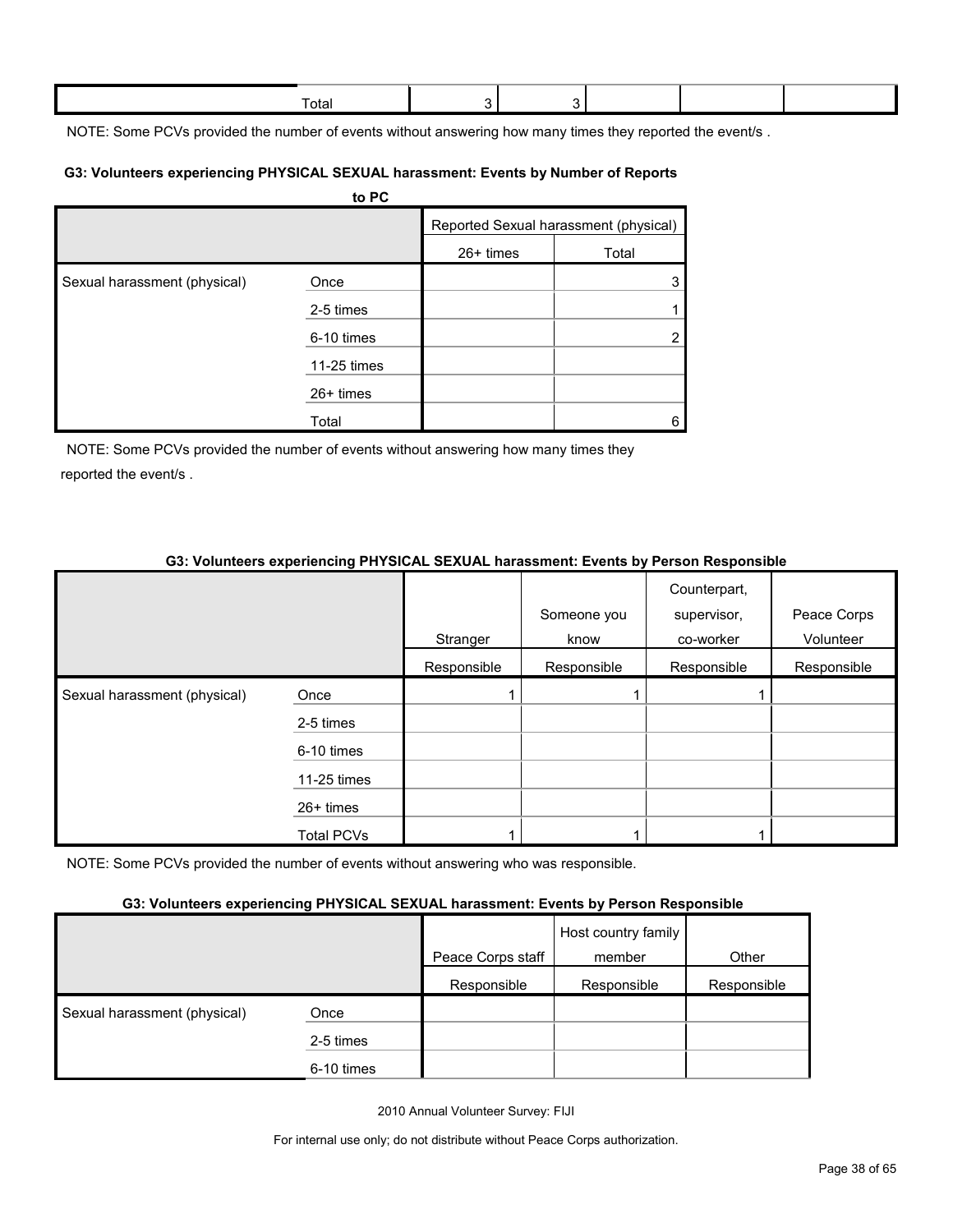| 11-25 times       |  |  |
|-------------------|--|--|
| 26+ times         |  |  |
| <b>Total PCVs</b> |  |  |

#### **G3: Volunteers experiencing VERBAL SEXUAL harassment: Events by Number of Reports to PC**

|                            |             | Reported Sexual harassment (verbal) |      |           |            |             |
|----------------------------|-------------|-------------------------------------|------|-----------|------------|-------------|
|                            |             | Never                               | Once | 2-5 times | 6-10 times | 11-25 times |
| Sexual harassment (verbal) | Once        |                                     |      |           |            |             |
|                            | 2-5 times   | 5                                   |      |           |            |             |
|                            | 6-10 times  |                                     |      |           |            |             |
|                            | 11-25 times |                                     |      |           |            |             |
|                            | 26+ times   | ົ                                   |      |           |            |             |
|                            | Total       | 9                                   |      |           |            |             |

NOTE: Some PCVs provided the number of events without answering how many times they reported the event/s.

#### **G3: Volunteers experiencing VERBAL SEXUAL harassment: Events by Number of Reports**

|                            | to PC       |             |                                     |
|----------------------------|-------------|-------------|-------------------------------------|
|                            |             |             | Reported Sexual harassment (verbal) |
|                            |             | $26+$ times | Total                               |
| Sexual harassment (verbal) | Once        |             |                                     |
|                            | 2-5 times   |             |                                     |
|                            | 6-10 times  |             |                                     |
|                            | 11-25 times |             |                                     |
|                            | $26+$ times |             |                                     |
|                            | Total       |             | 14                                  |

NOTE: Some PCVs provided the number of events without answering how many times they reported the event/s .

#### **G3: Volunteers experiencing VERBAL SEXUAL harassment: Events by Person Responsible**

|             |             | Counterpart, |             |
|-------------|-------------|--------------|-------------|
|             | Someone you | supervisor,  | Peace Corps |
| Stranger    | know        | co-worker    | Volunteer   |
| Responsible | Responsible | Responsible  | Responsible |

2010 Annual Volunteer Survey: FIJI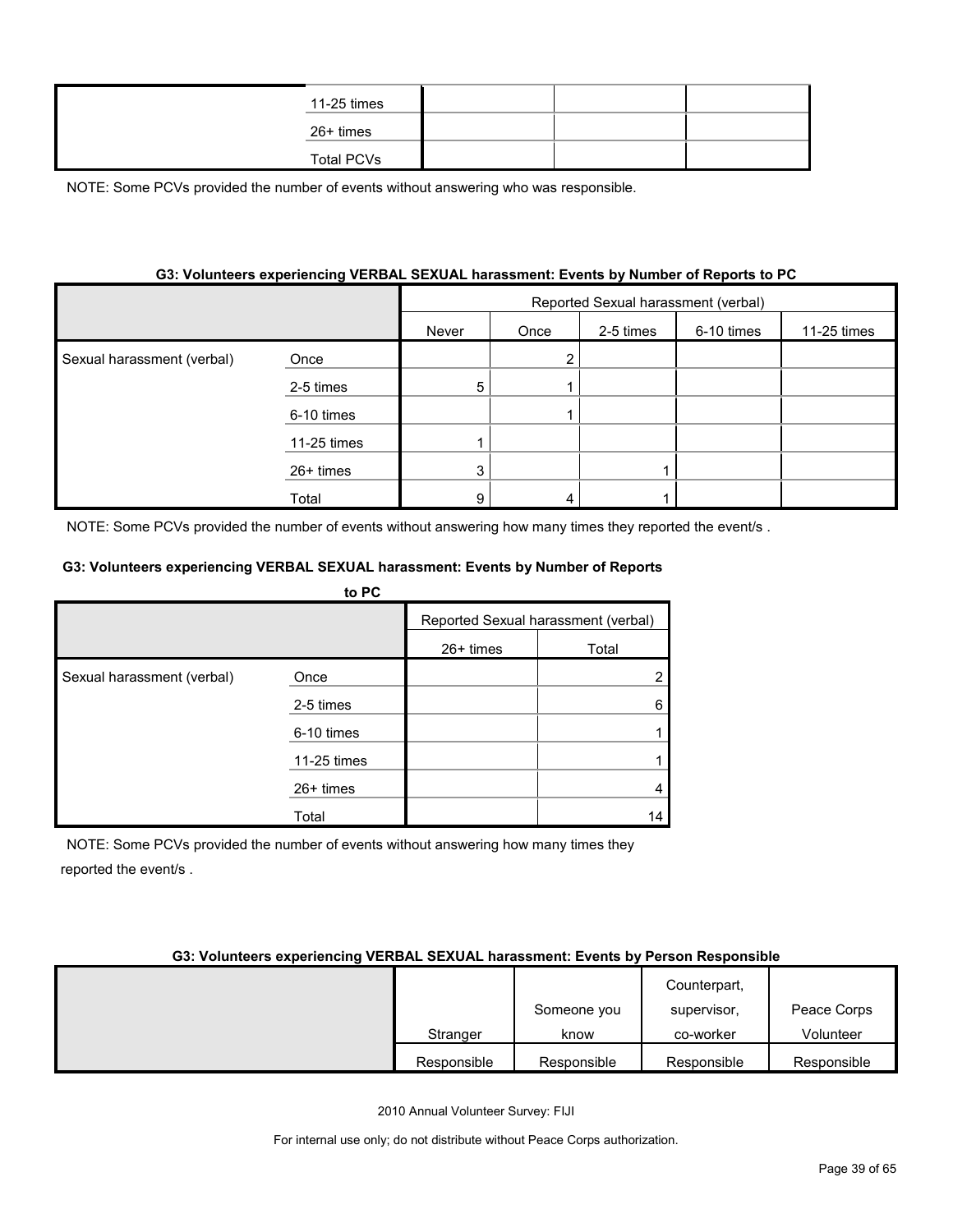| Sexual harassment (verbal) | Once              |   |  |  |
|----------------------------|-------------------|---|--|--|
|                            | 2-5 times         |   |  |  |
|                            | 6-10 times        |   |  |  |
|                            | 11-25 times       |   |  |  |
|                            | 26+ times         |   |  |  |
|                            | <b>Total PCVs</b> | 5 |  |  |

# **G3: Volunteers experiencing VERBAL SEXUAL harassment: Events by Person Responsible**

|                            |             | Peace Corps staff | Host country family<br>member | Other       |
|----------------------------|-------------|-------------------|-------------------------------|-------------|
|                            |             | Responsible       | Responsible                   | Responsible |
| Sexual harassment (verbal) | Once        |                   |                               |             |
|                            | 2-5 times   |                   |                               |             |
|                            | 6-10 times  |                   |                               |             |
|                            | 11-25 times |                   |                               |             |
|                            | $26+$ times |                   |                               |             |
|                            | Total PCVs  |                   |                               |             |

NOTE: Some PCVs provided the number of events without answering who was responsible.

|                    | None | Once | 2-5 times | 6-10 times | 11-25 times | 26+ times | Total |
|--------------------|------|------|-----------|------------|-------------|-----------|-------|
| <b>Buglary</b>     | 78%  | 16%  | 4%        | 2%         |             |           | 50    |
| Theft              | 56%  | 22%  | 20%       |            | 2%          |           | 50    |
| Robbery            | 92%  | 6%   | 2%        |            |             |           | 48    |
| Physical assault   | 92%  | 8%   |           |            |             |           | 49    |
| Aggravated assault | 100% |      |           |            |             |           | 47    |
| Sexual assault     | 100% |      |           |            |             |           | 47    |
| Rape               | 100% |      |           |            |             |           | 47    |

#### **G4: Please indicate the number of times you experienced the following types of crimes: PERCENTAGES**

## **G4: Please indicate the number of times you experienced the following types of crimes: NUMBERS**

|                | None | Once | 2-5 times | 6-10 times | 11-25 times | 26+ times | Total           |
|----------------|------|------|-----------|------------|-------------|-----------|-----------------|
| <b>Buglary</b> | 39   |      |           |            |             |           | 50 <sup>°</sup> |
| Theft          | 28   |      | 10        |            |             |           | 50 <sub>1</sub> |

2010 Annual Volunteer Survey: FIJI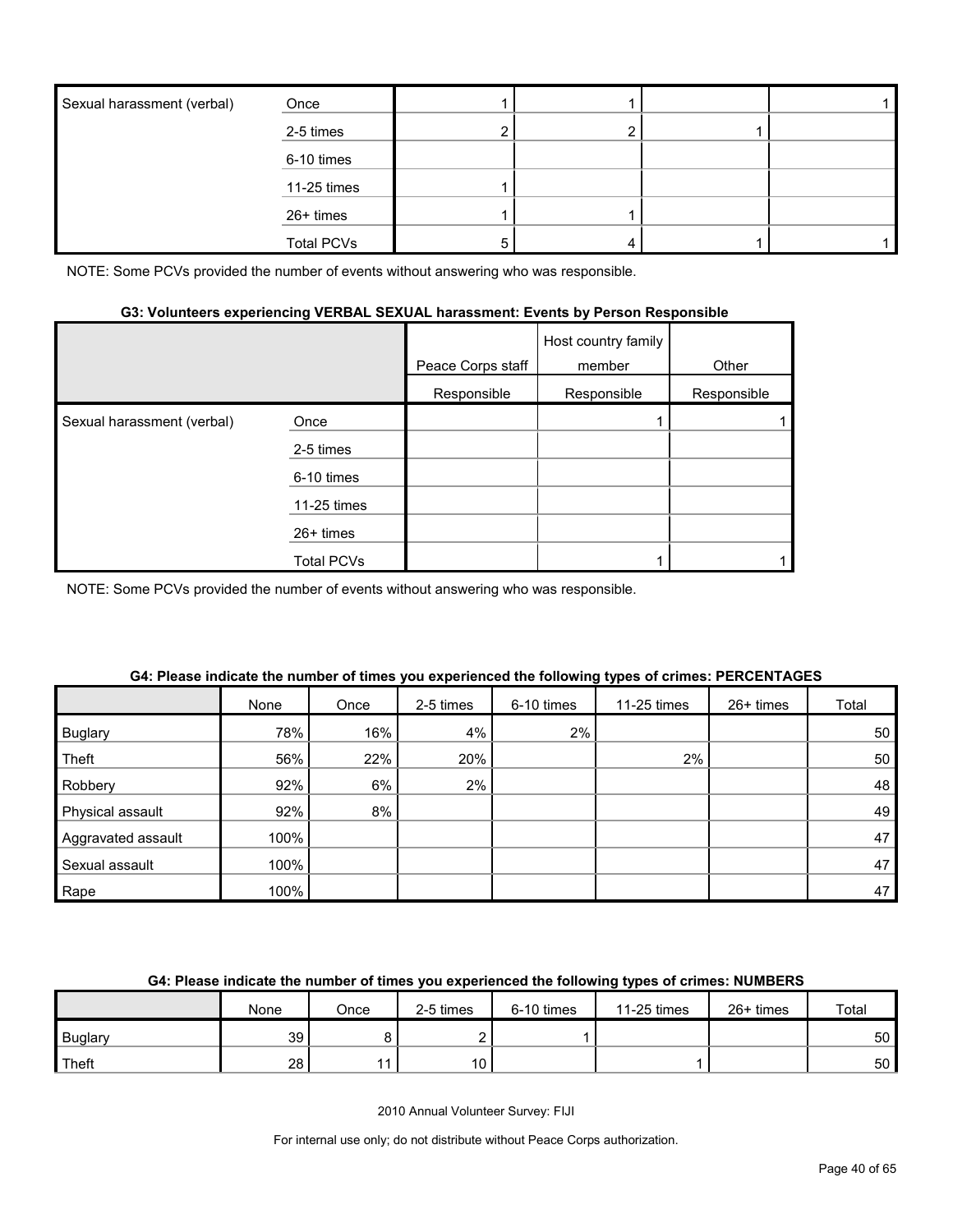| Robbery            | 44 |  |  | 48 |
|--------------------|----|--|--|----|
| Physical assault   | 45 |  |  | 49 |
| Aggravated assault | 47 |  |  | 47 |
| Sexual assault     | 47 |  |  | 47 |
| Rape               | 47 |  |  | 47 |
| Attempted rape     | 47 |  |  | 48 |

#### **G4: Volunteers experiencing BURGLARY: Events by Number of Reports to PC**

|                |             |       | <b>Buglary Reported</b> |           |            |             |           |                 |
|----------------|-------------|-------|-------------------------|-----------|------------|-------------|-----------|-----------------|
|                |             | Never | Once                    | 2-5 times | 6-10 times | 11-25 times | 26+ times | Total           |
| <b>Buglary</b> | Once        | ے     | 6                       |           |            |             |           | 8 <sup>1</sup>  |
|                | 2-5 times   |       |                         | ົ         |            |             |           | $\overline{2}$  |
|                | 6-10 times  |       |                         |           |            |             |           |                 |
|                | 11-25 times |       |                         |           |            |             |           |                 |
|                | 26+ times   |       |                         |           |            |             |           |                 |
|                | Total       | ົ     |                         | ົ         |            |             |           | 11 <sub>1</sub> |

NOTE: Some PCVs provided the number of events without answering how many times they reported the event/s .

## **G4: Volunteers experiencing BURGLARY: Events by Person Responsible**

|                |             | Stranger    | Someone you<br>know | Counterpart,<br>supervisor,<br>co-worker | Peace Corps<br>Volunteer | Peace Corps staff |
|----------------|-------------|-------------|---------------------|------------------------------------------|--------------------------|-------------------|
|                |             | Responsible | Responsible         | Responsible                              | Responsible              | Responsible       |
| <b>Buglary</b> | Once        | 3           |                     |                                          |                          |                   |
|                | 2-5 times   |             |                     |                                          |                          |                   |
|                | 6-10 times  |             |                     |                                          |                          |                   |
|                | 11-25 times |             |                     |                                          |                          |                   |
|                | 26+ times   |             |                     |                                          |                          |                   |
|                | Total PCVs  | 3           |                     |                                          |                          |                   |

NOTE: Some PCVs provided the number of events without answering who was responsible.

#### **G4: Volunteers experiencing BURGLARY: Events by Person**

#### **Responsible**

2010 Annual Volunteer Survey: FIJI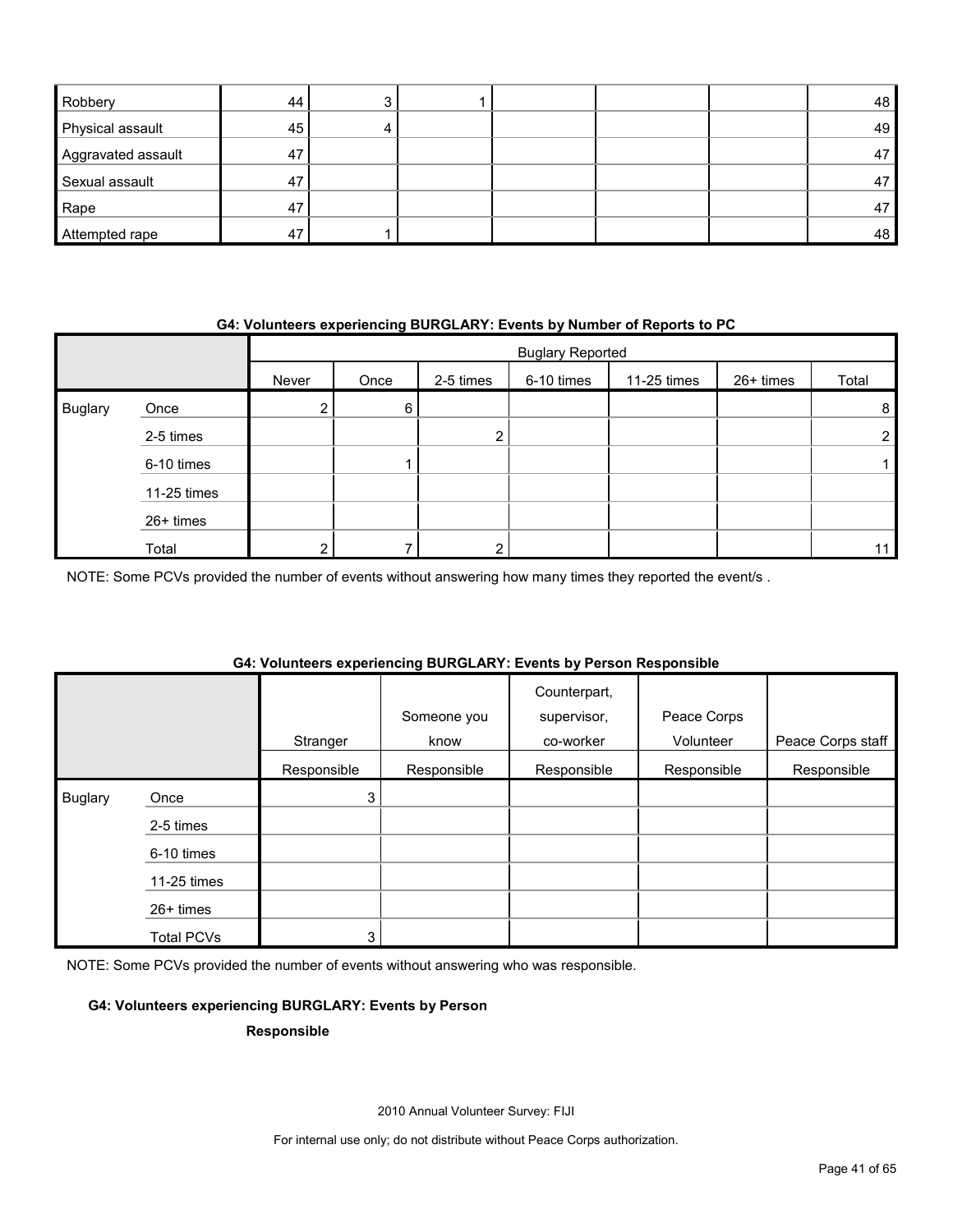|                |                   | Host country family<br>member | Other       |
|----------------|-------------------|-------------------------------|-------------|
|                |                   | Responsible                   | Responsible |
| <b>Buglary</b> | Once              |                               |             |
|                | 2-5 times         |                               |             |
|                | 6-10 times        |                               |             |
|                | 11-25 times       |                               |             |
|                | $26+$ times       |                               |             |
|                | <b>Total PCVs</b> |                               |             |

|       |             |       | Theft Reported |           |            |             |           |       |
|-------|-------------|-------|----------------|-----------|------------|-------------|-----------|-------|
|       |             | Never | Once           | 2-5 times | 6-10 times | 11-25 times | 26+ times | Total |
| Theft | Once        | 5     | 4              |           |            |             |           | 9     |
|       | 2-5 times   | ◠     |                | 4         |            |             |           | 8     |
|       | 6-10 times  |       |                |           |            |             |           |       |
|       | 11-25 times |       |                |           |            |             |           |       |
|       | 26+ times   |       |                |           |            |             |           |       |
|       | Total       | 8     | ĥ              | 4         |            |             |           | 18    |

#### **G4: Volunteers experiencing THEFT: Events by Number of Reports to PC**

NOTE: Some PCVs provided the number of events without answering how many times they reported the event/s.

#### **G4: Volunteers experiencing THEFT: Events by Person Responsible**

|       |                   |             |             | Counterpart, |             |                   |
|-------|-------------------|-------------|-------------|--------------|-------------|-------------------|
|       |                   |             | Someone you | supervisor,  | Peace Corps |                   |
|       |                   | Stranger    | know        | co-worker    | Volunteer   | Peace Corps staff |
|       |                   | Responsible | Responsible | Responsible  | Responsible | Responsible       |
| Theft | Once              | 4           |             |              |             |                   |
|       | 2-5 times         | 4           | っ           |              |             |                   |
|       | 6-10 times        |             |             |              |             |                   |
|       | 11-25 times       |             |             |              |             |                   |
|       | $26+$ times       |             |             |              |             |                   |
|       | <b>Total PCVs</b> | 8           |             |              |             |                   |

2010 Annual Volunteer Survey: FIJI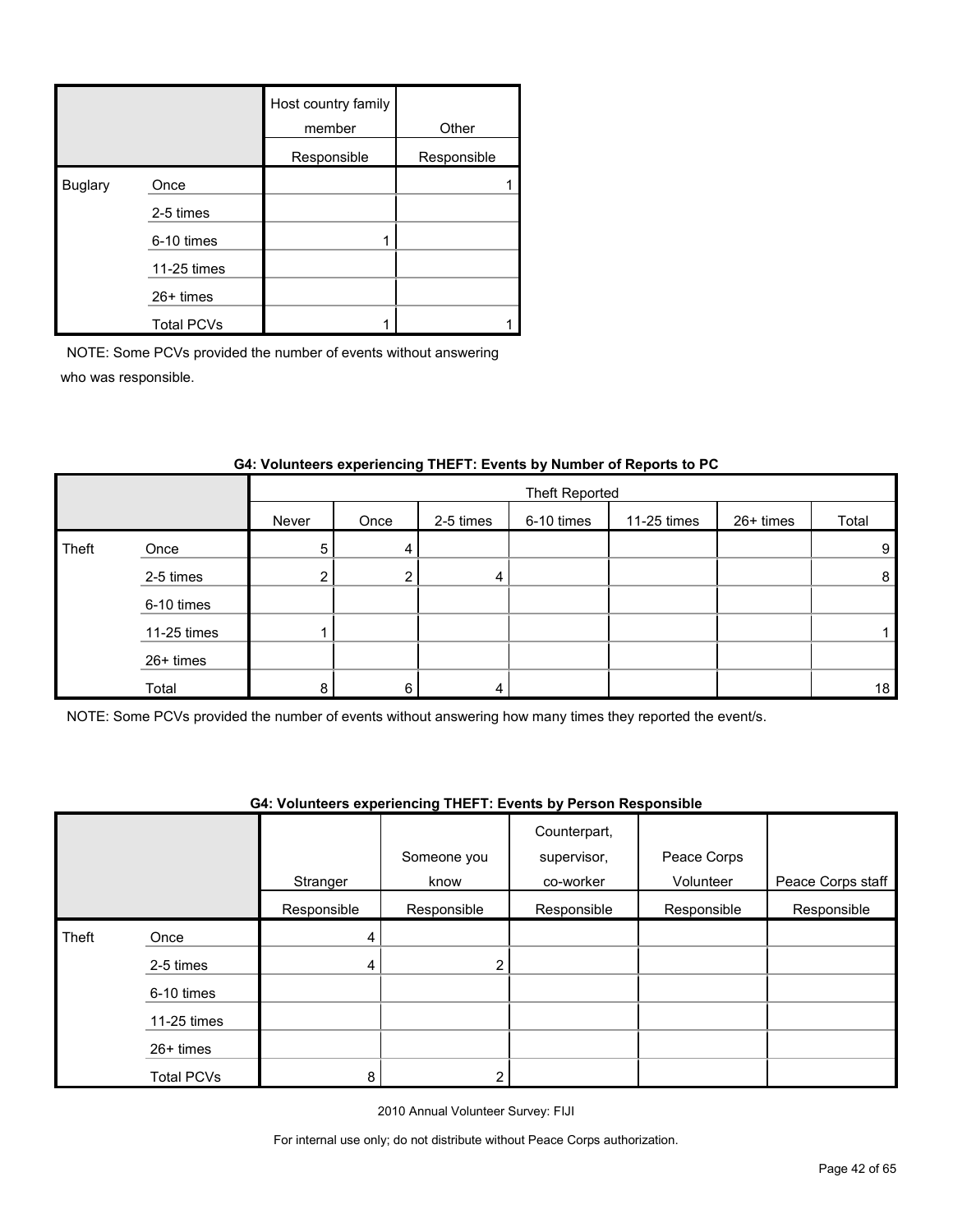#### **G4: Volunteers experiencing THEFT: Events by Person Responsible**

|       |                   | .           | $\sim$              | .                                        |                          |                   |
|-------|-------------------|-------------|---------------------|------------------------------------------|--------------------------|-------------------|
|       |                   | Stranger    | Someone you<br>know | Counterpart,<br>supervisor,<br>co-worker | Peace Corps<br>Volunteer | Peace Corps staff |
|       |                   | Responsible | Responsible         | Responsible                              | Responsible              | Responsible       |
| Theft | Once              | 4           |                     |                                          |                          |                   |
|       | 2-5 times         | 4           | າ                   |                                          |                          |                   |
|       | 6-10 times        |             |                     |                                          |                          |                   |
|       | 11-25 times       |             |                     |                                          |                          |                   |
|       | 26+ times         |             |                     |                                          |                          |                   |
|       | <b>Total PCVs</b> | 8           |                     |                                          |                          |                   |

NOTE: Some PCVs provided the number of events without answering who was responsible.

#### **G4: Volunteers experiencing THEFT: Events by Person Responsible**

|       |                   | Host country family<br>member | Other       |
|-------|-------------------|-------------------------------|-------------|
|       |                   | Responsible                   | Responsible |
| Theft | Once              |                               |             |
|       | 2-5 times         |                               |             |
|       | 6-10 times        |                               |             |
|       | 11-25 times       |                               |             |
|       | 26+ times         |                               |             |
|       | <b>Total PCVs</b> | ◠                             |             |

NOTE: Some PCVs provided the number of events without answering

who was responsible.

|         | G4: Volunteers experiencing ROBBERY: Events by Number of Reports to PC |       |                  |           |            |             |           |       |  |
|---------|------------------------------------------------------------------------|-------|------------------|-----------|------------|-------------|-----------|-------|--|
|         |                                                                        |       | Robbery Reported |           |            |             |           |       |  |
|         |                                                                        | Never | Once             | 2-5 times | 6-10 times | 11-25 times | 26+ times | Total |  |
| Robbery | Once                                                                   |       | 3                |           |            |             |           |       |  |
|         | 2-5 times                                                              |       |                  |           |            |             |           |       |  |
|         | 6-10 times                                                             |       |                  |           |            |             |           |       |  |
|         | 11-25 times                                                            |       |                  |           |            |             |           |       |  |
|         | 26+ times                                                              |       |                  |           |            |             |           |       |  |
|         | Total                                                                  |       |                  |           |            |             |           |       |  |

2010 Annual Volunteer Survey: FIJI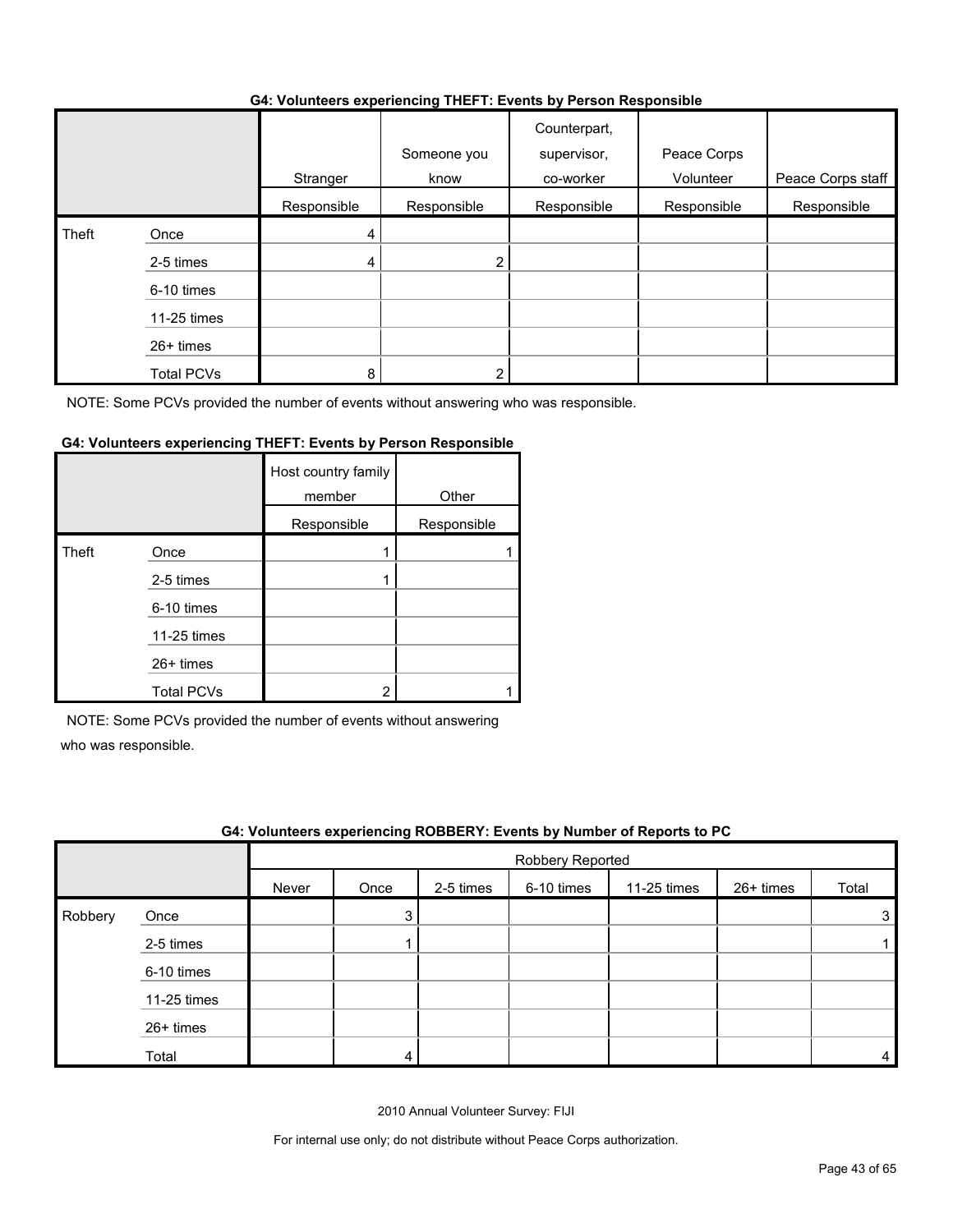|         |             | Robbery Reported |      |           |            |             |           |       |
|---------|-------------|------------------|------|-----------|------------|-------------|-----------|-------|
|         |             | Never            | Once | 2-5 times | 6-10 times | 11-25 times | 26+ times | Total |
| Robbery | Once        |                  | 3    |           |            |             |           | 3     |
|         | 2-5 times   |                  |      |           |            |             |           |       |
|         | 6-10 times  |                  |      |           |            |             |           |       |
|         | 11-25 times |                  |      |           |            |             |           |       |
|         | 26+ times   |                  |      |           |            |             |           |       |
|         | Total       |                  |      |           |            |             |           | 4     |

#### **G4: Volunteers experiencing ROBBERY: Events by Number of Reports to PC**

NOTE: Some PCVs provided the number of events without answering how many times they reported the event/s.

#### **G4: Volunteers experiencing ROBBERY: Events by Person Responsible**

|         |                   | Stranger    | Someone you<br>know | Counterpart,<br>supervisor,<br>co-worker | Peace Corps<br>Volunteer | Peace Corps staff |
|---------|-------------------|-------------|---------------------|------------------------------------------|--------------------------|-------------------|
|         |                   | Responsible | Responsible         | Responsible                              | Responsible              | Responsible       |
| Robbery | Once              |             |                     |                                          |                          |                   |
|         | 2-5 times         |             |                     |                                          |                          |                   |
|         | 6-10 times        |             |                     |                                          |                          |                   |
|         | 11-25 times       |             |                     |                                          |                          |                   |
|         | 26+ times         |             |                     |                                          |                          |                   |
|         | <b>Total PCVs</b> |             |                     |                                          |                          |                   |

NOTE: Some PCVs provided the number of events without answering who was responsible.

#### **G4: Volunteers experiencing ROBBERY: Events by Person**

|         |                   | Responsible                   |             |
|---------|-------------------|-------------------------------|-------------|
|         |                   | Host country family<br>member | Other       |
|         |                   | Responsible                   | Responsible |
| Robbery | Once              |                               |             |
|         | 2-5 times         |                               |             |
|         | 6-10 times        |                               |             |
|         | 11-25 times       |                               |             |
|         | 26+ times         |                               |             |
|         | <b>Total PCVs</b> |                               |             |

2010 Annual Volunteer Survey: FIJI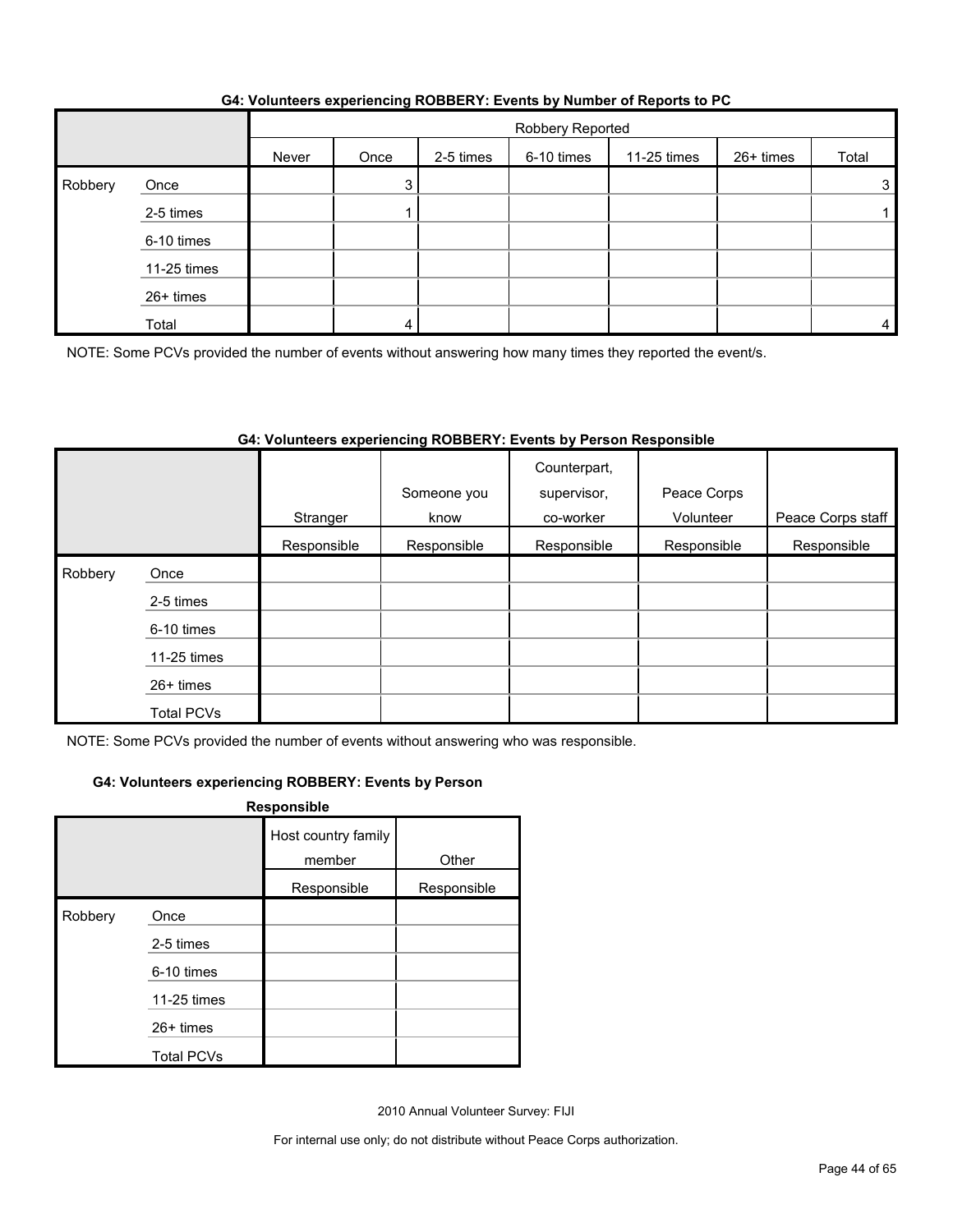#### **G4: Volunteers experiencing ROBBERY: Events by Person**

| <b>Responsible</b> |                   |                               |             |  |  |  |  |
|--------------------|-------------------|-------------------------------|-------------|--|--|--|--|
|                    |                   | Host country family<br>member | Other       |  |  |  |  |
|                    |                   | Responsible                   | Responsible |  |  |  |  |
| Robbery            | Once              |                               |             |  |  |  |  |
|                    | 2-5 times         |                               |             |  |  |  |  |
|                    | 6-10 times        |                               |             |  |  |  |  |
|                    | 11-25 times       |                               |             |  |  |  |  |
|                    | 26+ times         |                               |             |  |  |  |  |
|                    | <b>Total PCVs</b> |                               |             |  |  |  |  |

NOTE: Some PCVs provided the number of events without answering who was responsible.

#### **G4: Volunteers experiencing PHYSICAL ASSAULT: Events by Number of Reports to PC**

|                  |             | Physical assault Reported |      |           |            |             |           |       |
|------------------|-------------|---------------------------|------|-----------|------------|-------------|-----------|-------|
|                  |             | Never                     | Once | 2-5 times | 6-10 times | 11-25 times | 26+ times | Total |
| Physical assault | Once        |                           | 2    |           |            |             |           | 4     |
|                  | 2-5 times   |                           |      |           |            |             |           |       |
|                  | 6-10 times  |                           |      |           |            |             |           |       |
|                  | 11-25 times |                           |      |           |            |             |           |       |
|                  | 26+ times   |                           |      |           |            |             |           |       |
|                  | Total       |                           |      |           |            |             |           | 4     |

NOTE: Some PCVs provided the number of events without answering how many times they reported the event/s.

#### **G4: Volunteers experiencing PHYSICAL ASSAULT: Events by Person Responsible**

|                  |             | . . <b>.</b> | Someone you | .<br>Counterpart,<br>supervisor, | Peace Corps | Peace Corps |
|------------------|-------------|--------------|-------------|----------------------------------|-------------|-------------|
|                  |             | Stranger     | know        | co-worker                        | Volunteer   | staff       |
|                  |             | Responsible  | Responsible | Responsible                      | Responsible | Responsible |
| Physical assault | Once        | 3            |             |                                  |             |             |
|                  | 2-5 times   |              |             |                                  |             |             |
|                  | 6-10 times  |              |             |                                  |             |             |
|                  | 11-25 times |              |             |                                  |             |             |

2010 Annual Volunteer Survey: FIJI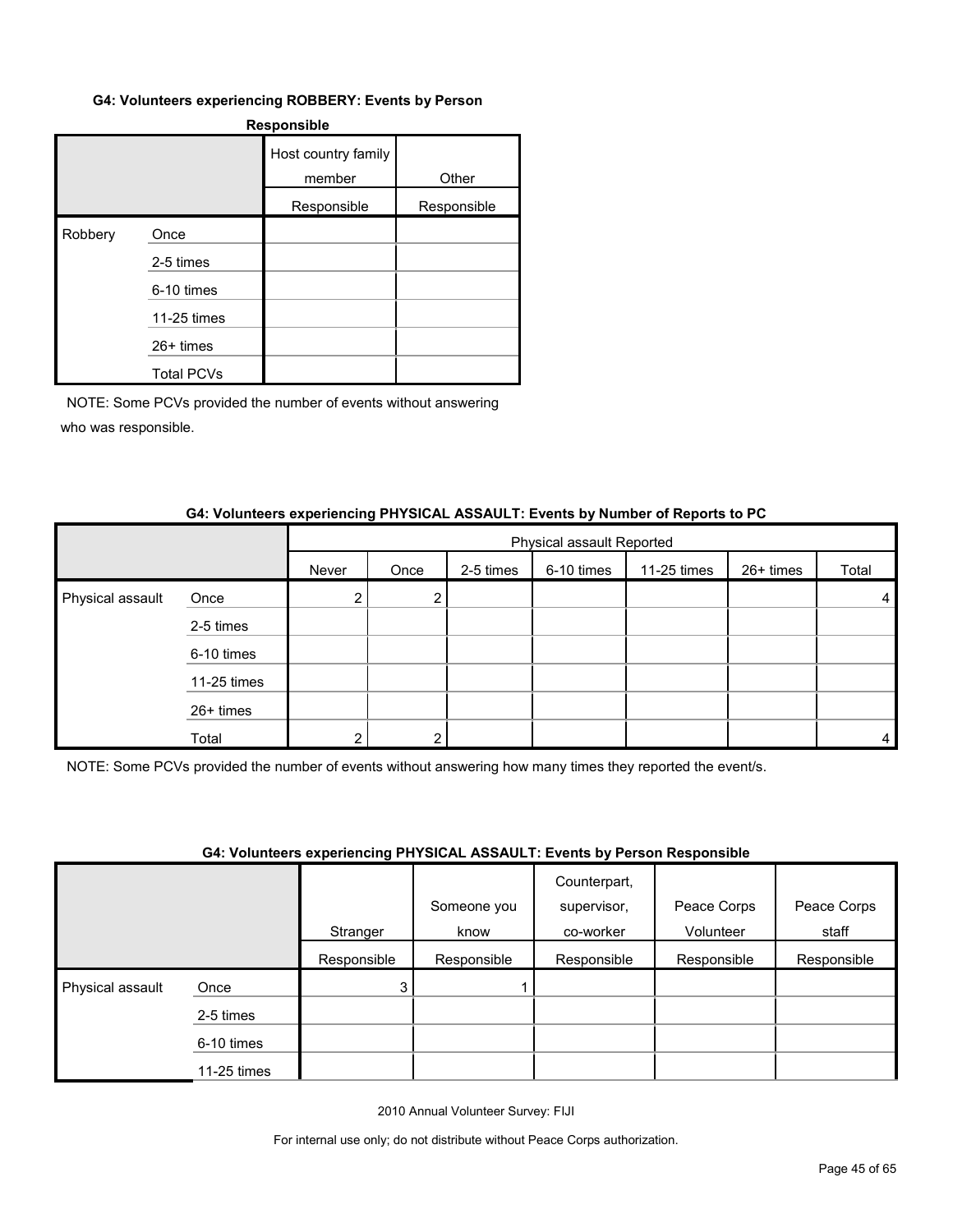| 26+ times |  |  |  |
|-----------|--|--|--|
| $T - 4$   |  |  |  |

#### **G4: Volunteers experiencing PHYSICAL ASSAULT: Events by Person**

| <b>Responsible</b> |
|--------------------|
|--------------------|

|                  |                   | Host country family<br>member | Other       |
|------------------|-------------------|-------------------------------|-------------|
|                  |                   | Responsible                   | Responsible |
| Physical assault | Once              |                               |             |
|                  | 2-5 times         |                               |             |
|                  | 6-10 times        |                               |             |
|                  | 11-25 times       |                               |             |
|                  | $26+$ times       |                               |             |
|                  | <b>Total PCVs</b> |                               |             |

NOTE: Some PCVs provided the number of events without answering who was responsible.

|                    |             | <b>O</b> TH TURNING UAPONUMING AGON UNTER AGONGET: ETVING BY HUMMUL OF RUPUNG 10 FOR |  |  |  |  |  |  |
|--------------------|-------------|--------------------------------------------------------------------------------------|--|--|--|--|--|--|
|                    |             | Aggravated assault Reported                                                          |  |  |  |  |  |  |
|                    |             | Never<br>6-10 times<br>2-5 times<br>11-25 times<br>Once                              |  |  |  |  |  |  |
| Aggravated assault | Once        |                                                                                      |  |  |  |  |  |  |
|                    | 2-5 times   |                                                                                      |  |  |  |  |  |  |
|                    | 6-10 times  |                                                                                      |  |  |  |  |  |  |
|                    | 11-25 times |                                                                                      |  |  |  |  |  |  |
|                    | 26+ times   |                                                                                      |  |  |  |  |  |  |
|                    | Total       |                                                                                      |  |  |  |  |  |  |

#### **G4: Volunteers experiencing AGGRAVATED ASSAULT: Events by Number of Reports to PC**

NOTE: Some PCVs provided the number of events without answering how many times they reported the event/s.

#### **G4: Volunteers experiencing AGGRAVATED ASSAULT: Events by Number of**

**Reports to PC**

| --------           |            |                             |       |  |  |
|--------------------|------------|-----------------------------|-------|--|--|
|                    |            | Aggravated assault Reported |       |  |  |
|                    |            | 26+ times                   | Total |  |  |
| Aggravated assault | Once       |                             |       |  |  |
|                    | 2-5 times  |                             |       |  |  |
|                    | 6-10 times |                             |       |  |  |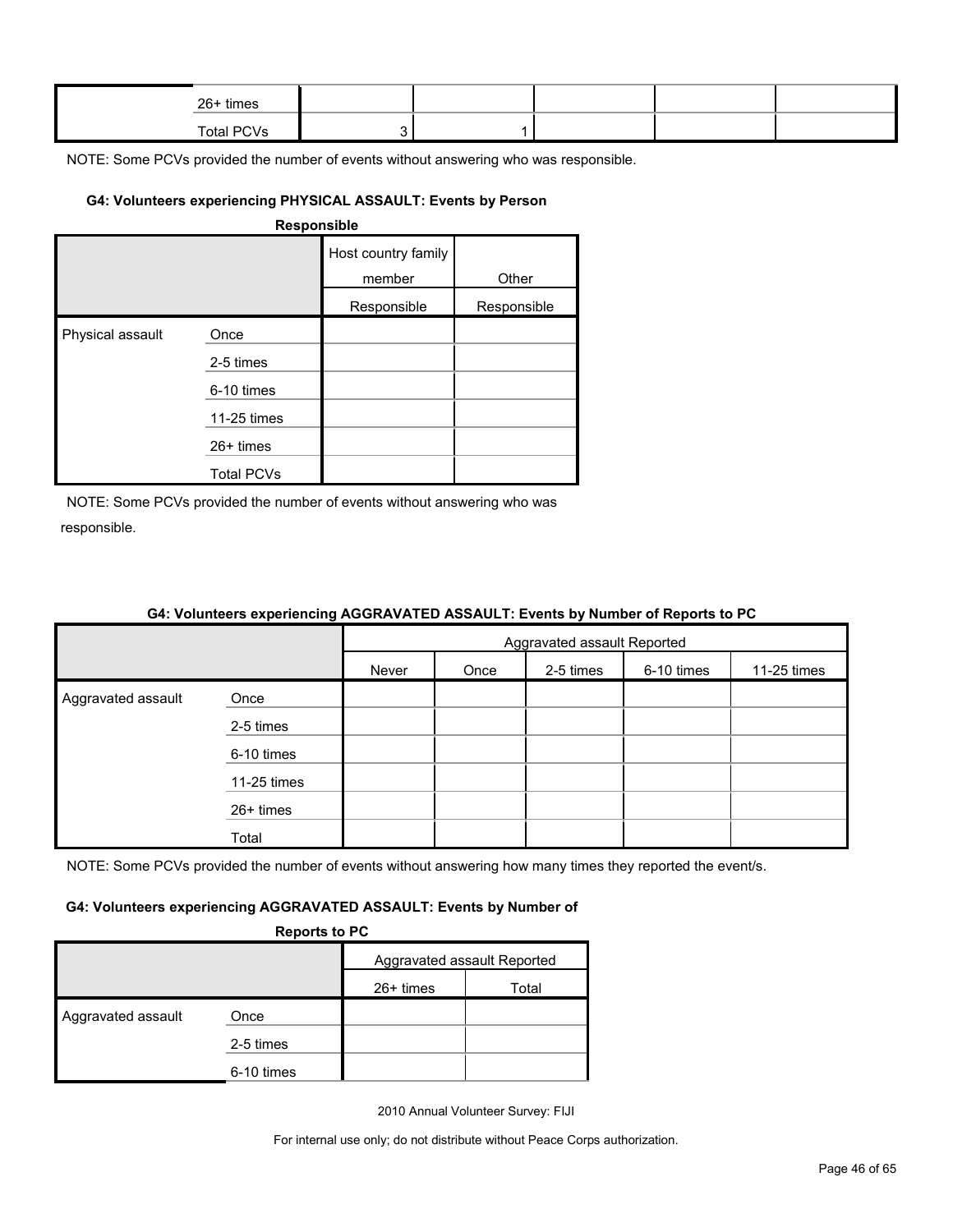| 11-25 times |  |
|-------------|--|
| 26+ times   |  |
| Total       |  |

NOTE: Some PCVs provided the number of events without answering how many times they reported the event/s.

#### **G4: Volunteers experiencing AGGRAVATED ASSAULT: Events by Person Responsible**

|                    |             | Stranger    | Someone you<br>know | Counterpart,<br>supervisor,<br>co-worker | Peace Corps<br>Volunteer | Peace Corps<br>staff |
|--------------------|-------------|-------------|---------------------|------------------------------------------|--------------------------|----------------------|
|                    |             | Responsible | Responsible         | Responsible                              | Responsible              | Responsible          |
| Aggravated assault | Once        |             |                     |                                          |                          |                      |
|                    | 2-5 times   |             |                     |                                          |                          |                      |
|                    | 6-10 times  |             |                     |                                          |                          |                      |
|                    | 11-25 times |             |                     |                                          |                          |                      |
|                    | 26+ times   |             |                     |                                          |                          |                      |
|                    | Total PCVs  |             |                     |                                          |                          |                      |

NOTE: Some PCVs provided the number of events without answering who was responsible.

#### **G4: Volunteers experiencing AGGRAVATED ASSAULT: Events by Person**

| Responsible        |                   |                               |             |  |  |  |  |  |  |
|--------------------|-------------------|-------------------------------|-------------|--|--|--|--|--|--|
|                    |                   | Host country family<br>member | Other       |  |  |  |  |  |  |
|                    |                   | Responsible                   | Responsible |  |  |  |  |  |  |
| Aggravated assault | Once              |                               |             |  |  |  |  |  |  |
|                    | 2-5 times         |                               |             |  |  |  |  |  |  |
|                    | 6-10 times        |                               |             |  |  |  |  |  |  |
|                    | 11-25 times       |                               |             |  |  |  |  |  |  |
|                    | 26+ times         |                               |             |  |  |  |  |  |  |
|                    | <b>Total PCVs</b> |                               |             |  |  |  |  |  |  |

NOTE: Some PCVs provided the number of events without answering who was responsible.

#### **G4: Volunteers experiencing SEXUAL ASSAULT: Events by Number of Reports to PC**

2010 Annual Volunteer Survey: FIJI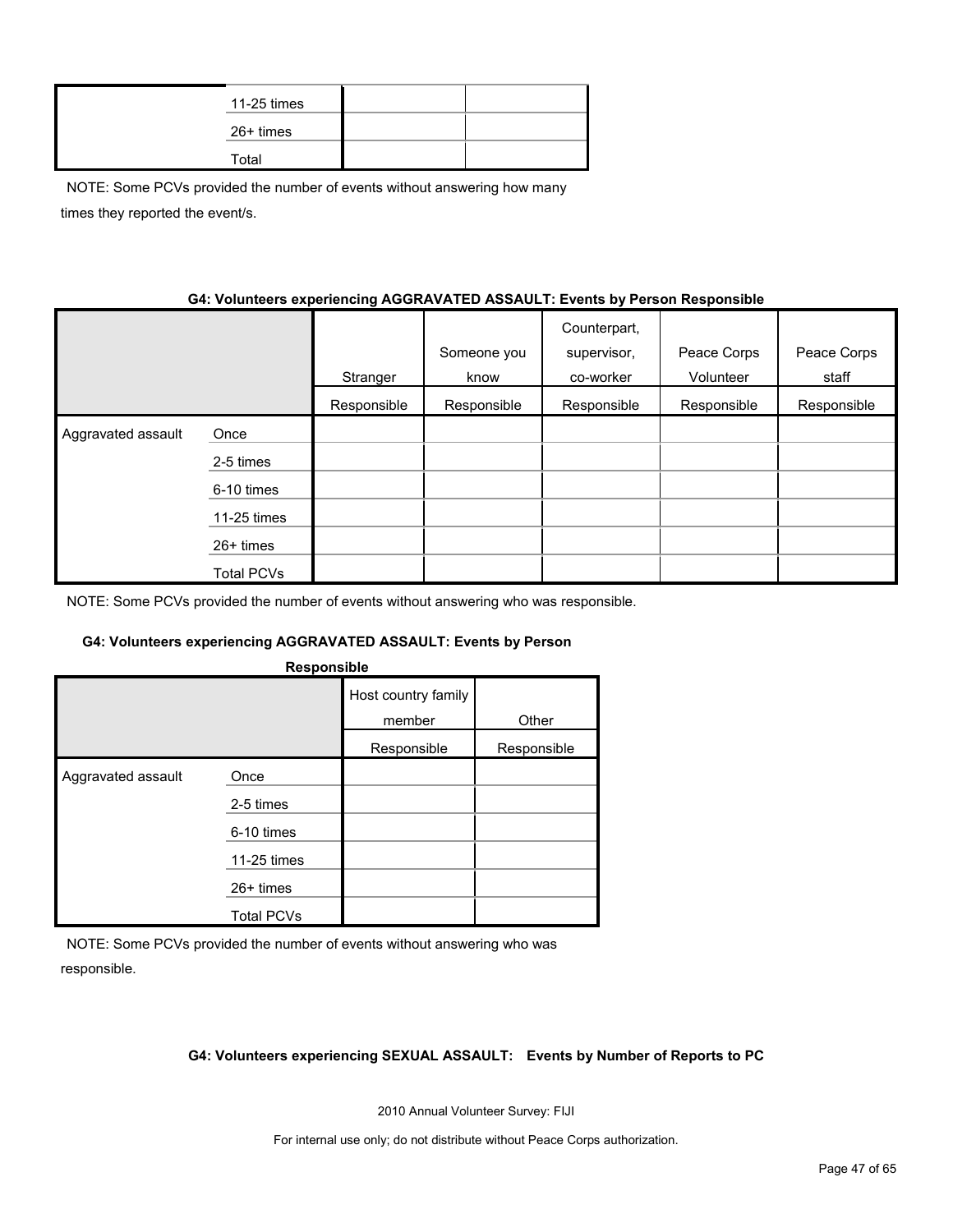|                |             |       | Sexual assault Reported |           |            |             |           |       |  |
|----------------|-------------|-------|-------------------------|-----------|------------|-------------|-----------|-------|--|
|                |             | Never | Once                    | 2-5 times | 6-10 times | 11-25 times | 26+ times | Total |  |
| Sexual assault | Once        |       |                         |           |            |             |           |       |  |
|                | 2-5 times   |       |                         |           |            |             |           |       |  |
|                | 6-10 times  |       |                         |           |            |             |           |       |  |
|                | 11-25 times |       |                         |           |            |             |           |       |  |
|                | 26+ times   |       |                         |           |            |             |           |       |  |
|                | Total       |       |                         |           |            |             |           |       |  |

NOTE: Some PCVs provided the number of events without answering how many times they reported the event/s.

#### **G4: Volunteers experiencing SEXUAL ASSAULT: Events by Person Responsible**

|                |                   |             | Someone you | Counterpart,<br>supervisor, | Peace Corps | Peace Corps |
|----------------|-------------------|-------------|-------------|-----------------------------|-------------|-------------|
|                |                   | Stranger    | know        | co-worker                   | Volunteer   | staff       |
|                |                   | Responsible | Responsible | Responsible                 | Responsible | Responsible |
| Sexual assault | Once              |             |             |                             |             |             |
|                | 2-5 times         |             |             |                             |             |             |
|                | 6-10 times        |             |             |                             |             |             |
|                | 11-25 times       |             |             |                             |             |             |
|                | $26+$ times       |             |             |                             |             |             |
|                | <b>Total PCVs</b> |             |             |                             |             |             |

NOTE: Some PCVs provided the number of events without answering who was responsible.

#### **G4: Volunteers experiencing SEXUAL ASSAULT: Events by Person**

#### **Responsible**

|                |                   | Host country family<br>member | Other       |
|----------------|-------------------|-------------------------------|-------------|
|                |                   | Responsible                   | Responsible |
| Sexual assault | Once              |                               |             |
|                | 2-5 times         |                               |             |
|                | 6-10 times        |                               |             |
|                | 11-25 times       |                               |             |
|                | 26+ times         |                               |             |
|                | <b>Total PCVs</b> |                               |             |

2010 Annual Volunteer Survey: FIJI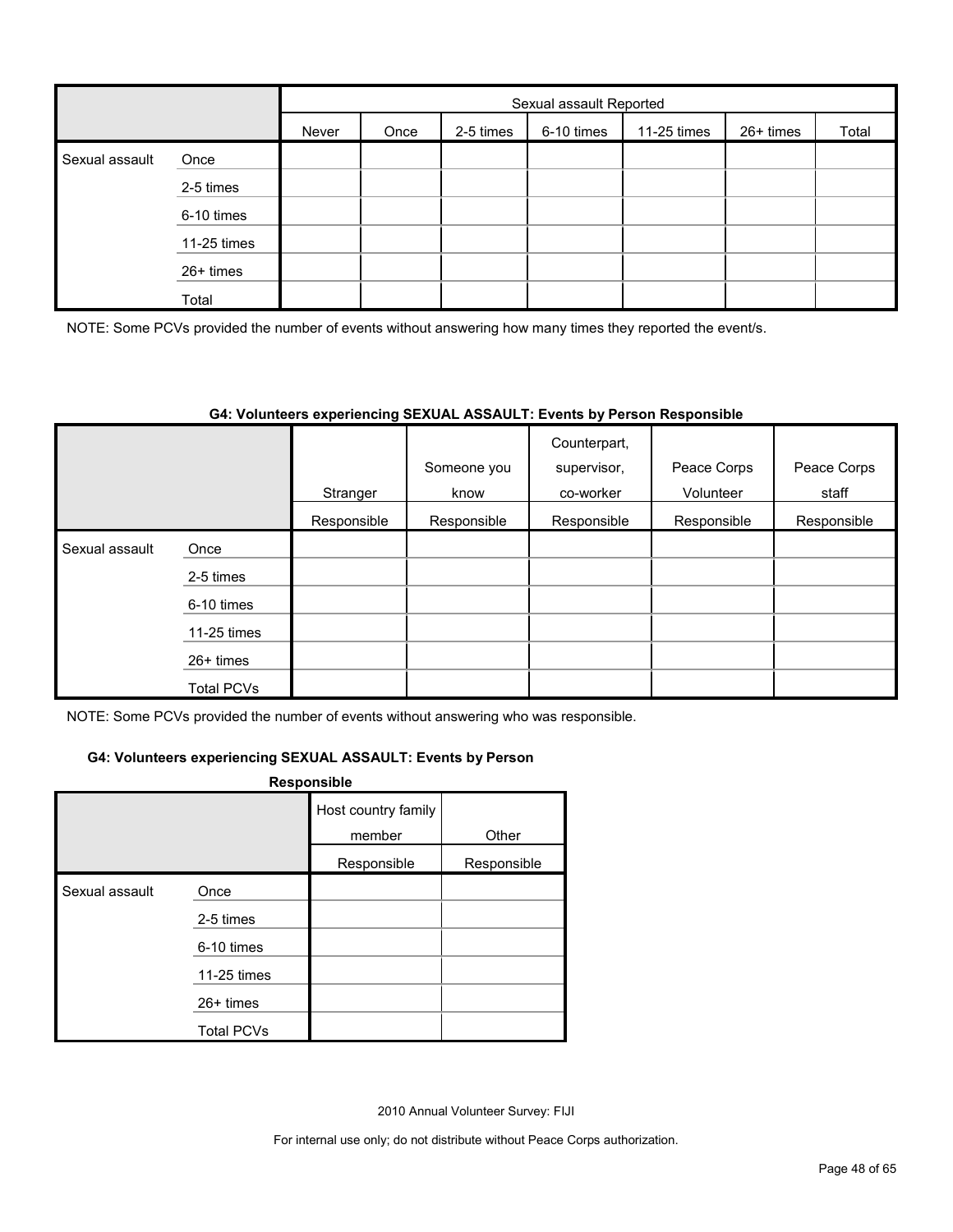#### **G4: Volunteers experiencing SEXUAL ASSAULT: Events by Person**

#### **Responsible**

|                |                   | Host country family<br>member | Other       |
|----------------|-------------------|-------------------------------|-------------|
|                |                   | Responsible                   | Responsible |
| Sexual assault | Once              |                               |             |
|                | 2-5 times         |                               |             |
|                | 6-10 times        |                               |             |
|                | 11-25 times       |                               |             |
|                | $26+$ times       |                               |             |
|                | <b>Total PCVs</b> |                               |             |

NOTE: Some PCVs provided the number of events without answering who was responsible.

#### **G4: Volunteers experiencing RAPE: Events by Number of Reports to PC**

|      |             |       | Rape Reported |           |            |             |           |       |  |  |
|------|-------------|-------|---------------|-----------|------------|-------------|-----------|-------|--|--|
|      |             | Never | Once          | 2-5 times | 6-10 times | 11-25 times | 26+ times | Total |  |  |
| Rape | Once        |       |               |           |            |             |           |       |  |  |
|      | 2-5 times   |       |               |           |            |             |           |       |  |  |
|      | 6-10 times  |       |               |           |            |             |           |       |  |  |
|      | 11-25 times |       |               |           |            |             |           |       |  |  |
|      | 26+ times   |       |               |           |            |             |           |       |  |  |
|      | Total       |       |               |           |            |             |           |       |  |  |

NOTE: Some PCVs provided the number of events without answering how many times they reported the event/s .

#### **G4: Volunteers experiencing RAPE: Events by Person Responsible**

|      |             | Stranger    | Someone you<br>know | Counterpart,<br>supervisor,<br>co-worker | Peace Corps<br>Volunteer | Peace Corps staff |
|------|-------------|-------------|---------------------|------------------------------------------|--------------------------|-------------------|
|      |             | Responsible | Responsible         | Responsible                              | Responsible              | Responsible       |
| Rape | Once        |             |                     |                                          |                          |                   |
|      | 2-5 times   |             |                     |                                          |                          |                   |
|      | 6-10 times  |             |                     |                                          |                          |                   |
|      | 11-25 times |             |                     |                                          |                          |                   |

2010 Annual Volunteer Survey: FIJI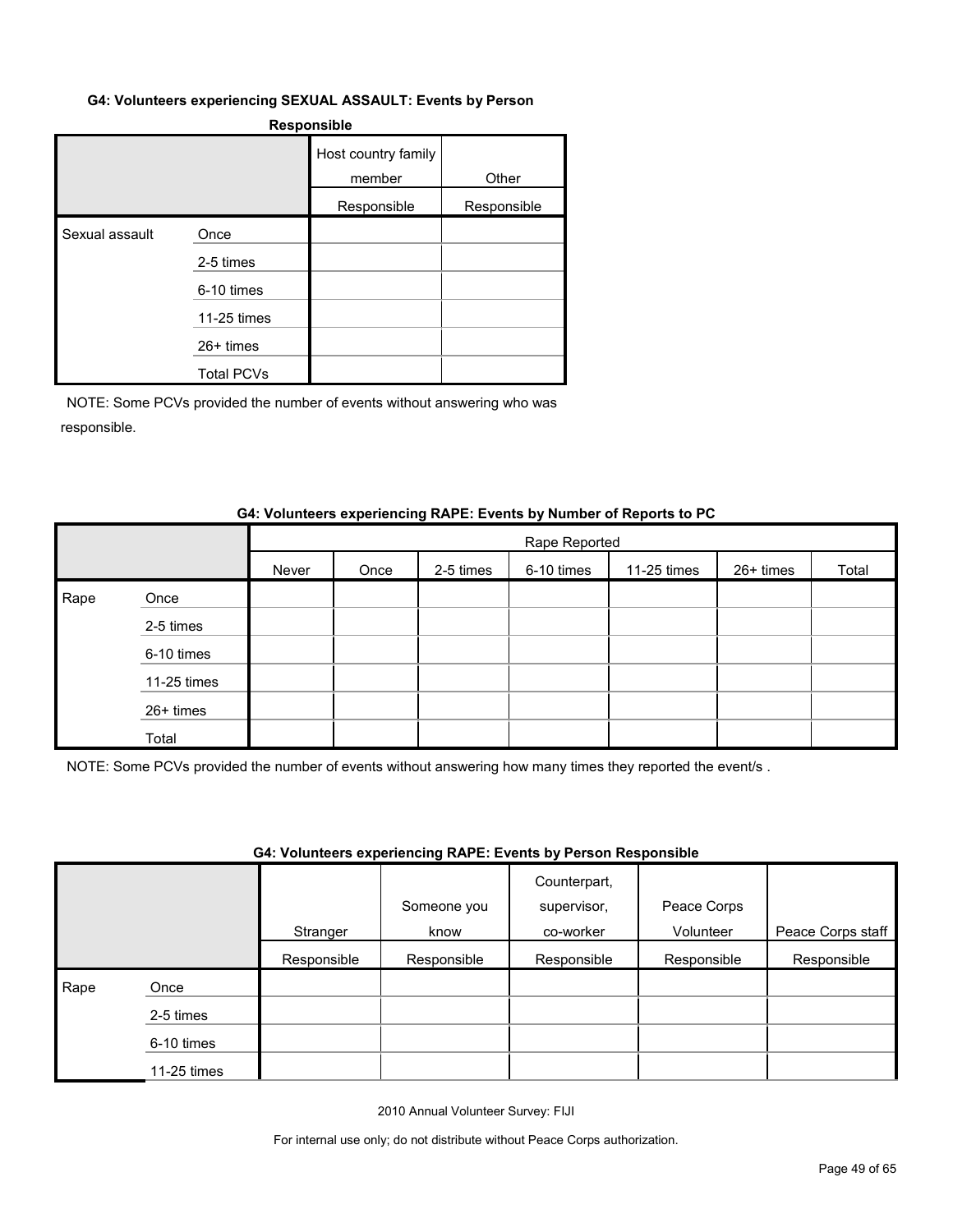| 26+ times  |  |  |  |
|------------|--|--|--|
| Total PCVs |  |  |  |

# **G4: Volunteers experiencing RAPE: Events by Person Responsible**

|      |                   | Host country family<br>member | Other       |
|------|-------------------|-------------------------------|-------------|
|      |                   | Responsible                   | Responsible |
| Rape | Once              |                               |             |
|      | 2-5 times         |                               |             |
|      | 6-10 times        |                               |             |
|      | 11-25 times       |                               |             |
|      | 26+ times         |                               |             |
|      | <b>Total PCVs</b> |                               |             |

NOTE: Some PCVs provided the number of events without answering who was responsible.

#### **G4: Volunteers experiencing ATTEMPTED RAPE: Events by Number of Reports to PC**

|                |             |       | Attempted rape Reported |           |            |             |           |       |  |
|----------------|-------------|-------|-------------------------|-----------|------------|-------------|-----------|-------|--|
|                |             | Never | Once                    | 2-5 times | 6-10 times | 11-25 times | 26+ times | Total |  |
| Attempted rape | Once        |       |                         |           |            |             |           |       |  |
|                | 2-5 times   |       |                         |           |            |             |           |       |  |
|                | 6-10 times  |       |                         |           |            |             |           |       |  |
|                | 11-25 times |       |                         |           |            |             |           |       |  |
|                | 26+ times   |       |                         |           |            |             |           |       |  |
|                | Total       |       |                         |           |            |             |           |       |  |

NOTE: Some PCVs provided the number of events without answering how many times they reported the event/s.

#### **G4: Volunteers experiencing ATTEMPTED RAPE: Events by Person Responsible**

|                        |             |             | Counterpart, |             |             |
|------------------------|-------------|-------------|--------------|-------------|-------------|
|                        |             | Someone you | supervisor,  | Peace Corps | Peace Corps |
|                        | Stranger    | know        | co-worker    | Volunteer   | staff       |
|                        | Responsible | Responsible | Responsible  | Responsible | Responsible |
| Attempted rape<br>Once |             |             |              |             |             |

2010 Annual Volunteer Survey: FIJI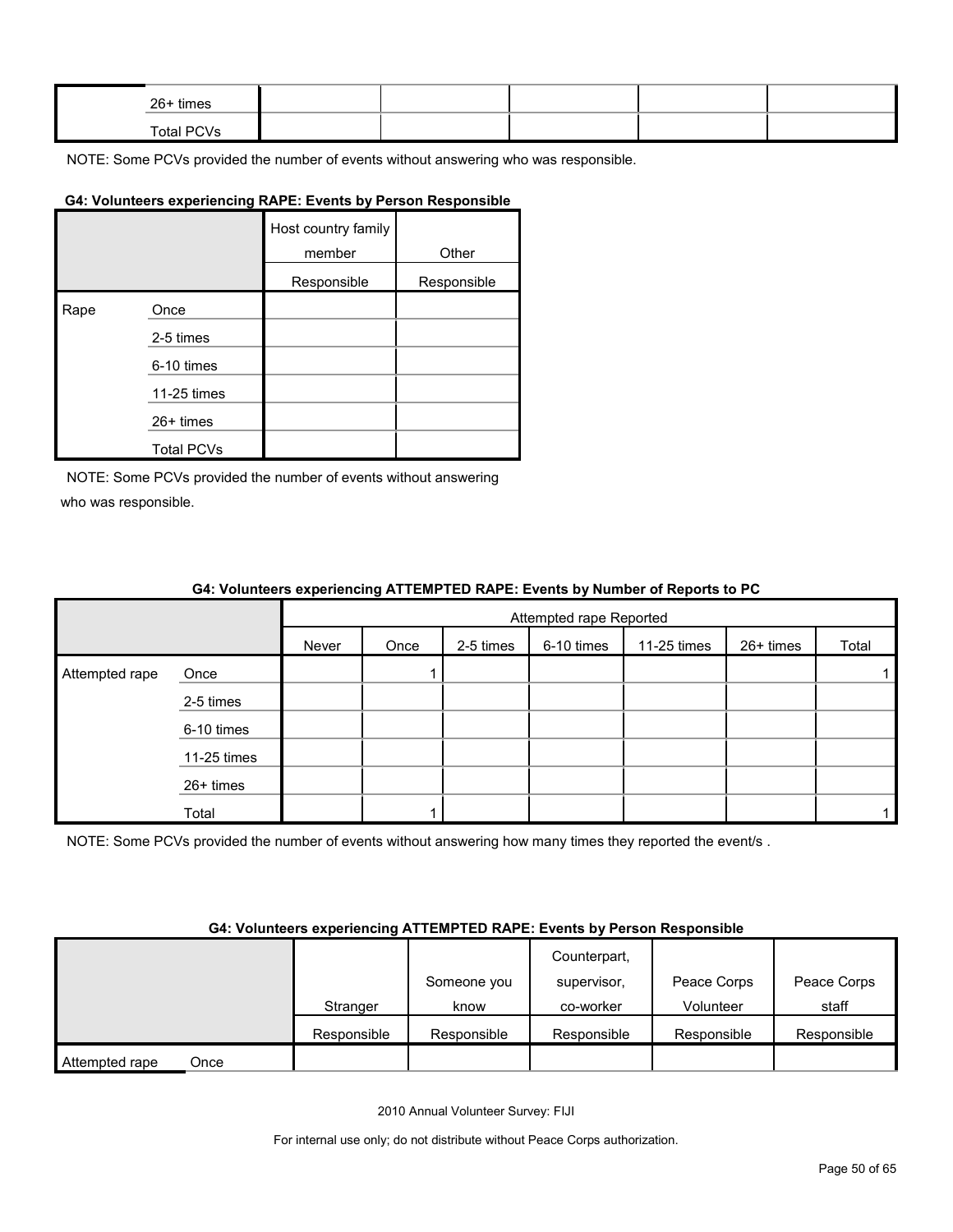| 2-5 times         |  |  |  |
|-------------------|--|--|--|
| 6-10 times        |  |  |  |
| 11-25 times       |  |  |  |
| 26+ times         |  |  |  |
| <b>Total PCVs</b> |  |  |  |

#### **G4: Volunteers experiencing ATTEMPTED RAPE: Events by Person**

| Responsible    |                   |                               |             |  |  |  |  |
|----------------|-------------------|-------------------------------|-------------|--|--|--|--|
|                |                   | Host country family<br>member | Other       |  |  |  |  |
|                |                   | Responsible                   | Responsible |  |  |  |  |
| Attempted rape | Once              |                               |             |  |  |  |  |
|                | 2-5 times         |                               |             |  |  |  |  |
|                | 6-10 times        |                               |             |  |  |  |  |
|                | 11-25 times       |                               |             |  |  |  |  |
|                | $26+$ times       |                               |             |  |  |  |  |
|                | <b>Total PCVs</b> |                               |             |  |  |  |  |

NOTE: Some PCVs provided the number of events without answering who was responsible.

# <span id="page-50-0"></span>**H. Volunteers Working in HIV/AIDS**

This section reports Volunteers' level of involvement in HIV/AIDS work. It also reports Volunteers' assessment of their Peace Corps HIV/AIDS training and the perceived effectiveness of their HIV/AIDS work with host country individuals or groups.

#### **H1: Which of the following best describes your involvement in HIV/AIDS**

| activities?                                           |         |        |  |  |  |  |
|-------------------------------------------------------|---------|--------|--|--|--|--|
|                                                       | Percent | Number |  |  |  |  |
| HIV/AIDS work is my primary assignment.               | 16%     |        |  |  |  |  |
| HIV/AIDS work is part of my secondary activities.     | 31%     |        |  |  |  |  |
| My HIV/AIDS efforts are not part of primary/secondary | 29%     | 16     |  |  |  |  |
| actvities.                                            |         |        |  |  |  |  |
| I have not been involved in any HIV/AIDS activities.  | 24%     | 13     |  |  |  |  |
| Total                                                 | 100%    | 55     |  |  |  |  |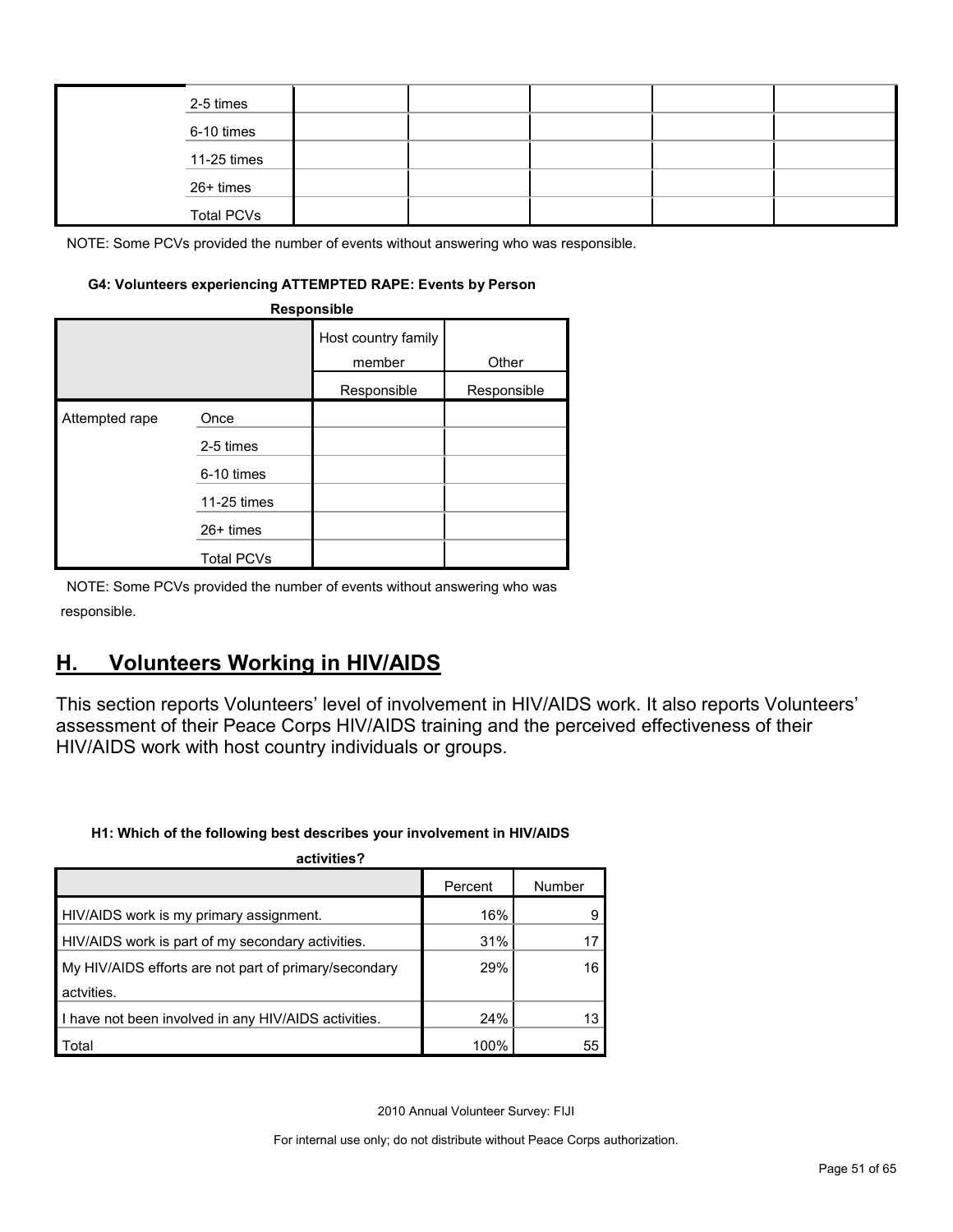**H2: How effective was the PC training you received in preparing you to undertake your HIV/AIDS activities?**

|                   | effective<br>Not | Poor | Adequate | Effective | Very effective | <b>NA</b> | Total                    |
|-------------------|------------------|------|----------|-----------|----------------|-----------|--------------------------|
| $\mathbf{L}$<br>∸ | 6%               | 9%   | 28%      | 32%       | 19%            | 6%        | $\overline{\phantom{a}}$ |

#### **H2: How effective was the PC training you received in preparing you to undertake your HIV/AIDS activities? (excluding the "NA" responses)**

| WYM INVYT IVAVIWMIIIW MIY TYI TYYYYYIIVYY |               |      |          |           |                |       |  |
|-------------------------------------------|---------------|------|----------|-----------|----------------|-------|--|
|                                           | Not effective | Poor | Adeɑuate | Effective | Verv effective | Total |  |
| . ⊢⊓<br>-                                 | 7% .          | 9%   | 30%      | 34%       | 20%            | 44    |  |

#### **H3: In working with HC individuals or groups, how would you rate the effectiveness of your specific HIV/AIDS activities?**

|                |                  | Sometimes |                 | Almost always |            |       |
|----------------|------------------|-----------|-----------------|---------------|------------|-------|
|                | Seldom effective | effective | Often effective | effective     | Don't know | Total |
| H <sub>3</sub> | 2%               | 28%       | 38%             | 15%           | 17%        | 17    |

# **H3: In working with HC individuals or groups, how would you rate the effectiveness of your specific HIV/AIDS activities? (excluding both the "NA" and the H1="No involvement in HIV/AIDS activities"**

|    |                  | responses) |                 |               |       |
|----|------------------|------------|-----------------|---------------|-------|
|    |                  | Sometimes  |                 | Almost always |       |
|    | Seldom effective | effective  | Often effective | effective     | Total |
| H3 | 3%               | 32%        | 47%             | 18%           | 38    |

NOTE: See Open-Ended Responses Report for PCV explanations and examples of their H3 answers)

# <span id="page-51-0"></span>**I. Your Life in the Peace Corps**

This section reports Volunteers' descriptions of and adjustments to their living conditions, including stress factors and how Volunteers cope with stress.

#### **I1: Have you lived with a host country individual or family?**

|                                                        | Percent | Number |
|--------------------------------------------------------|---------|--------|
| No, I have never lived with a HC individual or family. | $2\%$   |        |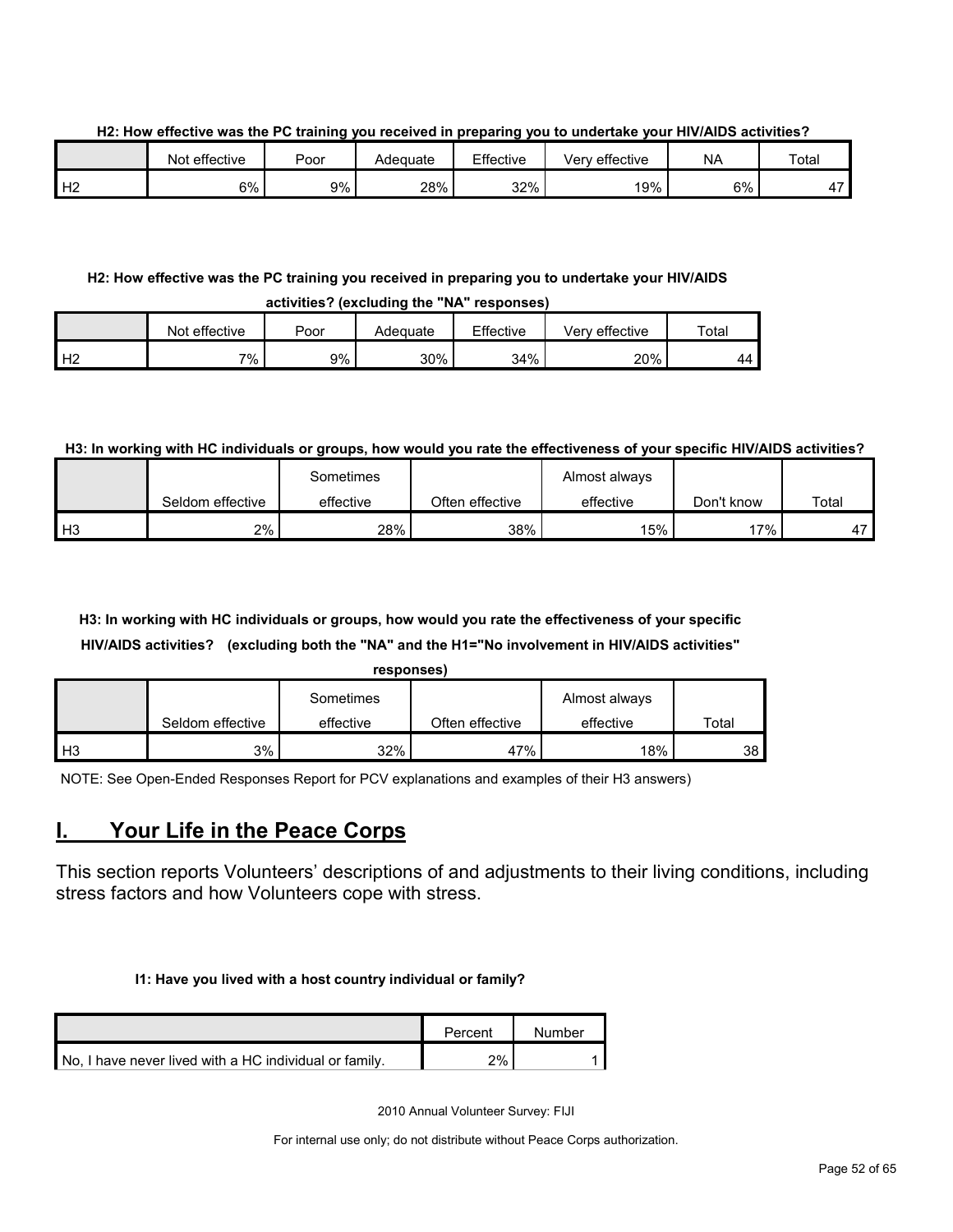| Yes, I lived with a HC individual or family only during | 80%  | 43 |
|---------------------------------------------------------|------|----|
| PST.                                                    |      |    |
| Yes, in my community (not during PST).                  | 2%   |    |
| Yes, both during PST and later in my community.         | 17%  |    |
| Total                                                   | 100% | 54 |

## **I1: How long (in months) have you lived with a host country individual or family?**

|                 | month |     |      | 4   |     |     | 7-11 | $12 - 16$ | $17 - 26$ |
|-----------------|-------|-----|------|-----|-----|-----|------|-----------|-----------|
| <b>PST Only</b> |       | 58% | 39%  | 3%  |     |     |      |           |           |
| Post-PST        |       |     | 100% |     |     |     |      |           |           |
| PST & Later     |       | 11% | 11%  | 22% | 11% | 11% | 11%  |           | 22%       |

# **I1: How long (in months) have you lived**

|  | with a host country individual or family? |
|--|-------------------------------------------|
|--|-------------------------------------------|

|                        | $27+$ mos | Total |
|------------------------|-----------|-------|
| PST Only               |           | 36    |
| ∎Post-PST              |           |       |
| <b>PST &amp; Later</b> |           |       |

# **I2: How often do you interact with HCNs in community/family social events?**

|                |       | Several times a |        | Several times a |         | ∟ess than once a |       |
|----------------|-------|-----------------|--------|-----------------|---------|------------------|-------|
|                | Daily | week            | Weekly | month           | Monthly | month            | Total |
| $\blacksquare$ | 43%   | 28%             | $9\%$  | 6%              | $8\%$   | 6%               | 53 I  |

#### **I3: How integrated into your community do you feel now?**

|                       | at all<br>Not. | Minimally | Adequatelv | ≿onsiderablv | Exceptionally | Total |
|-----------------------|----------------|-----------|------------|--------------|---------------|-------|
| $\overline{10}$<br>10 | 2%             | 4%        | 29%        | 35%          | 31%<br>ັບ     | 55    |

#### **I4a: Do you have the following at your worksite?**

| Never | umes<br>--<br>⋯<br> | <br>a Isually<br>ually | siway <sup>r</sup> | $  -$<br>otal |
|-------|---------------------|------------------------|--------------------|---------------|
|       |                     |                        |                    |               |

2010 Annual Volunteer Survey: FIJI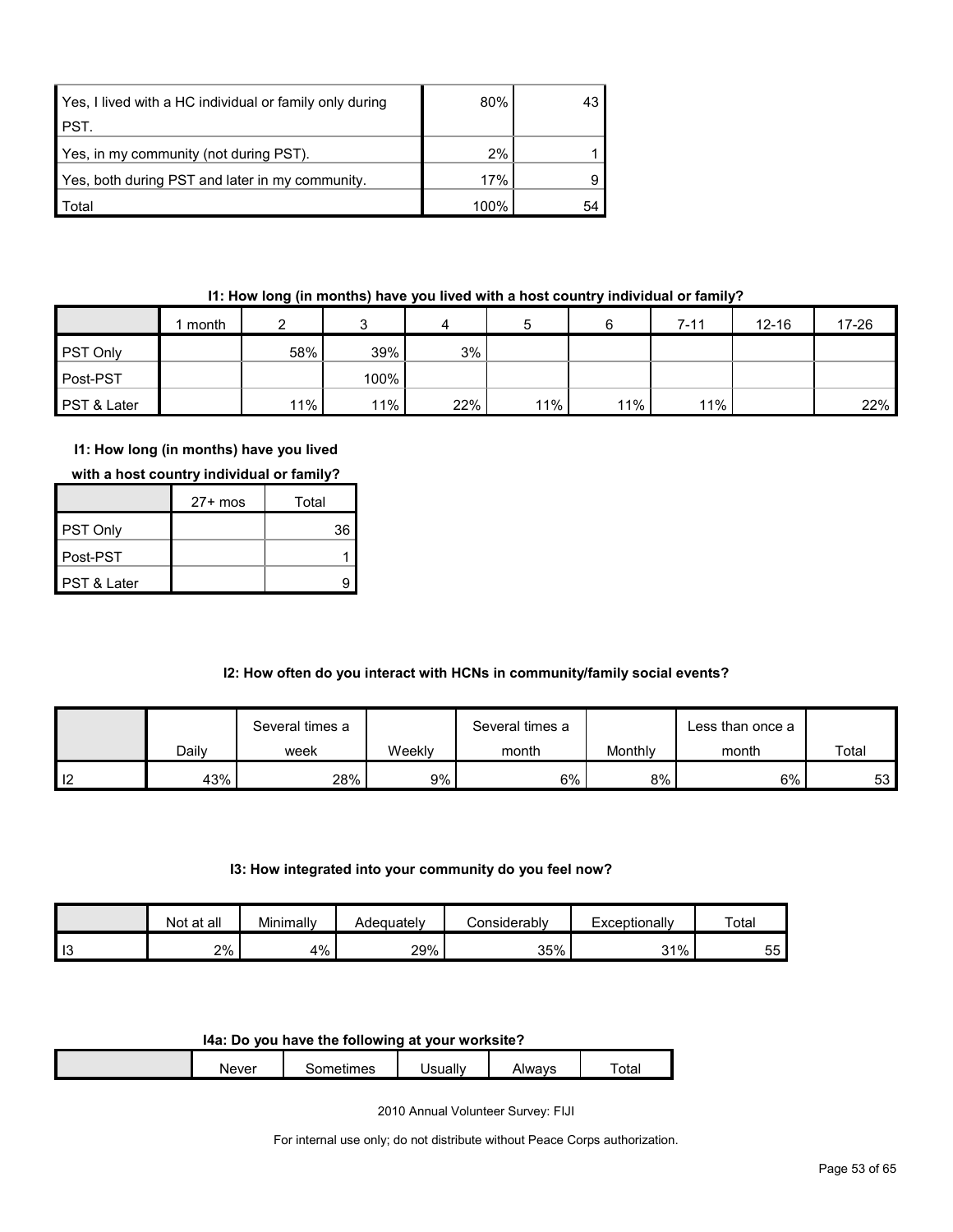| Electricity      | 7% | 29% | 20% | 44% | 55 |
|------------------|----|-----|-----|-----|----|
| Running<br>water | 2% | 9%  | 45% | 44% | 55 |

**I4b: Do you have the following at your residence?**

|                      | Never | Sometimes | Usuallv | Alwavs | Total |
|----------------------|-------|-----------|---------|--------|-------|
| <b>Electricity</b>   | 9%    | 25%       | 18%     | 47%    | 55    |
| <b>Running water</b> | 4%    | 11%       | 40%     | 45%    | 55    |

**I5: How often do you have access to--?**

|                                  | Not at all | Less than monthly | Monthly | Weekly | Daily | Total |
|----------------------------------|------------|-------------------|---------|--------|-------|-------|
| Landline phone                   | 16%        | 4%                | 4%      | 16%    | 60%   | 55    |
| Computer                         | $2\%$      |                   | $7\%$   | 35%    | 56%   | 55    |
| Internet                         | 4%         |                   | 9%      | 45%    | 42%   | 55    |
| Cell phone (voice)               |            |                   |         | 7%     | 93%   | 55    |
| Text messaging                   |            |                   |         | 5%     | 95%   | 55    |
| Voice over internet, e.g., SKYPE | 16%        | 5%                | 9%      | 35%    | 35%   | 55    |
| Webcam/internet video            | 31%        | 5%                | 13%     | 20%    | 31%   | 55    |

**I6: Where do you most frequently connect to the Internet?**

|      |                |         | Another person's |               | PC office/satellite | Other: Please |       |
|------|----------------|---------|------------------|---------------|---------------------|---------------|-------|
|      | Your residence | At work | home             | Internet cafe | office              | specify       | Total |
| I 16 | 31%            | 16%     |                  | 49%           | $2\%$               | 2%            | 55    |

#### **I6.TEXT: Description of "other" location to**



2010 Annual Volunteer Survey: FIJI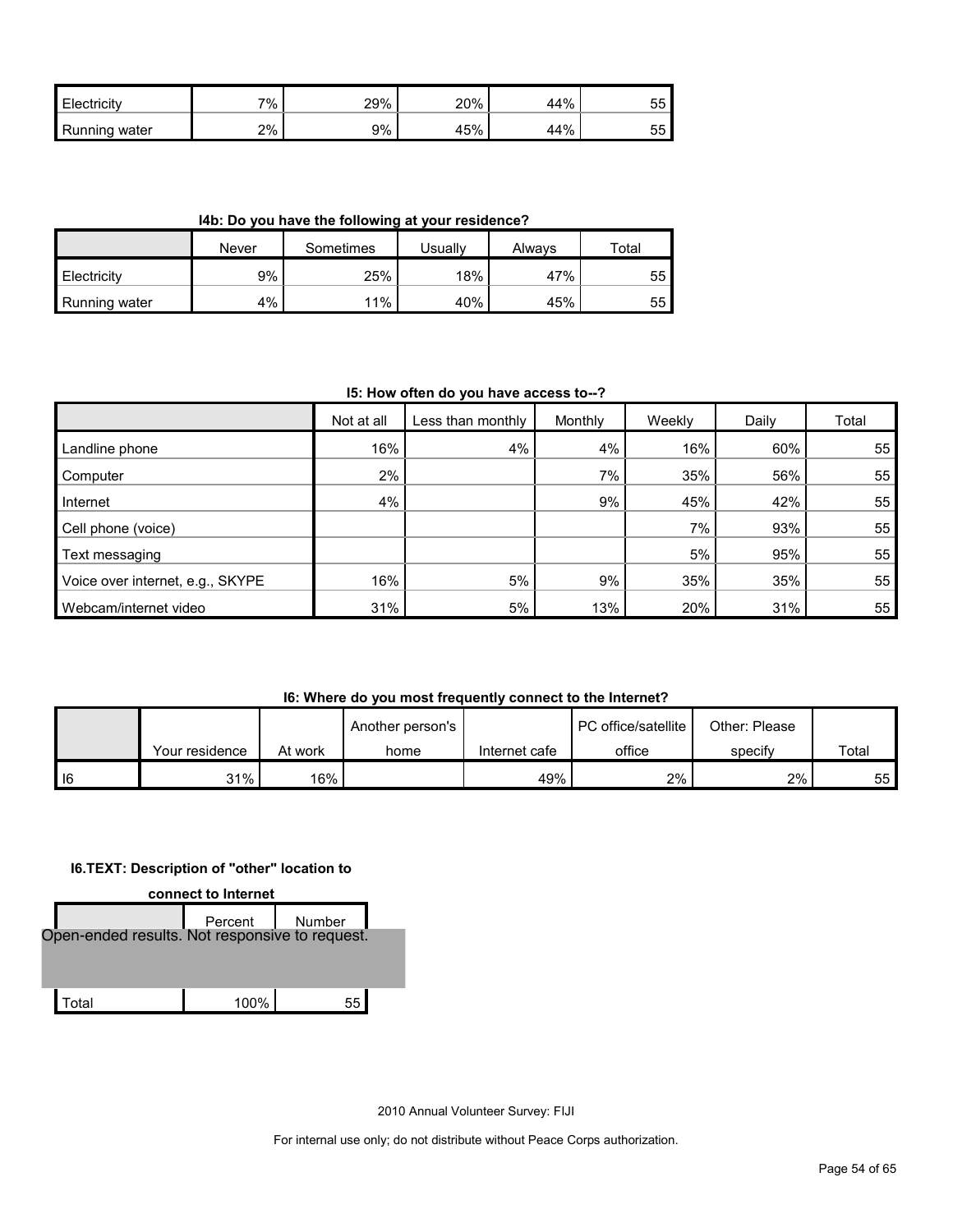| I7: How long do you travel to access the internet using your typical transport method (one-way trip)? |  |  |  |  |  |  |
|-------------------------------------------------------------------------------------------------------|--|--|--|--|--|--|
|                                                                                                       |  |  |  |  |  |  |

| Less than one |                  | From two to four |                       | More than eight |       |  |
|---------------|------------------|------------------|-----------------------|-----------------|-------|--|
| hour          | One to two hours | hours            | Four to eight hours I | hours           | Total |  |
| 53%           | 24%              | 22%              |                       | 2%              | 55    |  |

#### **Percent of Volunteers Traveling to/from Internet Connection in One Day (I8) by Travel Time (I7)**

|                                               |                        | 18 Return same day from traveling to Internet<br>connection? |      |                 |
|-----------------------------------------------|------------------------|--------------------------------------------------------------|------|-----------------|
|                                               |                        | Yes                                                          | No   | Total           |
| I7 Typical time to reach Internect connection | Less than one hour     | 56%                                                          |      | 29              |
|                                               | One to two hours       | 25%                                                          |      | 13              |
|                                               | From two to four hours | 19%                                                          | 67%  | 12 <sub>1</sub> |
|                                               | Four to eight hours    |                                                              |      |                 |
|                                               | More than eight hours  |                                                              | 33%  |                 |
|                                               | Total                  | 100%                                                         | 100% | 55              |

## **Number of Volunteers Traveling to/from Internet Connection in One Day (I8) by Travel Time (I7)**

|                                               |                        | 18 Return same day from traveling to Internet<br>connection? |    |                 |
|-----------------------------------------------|------------------------|--------------------------------------------------------------|----|-----------------|
|                                               |                        | Yes                                                          | No | Total           |
| I7 Typical time to reach Internect connection | Less than one hour     | 29                                                           |    | 29              |
|                                               | One to two hours       | 13                                                           |    | 13              |
|                                               | From two to four hours | 10                                                           |    | 12 <sub>1</sub> |
|                                               | Four to eight hours    |                                                              |    |                 |
|                                               | More than eight hours  |                                                              |    |                 |
|                                               | Total                  | 52                                                           |    | 55              |

#### **I9: Have you participated in the Coverdell World Wise**

# **Schools/Correspondence Match (CWWS/CM)?**

| Yes - Please          | No - Please       |       |
|-----------------------|-------------------|-------|
| describe your         | describe your     |       |
| activities/interactio | reason(s) for not |       |
| n withCWWS/CM         | participating     | Total |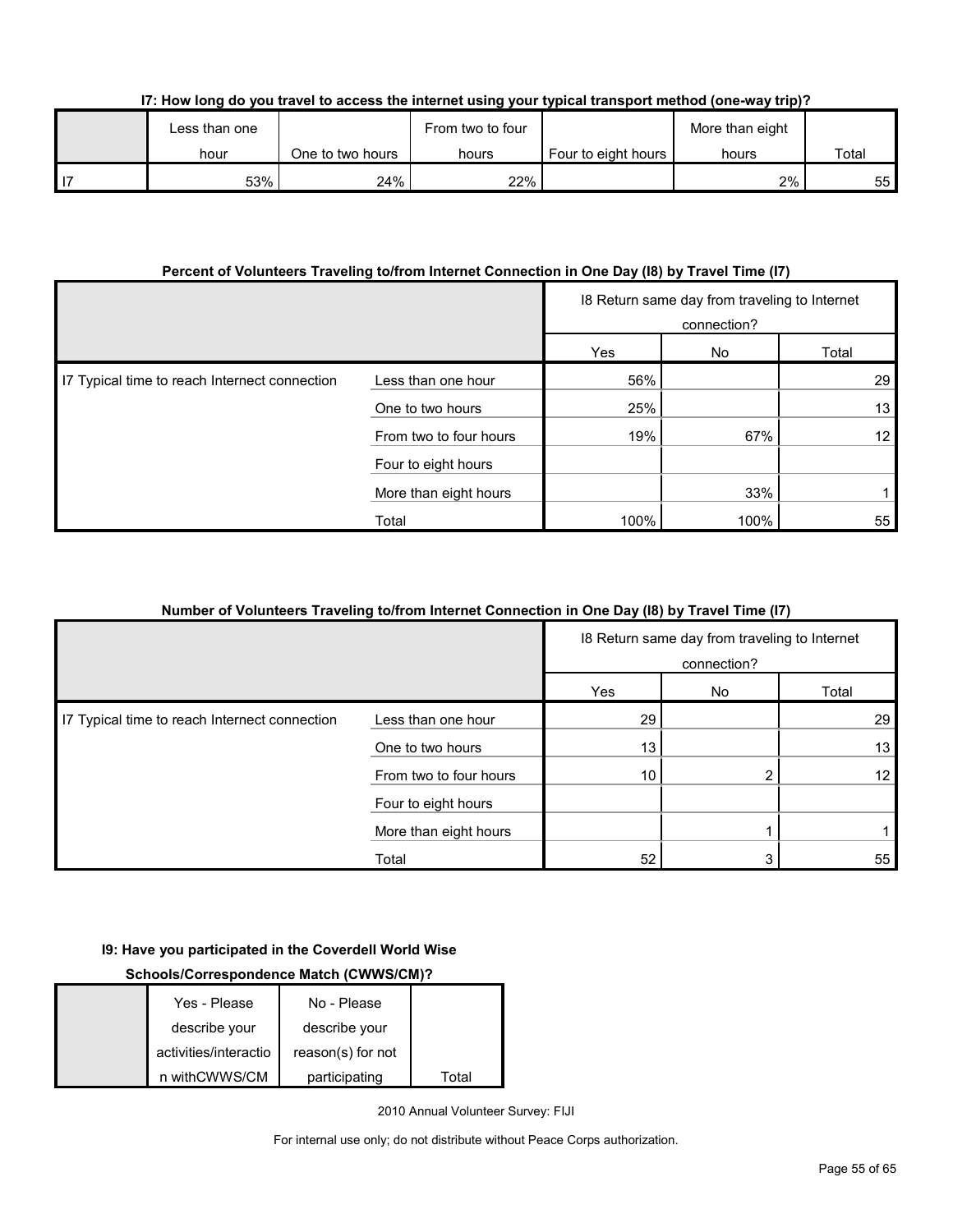|  | . |  |
|--|---|--|
|  |   |  |

NOTE: See the Open-Ended Responses Report for PCV descriptions

of participation and reasons for not participating.

|                                                      |                      | Minimally | Moderately | Considerably |
|------------------------------------------------------|----------------------|-----------|------------|--------------|
|                                                      | Not at all stressful | stressful | stressful  | stressful    |
| Cultural issues                                      | 6%                   | 28%       | 33%        | 26%          |
| Dealing with violence in country                     | 43%                  | 35%       | 9%         | 4%           |
| Health/medical problems                              | 19%                  | 37%       | 22%        | 11%          |
| Issues including family, friends, loved ones in U.S. | 29%                  | 29%       | 23%        | 15%          |
| Isolation/loneliness                                 | 22%                  | 30%       | 28%        | 11%          |
| Local language                                       | 11%                  | 37%       | 30%        | 20%          |
| Primary assignment                                   | 11%                  | 43%       | 26%        | 13%          |
| Romantic relationships in-country                    | 33%                  | 22%       | 7%         | 11%          |
| Interactions with other Volunteers                   | 33%                  | 52%       | 7%         | 6%           |
| Interactions with PC Staff                           | 28%                  | 33%       | 22%        | 11%          |
| Safety and security                                  | 42%                  | 42%       | 13%        | 2%           |
| Please specify below<br>Other:                       |                      | 9%        |            | 9%           |

## **I10: To what extent do the following create stress and/or emotional health issues for you?**

#### **I10: To what extent do the following create stress and/or emotional health issues for you?**

|                                                      | Exceptionally |     |       |
|------------------------------------------------------|---------------|-----|-------|
|                                                      | stressful     | NA. | Total |
| Cultural issues                                      | 7%            |     | 54    |
| Dealing with violence in country                     | 4%            | 6%  | 54    |
| Health/medical problems                              | 11%           |     | 54    |
| Issues including family, friends, loved ones in U.S. | 4%            |     | 52    |
| Isolation/loneliness                                 | 9%            |     | 54    |
| Local language                                       | 2%            |     | 54    |
| Primary assignment                                   | 7%            |     | 54    |
| Romantic relationships in-country                    | 2%            | 24% | 54    |
| Interactions with other Volunteers                   | 2%            |     | 54    |
| Interactions with PC Staff                           | 6%            |     | 54    |
| Safety and security                                  | 2%            |     | 53    |
| Please specify below<br>Other:                       | 18%           | 64% | 11    |

2010 Annual Volunteer Survey: FIJI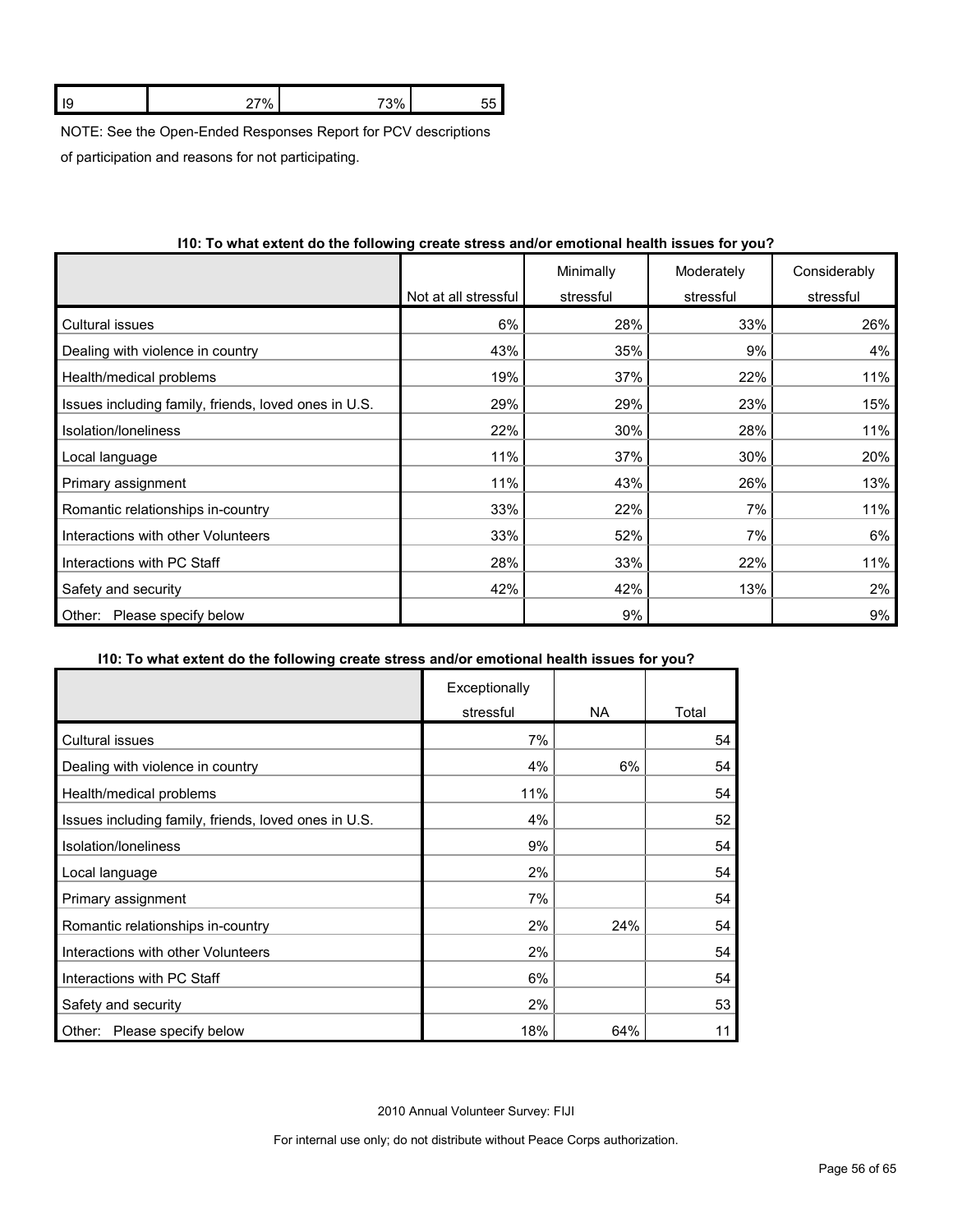| To must extent as the following create cubec | Not at all stressful | Minimally stressful | Moderately<br>stressful | Considerably<br>stressful |
|----------------------------------------------|----------------------|---------------------|-------------------------|---------------------------|
| <b>Cultural issues</b>                       | 6%                   | 28%                 | 33%                     | 26%                       |
| Dealing with violence in country             | 45%                  | 37%                 | 10%                     | 4%                        |
| Health/medical problems                      | 19%                  | 37%                 | 22%                     | 11%                       |
| Issues including family, friends, loved      | 29%                  | 29%                 | 23%                     | 15%                       |
| ones in U.S.                                 |                      |                     |                         |                           |
| Isolation/Ioneliness                         | 22%                  | 30%                 | 28%                     | 11%                       |
| Local language                               | 11%                  | 37%                 | 30%                     | 20%                       |
| Primary assignment                           | 11%                  | 43%                 | 26%                     | 13%                       |
| Romantic relationships in-country            | 44%                  | 29%                 | 10%                     | 15%                       |
| Interactions with other Volunteers           | 33%                  | 52%                 | 7%                      | 6%                        |
| Interactions with PC Staff                   | 28%                  | 33%                 | 22%                     | 11%                       |
| Safety and security                          | 42%                  | 42%                 | 13%                     | 2%                        |
| Please specify below<br>Other:               |                      | 25%                 |                         | 25%                       |

**I10: To what extent do the following create stress and/or emotional health issues for you? (excluding "NA" responses)**

#### **I10: To what extent do the following create stress and/or emotional**

#### **health issues for you? (excluding "NA" responses)**

|                                         | Exceptionally |       |
|-----------------------------------------|---------------|-------|
|                                         | stressful     | Total |
| <b>Cultural issues</b>                  | 7%            | 54    |
| Dealing with violence in country        | 4%            | 51    |
| Health/medical problems                 | 11%           | 54    |
| Issues including family, friends, loved | 4%            | 52    |
| ones in U.S.                            |               |       |
| Isolation/Ioneliness                    | 9%            | 54    |
| Local language                          | 2%            | 54    |
| Primary assignment                      | 7%            | 54    |
| Romantic relationships in-country       | 2%            | 41    |
| Interactions with other Volunteers      | 2%            | 54    |
| Interactions with PC Staff              | 6%            | 54    |
| Safety and security                     | 2%            | 53    |
| Please specify below<br>Other:          | 50%           | 4     |

2010 Annual Volunteer Survey: FIJI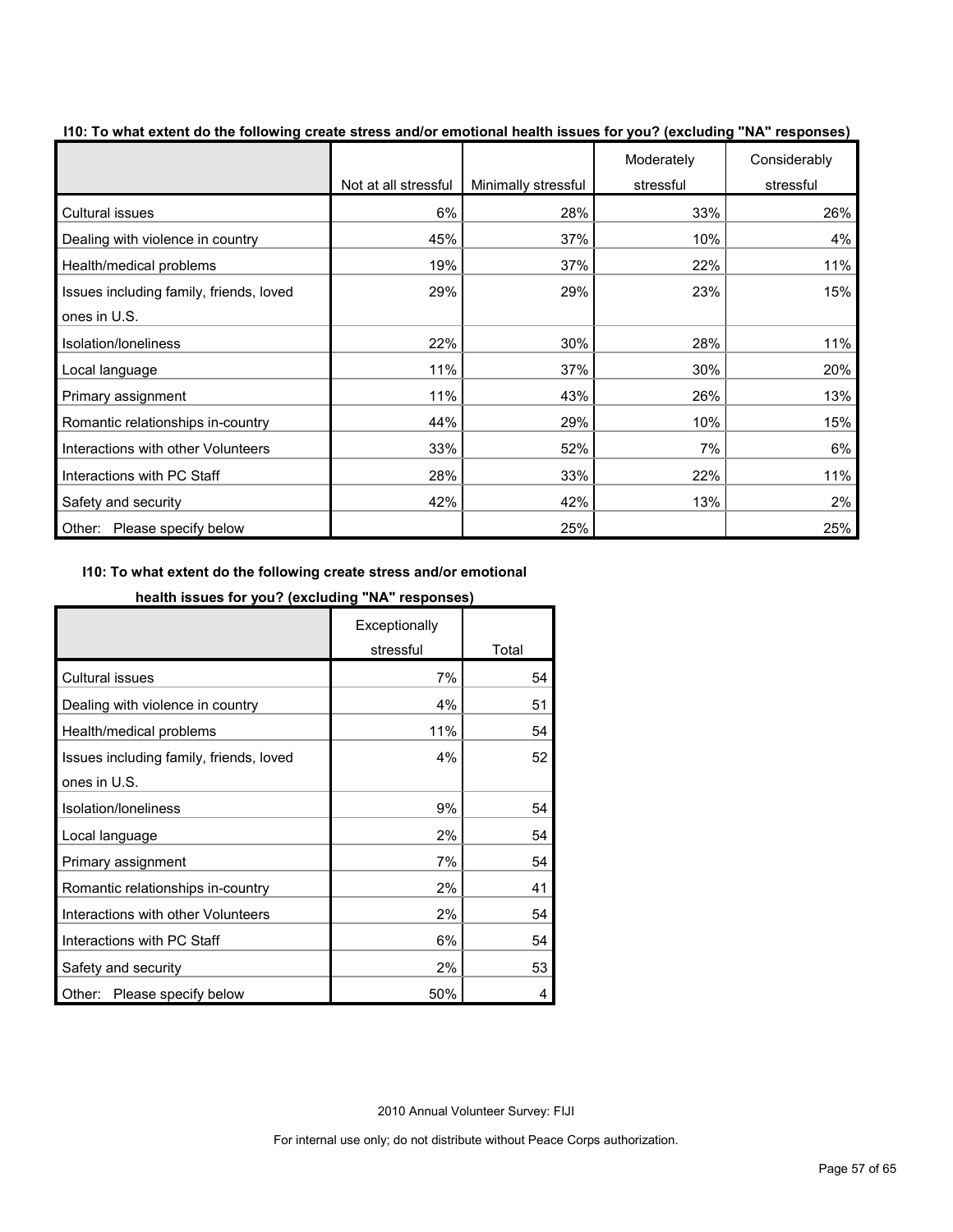|                                                | Percent | Number |  |
|------------------------------------------------|---------|--------|--|
| Open-ended results. Not responsive to request. |         |        |  |
|                                                |         |        |  |
|                                                |         |        |  |
|                                                |         |        |  |
|                                                |         |        |  |
|                                                |         |        |  |
| Total                                          | 100%    | 55     |  |
|                                                |         |        |  |

NOTE: Long PCV descriptions of "other" factors may have be cut off in this table. The complete text is available upon request from OSIRP.

|                                    | <b>PCV Responses</b> | % Using This<br><b>Stress Reducer</b> | <b>Total PCVs</b><br>Responding |
|------------------------------------|----------------------|---------------------------------------|---------------------------------|
| Friends/family in U.S.             | 43                   | 81%                                   |                                 |
| Pursue personal hobbies/interests  | 43                   | 81%                                   |                                 |
| Leave community for a time         | 39                   | 74%                                   |                                 |
| Participate in sports/exercise     | 35                   | 66%                                   |                                 |
| PCVs outside my community          | 34                   | 64%                                   |                                 |
| PCVs in my community               | 31                   | 58%                                   |                                 |
| Co-workers/friends (not PCVs)      | 26                   | 49%                                   |                                 |
| Get involved in other projects     | 16                   | 30%                                   |                                 |
| Peer Support Network               | 14                   | 26%                                   |                                 |
| PC in-country staff                | 13                   | 25%                                   |                                 |
| Meditate                           | 13                   | 25%                                   |                                 |
| Pray                               | 11                   | 21%                                   |                                 |
| My host family                     | 6                    | 11%                                   |                                 |
| <b>Others</b>                      | 6                    | 11%                                   |                                 |
| Attend individual/group counseling | 4                    | 8%                                    |                                 |
| Other activities                   | 3                    | 6%                                    |                                 |
| Office of Special Services         |                      |                                       |                                 |
| Total                              |                      |                                       | 53                              |

#### **I11: Please mark all of the typical ways in which you cope with stress.**

\*Percents total to more than 100% since Volunteers were asked to "mark all that apply."

#### **I11: Others I talk with to reduce stress**

2010 Annual Volunteer Survey: FIJI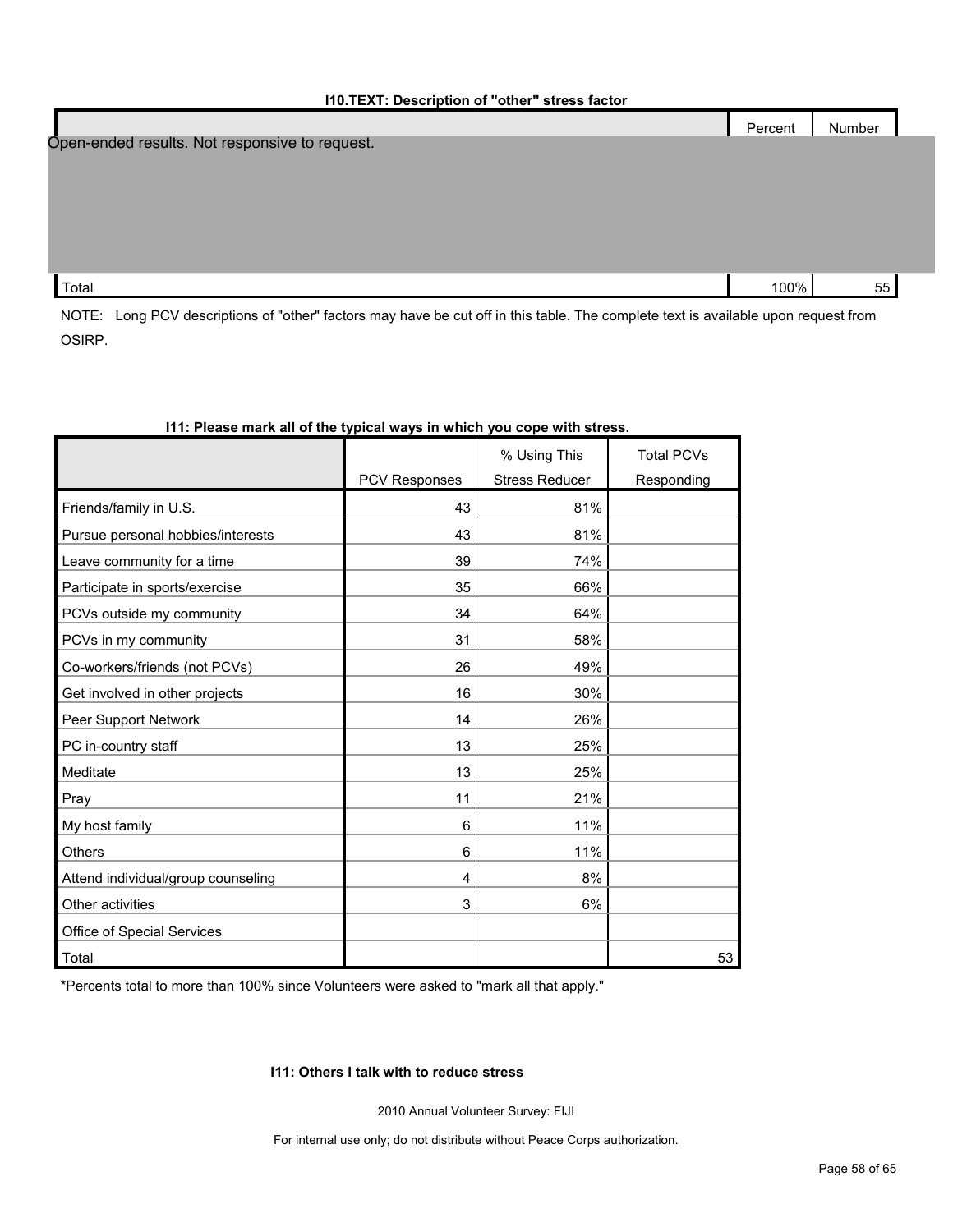|                                                | Percent | Number |  |
|------------------------------------------------|---------|--------|--|
| Open-ended results. Not responsive to request. |         |        |  |
|                                                |         |        |  |
|                                                |         |        |  |
|                                                |         |        |  |
|                                                |         |        |  |
|                                                |         |        |  |
|                                                |         |        |  |
| Total                                          | 100%    | 55     |  |

| 111: Other activities to reduce stress         |        |  |  |  |  |
|------------------------------------------------|--------|--|--|--|--|
| Percent                                        | Number |  |  |  |  |
| Open-ended results. Not responsive to request. |        |  |  |  |  |
|                                                |        |  |  |  |  |
|                                                |        |  |  |  |  |
|                                                |        |  |  |  |  |
|                                                |        |  |  |  |  |
| 100%                                           | 55     |  |  |  |  |
|                                                |        |  |  |  |  |

## **I8: When asked about ways of coping with stress, Volunteers who**

#### **answered "No stress"**

|                      |     | Yes, I have no |       |
|----------------------|-----|----------------|-------|
|                      | NA  | stress         | Total |
| <b>I</b> I1.NOSTRESS | 96% | 4%             | 55    |

# <span id="page-58-0"></span>**J. Overall Assessment of Your Peace Corps Service**

This section reports Volunteers' level of satisfaction with their Peace Corps service and their expectations about completing their service.

#### **J1: How personally rewarding do you find your--?**

|                             | Not at all | Minimally | Adeauatelv | <b>Considerably</b> | Exceptionally | Total |
|-----------------------------|------------|-----------|------------|---------------------|---------------|-------|
| Overall Peace Corps service |            | 9%        | 16%        | 38%                 | 36%           | 55    |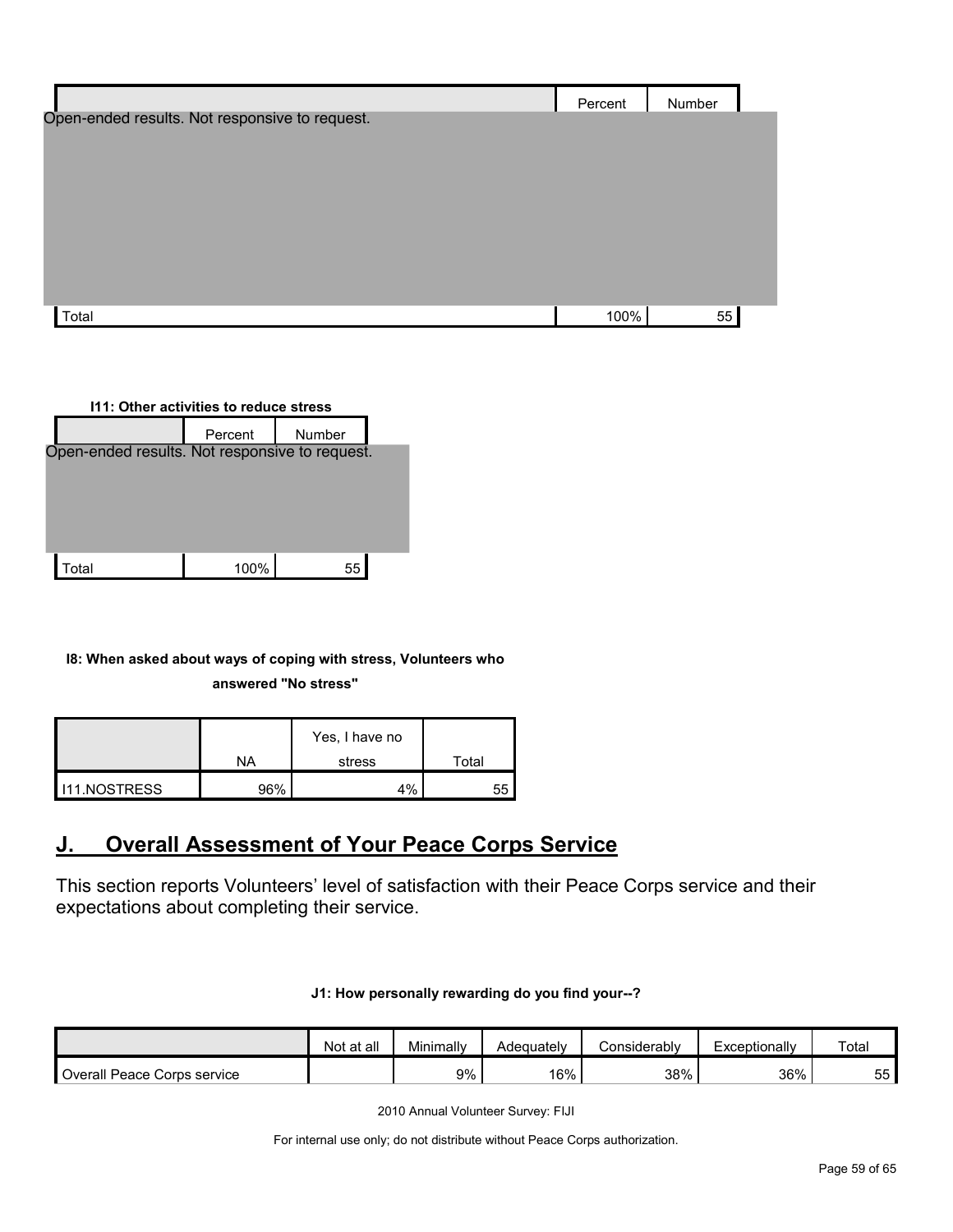| Community involvement                   |       | 11%   | 27% | 35% | 27% | 55 |
|-----------------------------------------|-------|-------|-----|-----|-----|----|
| <b>Experience with other Volunteers</b> |       | $7\%$ | 25% | 35% | 33% | 55 |
| Work with counterparts/community        | $2\%$ | 13%   | 25% | 36% | 24% | 55 |
| partners                                |       |       |     |     |     |    |
| Experience with other host country      |       | 5%    | 31% | 36% | 27% | 55 |
| nationals                               |       |       |     |     |     |    |

NOTE: See the Open-Ended Responses Report for PCV comments on J7 "What has been the best aspect of your PC service?"

#### **J2: Today, would you make the same decision to join the Peace Corps?**

|               | No | Probably <sub>L</sub><br>not | <sup>o</sup> ossiblv | Probably | Definitely | $\tau$ otal |
|---------------|----|------------------------------|----------------------|----------|------------|-------------|
| $\sim$<br>∣J∠ |    | 5%                           | 7%                   | 18%      | 69%        | 155<br>ບບ   |

#### **J3: Would you recommend Peace Corps service to others you think are qualified?**

|      | No | Probably<br>not | Possibly | Probably | Definitelv | Total      |
|------|----|-----------------|----------|----------|------------|------------|
| l J3 |    | 7% .            | 11%      | 22%      | 60%        | --<br>55 I |

**J4: Do you intend to complete your Peace Corps service?**

|      | No | Not sure | Yes | Might extend | $\tau$ otal |
|------|----|----------|-----|--------------|-------------|
| - J4 | 2% | 2%       | 73% | 24%          | 55          |

## **J5: Would your host country benefit most if the Peace Corps program was---?**

|      |              |         | Refocused/redesig |                  |          |       |
|------|--------------|---------|-------------------|------------------|----------|-------|
|      | Discontinued | Reduced | ned               | Maintained as is | Expanded | Total |
| l J5 | 9%           | 9%      | 33%               | 31%              | 17%      | 54    |

NOTE: See the Open-Ended Responses Report for PCV comments on J6 "How can the PC better address the needs of your host country?"

# **K. Demographics and Factors Affecting Extensions**

This section reports on the age and gender of all respondents. It also reports on the importance Volunteers place on various factors that may influence their decision to extend or not extend their service beyond two years. Volunteers who answered that they either were considering an extension or were already serving beyond two years were asked to rate nine "motivating" factors and nine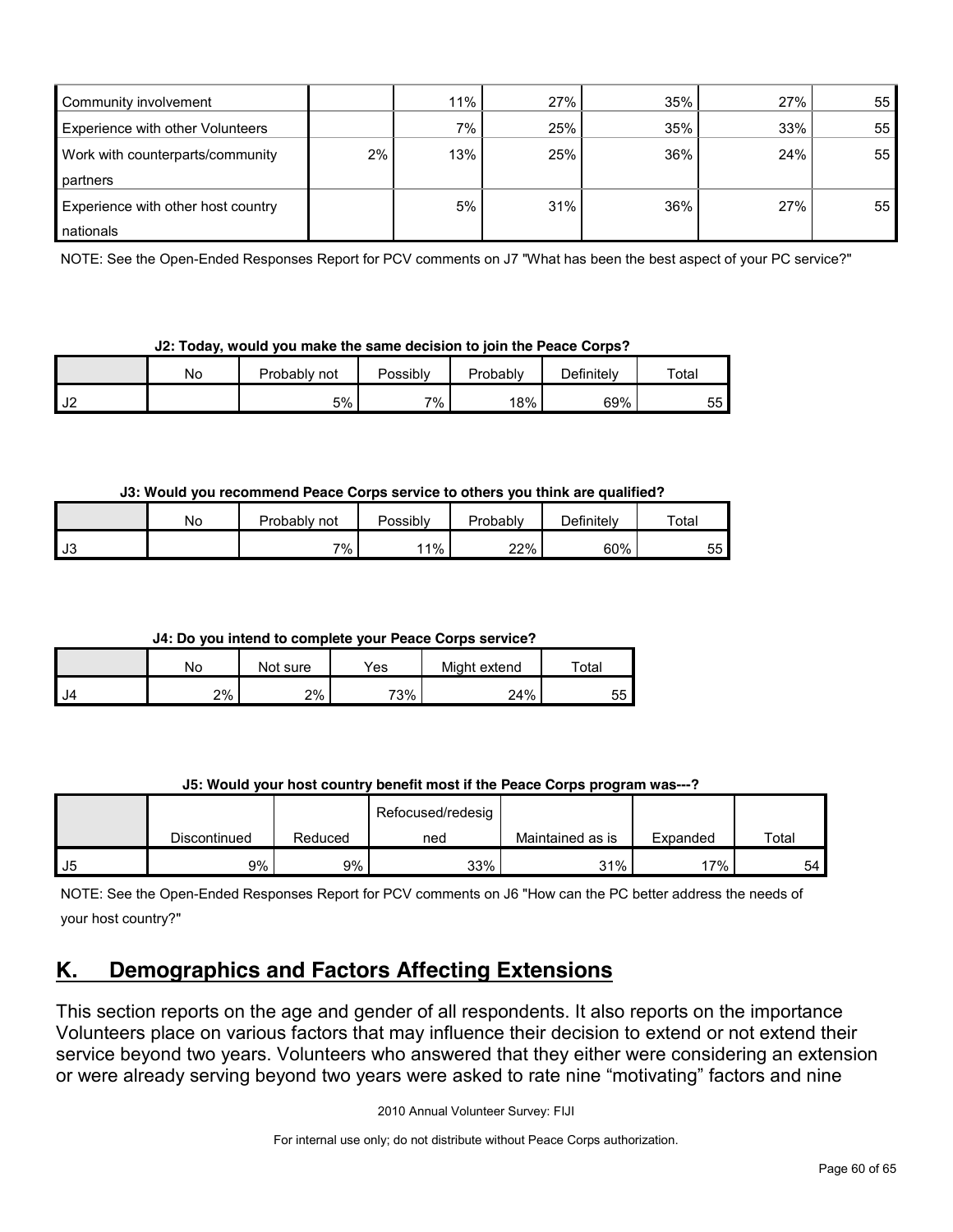"challenging" factors. Volunteers could also write in any of their own motivating or challenging factors not included in the list.

| K1: What is your age? |           |         |     |             |  |  |  |
|-----------------------|-----------|---------|-----|-------------|--|--|--|
|                       | $20 - 29$ | $30-49$ | 50+ | $\tau$ otal |  |  |  |
| AGE3qrp               | 74%       | 21%     | 6%  |             |  |  |  |

**K2: What is your gender?**

| --     |        |      |       |  |  |  |  |
|--------|--------|------|-------|--|--|--|--|
|        | Female | Male | Total |  |  |  |  |
| GENDER | ደሀል    | 40%  |       |  |  |  |  |

Other demographic tables are available upon request

# **K8: Are you considering a 3rd year extension?**

|                                              | Percent | Number |
|----------------------------------------------|---------|--------|
| No.                                          | 63%     | 34     |
| May extend beyond my original COS date       | 28%     | 15     |
| I am now serving beyond my original COS date | 9%      | 5      |
| ʻotal                                        | 100%    |        |

#### **Ext Q1: Comparison of Reasons for Extending by Importance to PCVs Who May Extend Beyond COS**

|                                                                      |               | Somewhat  |           |           |       |
|----------------------------------------------------------------------|---------------|-----------|-----------|-----------|-------|
|                                                                      | Not Important | important | Important | <b>NA</b> | Total |
| Ability to partner with an NGO and/or government<br>counterpart      | 17%           | 25%       | 58%       |           | 12    |
| Additional financial compensation (higher living<br>allowance, etc.) | 33%           | 17%       | 50%       |           | 12    |
| Flexibility to design my extension assignment                        | 25%           | 8%        | 67%       |           | 12    |
| Opportunity for more substantive work                                | 8%            | 33%       | 58%       |           | 12    |
| Opportunity to finish or be more productive in my<br>project         | 8%            | 25%       | 67%       |           | 12    |
| Opportunity to serve in a different site, country or<br>project      | 17%           | 25%       | 58%       |           | 12    |

2010 Annual Volunteer Survey: FIJI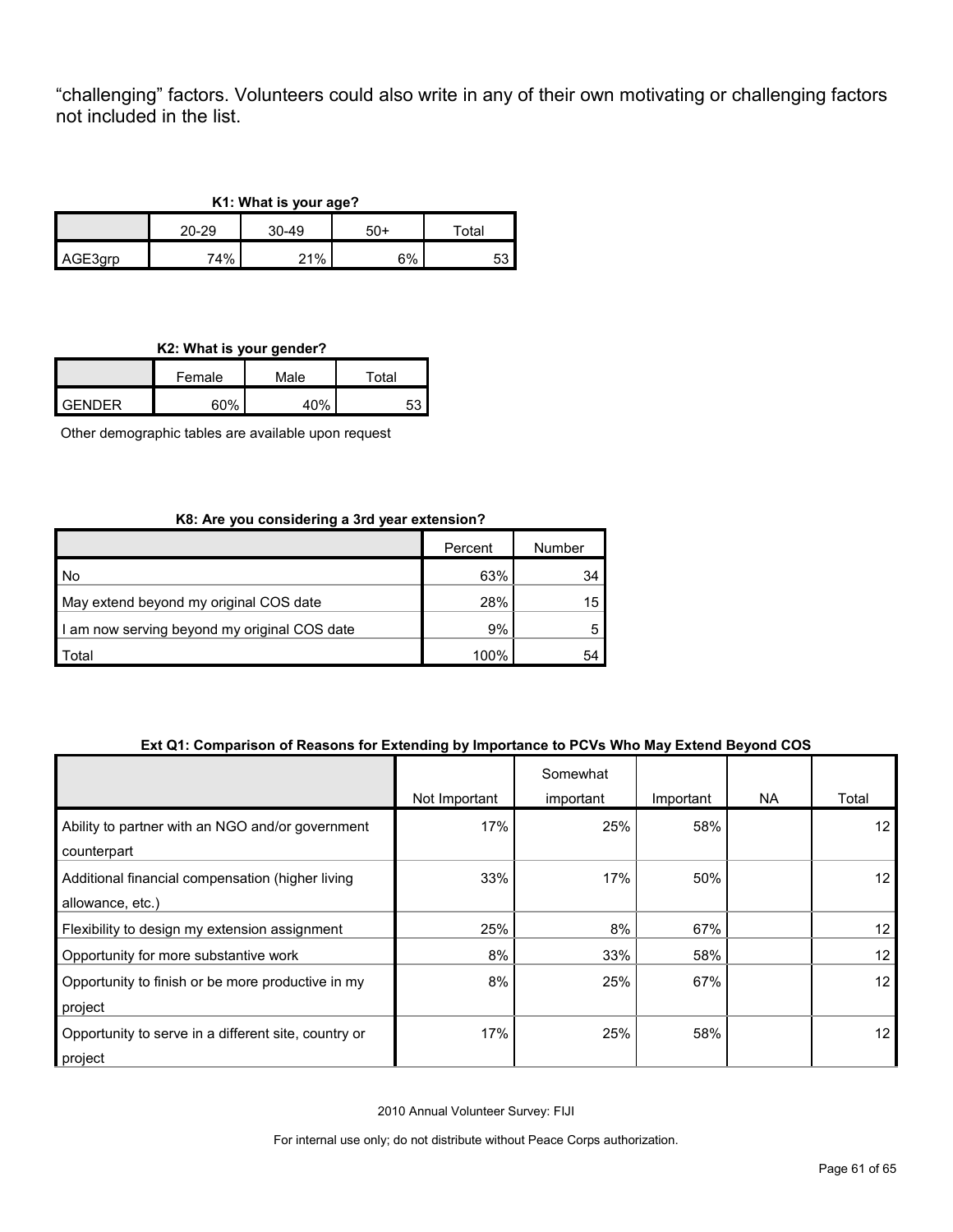| Opportunity to take on additional responsibilities with | 33% | 42% | 25% | 12 <sub>1</sub> |
|---------------------------------------------------------|-----|-----|-----|-----------------|
| <b>PC</b> at post                                       |     |     |     |                 |
| Recognition of excellent performance                    | 42% | 25% | 33% | 12 <sub>1</sub> |
| Support from local Peace Corps staff                    | 17% | 42% | 42% | 12 <sub>1</sub> |
| Other:<br>Please specify below                          |     | 50% | 50% |                 |

NOTE: This table includes only PCVs who answered K8="May extend beyond my original COS date"

#### **Ext Q1: Comparison of Reasons for Extending by Importance to PCVs Serving an Extension**

|                                                         | Not Important | Somewhat<br>important | Important | <b>NA</b> | Total |
|---------------------------------------------------------|---------------|-----------------------|-----------|-----------|-------|
| Ability to partner with an NGO and/or government        |               | 60%                   | 40%       |           | 5     |
| counterpart                                             |               |                       |           |           |       |
| Additional financial compensation (higher living        | 20%           | 40%                   | 40%       |           | 5     |
| allowance, etc.)                                        |               |                       |           |           |       |
| Flexibility to design my extension assignment           | 20%           | 20%                   | 60%       |           | 5     |
| Opportunity for more substantive work                   | 20%           |                       | 80%       |           | 5     |
| Opportunity to finish or be more productive in my       |               |                       | 100%      |           | 5     |
| project                                                 |               |                       |           |           |       |
| Opportunity to serve in a different site, country or    | 40%           |                       | 40%       | 20%       | 5     |
| project                                                 |               |                       |           |           |       |
| Opportunity to take on additional responsibilities with | 20%           |                       | 80%       |           | 5     |
| PC at post                                              |               |                       |           |           |       |
| Recognition of excellent performance                    | 20%           | 40%                   | 40%       |           | 5     |
| Support from local Peace Corps staff                    |               | 20%                   | 80%       |           | 5     |
| Please specify below<br>Other:                          |               |                       | 100%      |           |       |

NOTE: This table includes only PCVs who answered K8="Now serving beyond my original COS date"

# **Ext Q1: Comparison of Reasons for Extending by Importance to PCVs Who May Extend and PCVs Serving an Extension (excluding all "NA" responses)**

|                                                  | Are you considering a 3rd year extension? |           |           |                 |  |  |
|--------------------------------------------------|-------------------------------------------|-----------|-----------|-----------------|--|--|
|                                                  | May extend beyond my original COS date    |           |           |                 |  |  |
|                                                  |                                           | Somewhat  |           |                 |  |  |
|                                                  | Not Important                             | important | Important | Total           |  |  |
| Ability to partner with an NGO and/or government | 17%                                       | 25%       | 58%       | 12 <sup>°</sup> |  |  |
| counterpart                                      |                                           |           |           |                 |  |  |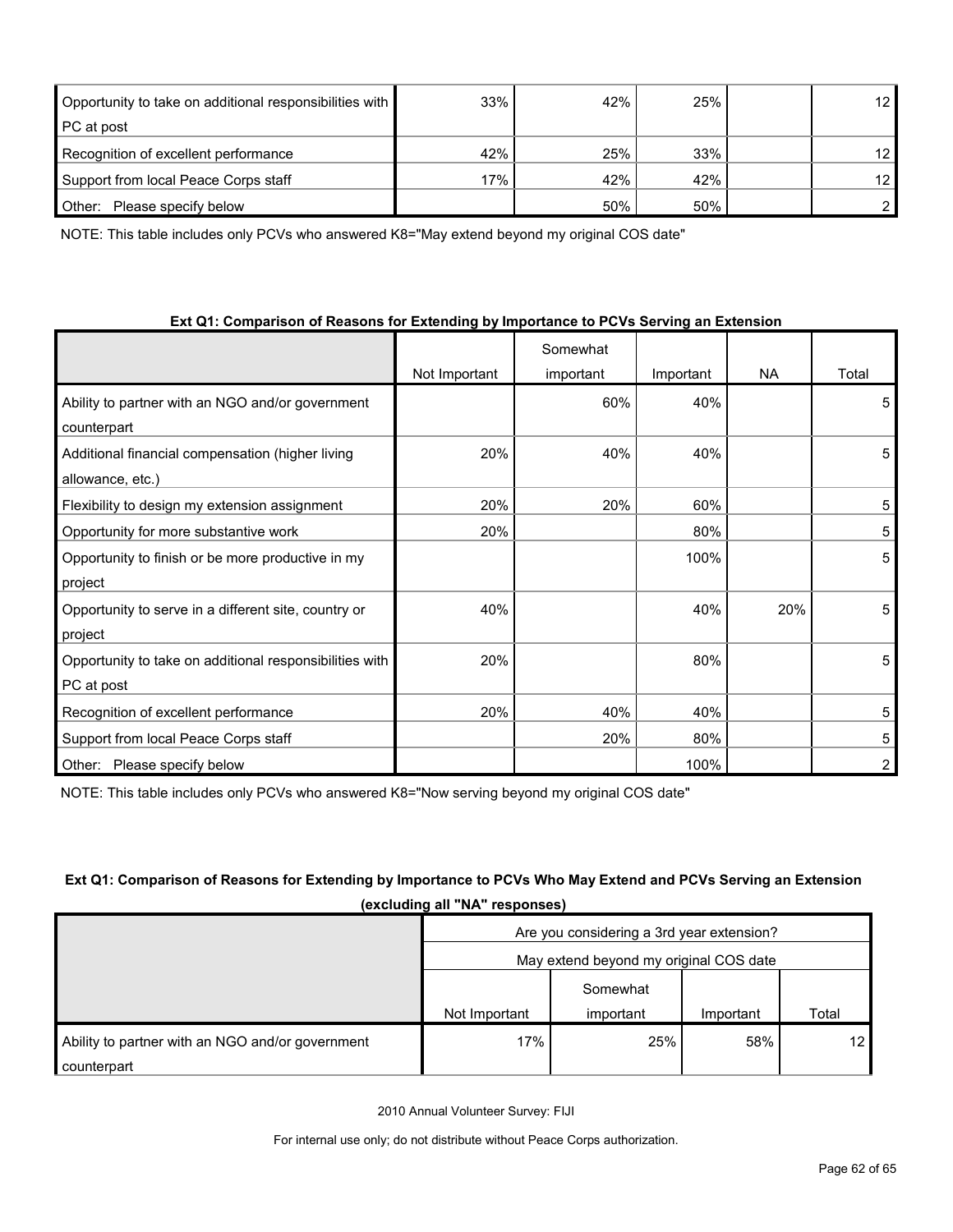| Additional financial compensation (higher living<br>allowance, etc.) | 33% | 17% | 50% | 12 <sup>1</sup> |
|----------------------------------------------------------------------|-----|-----|-----|-----------------|
| Flexibility to design my extension assignment                        | 25% | 8%  | 67% | 12 <sub>1</sub> |
| Opportunity for more substantive work                                | 8%  | 33% | 58% | 12 <sub>1</sub> |
| Opportunity to finish or be more productive in my project            | 8%  | 25% | 67% | 12 <sup>2</sup> |
| Opportunity to serve in a different site, country or project         | 17% | 25% | 58% | 12 <sub>1</sub> |
| Opportunity to take on additional responsibilities with PC           | 33% | 42% | 25% | 12              |
| at post                                                              |     |     |     |                 |
| Recognition of excellent performance                                 | 42% | 25% | 33% | 12 <sup>°</sup> |
| Support from local Peace Corps staff                                 | 17% | 42% | 42% | 12 <sub>1</sub> |
| Please specify below<br>Other:                                       |     | 50% | 50% |                 |

NOTE: See Open-Ended Responses Report for "other" reasons for extending beyond COS

# **Ext Q1: Comparison of Reasons for Extending by Importance to PCVs Who May Extend and PCVs Serving an Extension**

|                                                              | exeraamg an not reepensee                    |           |           |       |  |  |
|--------------------------------------------------------------|----------------------------------------------|-----------|-----------|-------|--|--|
|                                                              | Are you considering a 3rd year extension?    |           |           |       |  |  |
|                                                              | I am now serving beyond my original COS date |           |           |       |  |  |
|                                                              | Somewhat                                     |           |           |       |  |  |
|                                                              | Not Important                                | important | Important | Total |  |  |
| Ability to partner with an NGO and/or government             |                                              | 60%       | 40%       | 5     |  |  |
| counterpart                                                  |                                              |           |           |       |  |  |
| Additional financial compensation (higher living             | 20%                                          | 40%       | 40%       | 5     |  |  |
| allowance, etc.)                                             |                                              |           |           |       |  |  |
| Flexibility to design my extension assignment                | 20%                                          | 20%       | 60%       | 5     |  |  |
| Opportunity for more substantive work                        | 20%                                          |           | 80%       | 5     |  |  |
| Opportunity to finish or be more productive in my project    |                                              |           | 100%      | 5     |  |  |
| Opportunity to serve in a different site, country or project | 50%                                          |           | 50%       | 4     |  |  |
| Opportunity to take on additional responsibilities with PC   | 20%                                          |           | 80%       | 5     |  |  |
| at post                                                      |                                              |           |           |       |  |  |
| Recognition of excellent performance                         | 20%                                          | 40%       | 40%       | 5     |  |  |
| Support from local Peace Corps staff                         |                                              | 20%       | 80%       | 5     |  |  |
| Other: Please specify below                                  |                                              |           | 100%      | 2     |  |  |

**(excluding all "NA" responses)**

NOTE: See Open-Ended Responses Report for "other" reasons for extending beyond COS

# **Ext Q2: Comparison of Reasons for Not Extending by Importance to PCVs Who May Serve Beyond COS**

|                    | Somewhat  |           |           |       |
|--------------------|-----------|-----------|-----------|-------|
| Not<br>: Important | important | Important | <b>NA</b> | Total |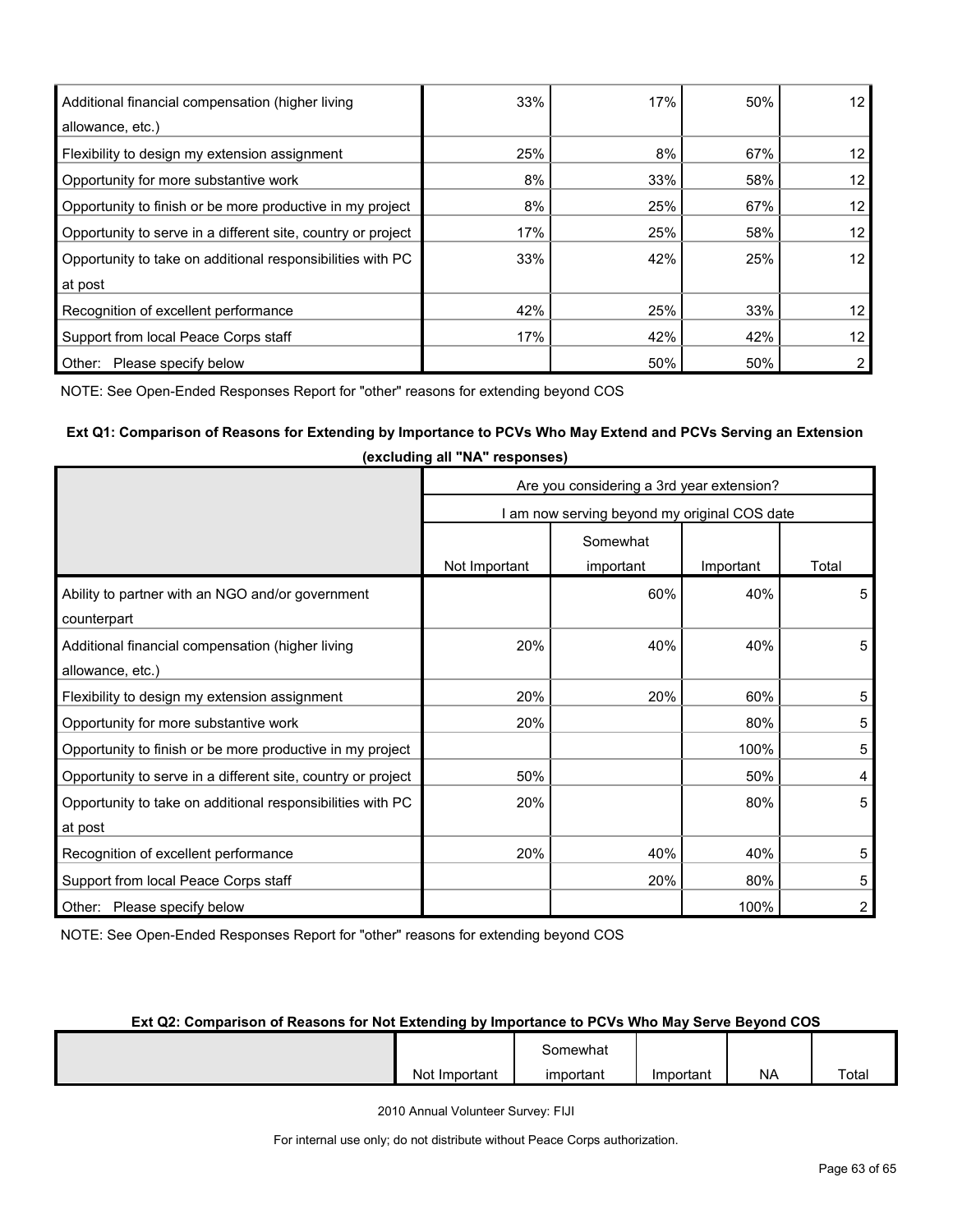| Adjustment to new country or site                     | 25% | 50% | 25% |     | 12 <sup>°</sup>   |
|-------------------------------------------------------|-----|-----|-----|-----|-------------------|
| Bureaucratic challenges related to extension          | 42% | 33% | 25% |     | 12 <sup>°</sup>   |
| process                                               |     |     |     |     |                   |
| Delaying the pursuit of professional/educational      | 42% | 17% | 42% |     | 12 <sup>2</sup>   |
| opportunities                                         |     |     |     |     |                   |
| Family and personal reasons                           | 25% | 17% | 58% |     | 12 <sup>°</sup>   |
| Feeling that I am ready to go home                    | 8%  | 17% | 75% |     | $12 \overline{ }$ |
| Fellow Volunteers are leaving/have left               | 25% | 50% | 25% |     | 12                |
| Lack of information about/difficulty defining the 3rd | 42% | 33% | 25% |     | 12 <sup>2</sup>   |
| year extension role                                   |     |     |     |     |                   |
| Lack of professional development opportunities        | 42% | 33% | 25% |     | 12 <sup>2</sup>   |
| Lack of support from Peace Corps staff                | 25% | 33% | 33% | 8%  | 12                |
| Please specify below<br>Other:                        |     | 33% | 33% | 33% | 3                 |

NOTE: This table includes only PCVs who answered K8="May extend beyond my original COS date"

| $\sim$ . The companion of Rodovic for Rot Extensing by importance to Ford our ring Doyona occur |               |           |           |           |       |
|-------------------------------------------------------------------------------------------------|---------------|-----------|-----------|-----------|-------|
|                                                                                                 |               | Somewhat  |           |           |       |
|                                                                                                 | Not Important | important | Important | <b>NA</b> | Total |
| Adjustment to new country or site                                                               | 40%           |           | 20%       | 40%       | 5     |
| Bureaucratic challenges related to extension                                                    | 80%           |           |           | 20%       | 5     |
| process                                                                                         |               |           |           |           |       |
| Delaying the pursuit of professional/educational                                                | 20%           | 20%       | 40%       | 20%       | 5     |
| opportunities                                                                                   |               |           |           |           |       |
| Family and personal reasons                                                                     | 20%           |           | 60%       | 20%       | 5     |
| Feeling that I am ready to go home                                                              | 20%           |           | 60%       | 20%       | 5     |
| Fellow Volunteers are leaving/have left                                                         | 20%           | 60%       |           | 20%       | 5     |
| Lack of information about/difficulty defining the 3rd                                           | 40%           |           | 20%       | 40%       | 5     |
| year extension role                                                                             |               |           |           |           |       |
| Lack of professional development opportunities                                                  | 20%           |           | 60%       | 20%       | 5     |
| Lack of support from Peace Corps staff                                                          |               | 20%       | 60%       | 20%       | 5     |
| Other: Please specify below                                                                     | 100%          |           |           |           |       |

**Ext Q2: Comparison of Reasons for Not Extending by Importance to PCVs Serving Beyond COS**

NOTE: This table includes only PCVs who answered K8="Now serving beyond my original COS date"

# **Ext Q2: Comparison of Reasons for Not Extending by Importance to PCVs Who May Extend and PCVs Serving an Extension (excluding all "NA" responses)**

2010 Annual Volunteer Survey: FIJI